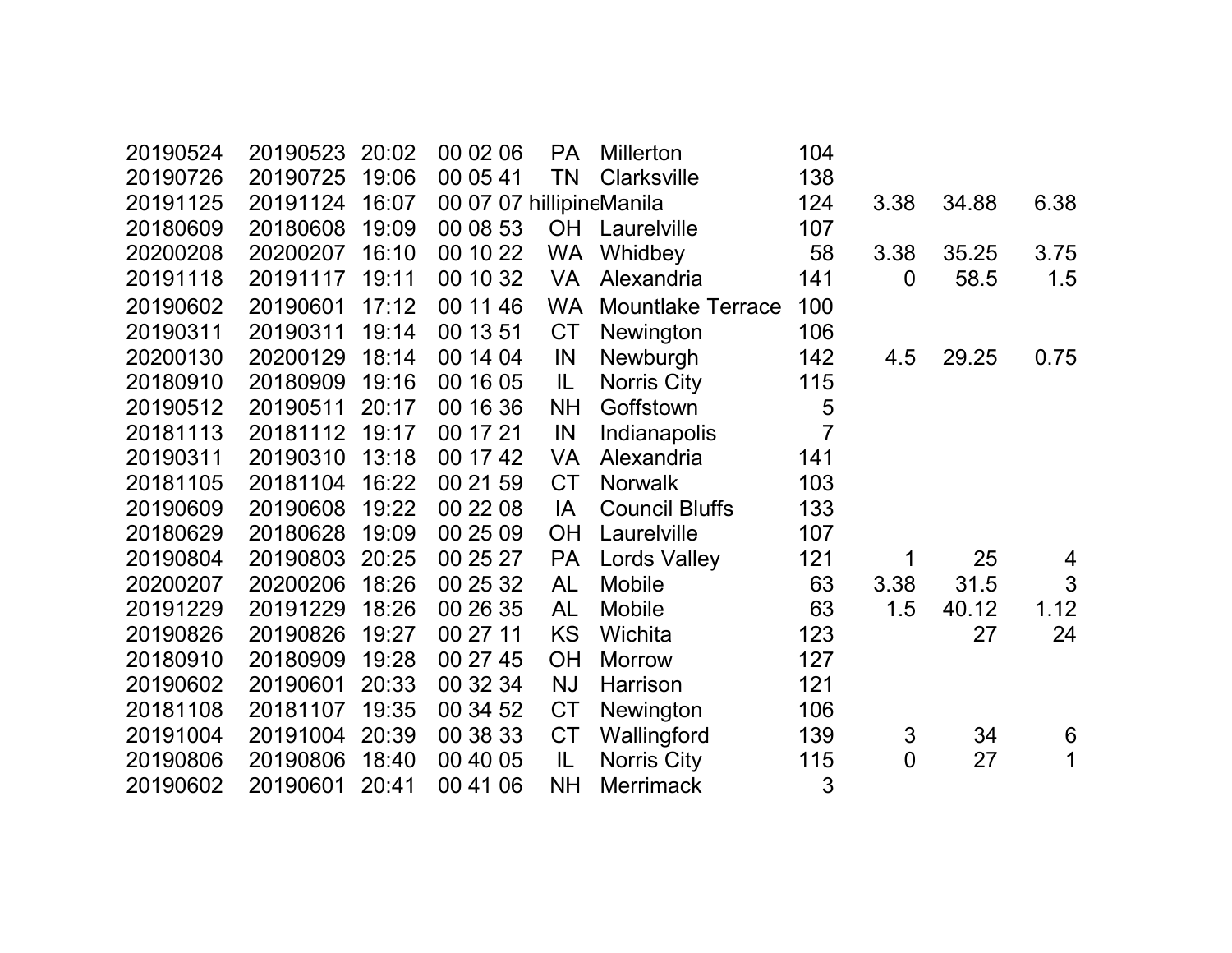| 20180709 | 20180708       | 20:41 | 00 41 29 | <b>CT</b> | <b>Norwalk</b>          | 103            |                |       |                |
|----------|----------------|-------|----------|-----------|-------------------------|----------------|----------------|-------|----------------|
| 20180918 | 20180917       | 20:44 | 00 44 00 | <b>CT</b> | Newington               | 106            |                |       |                |
| 20190604 | 20190603       | 20:45 | 00 44 44 | <b>CT</b> | <b>Norwalk</b>          | 103            |                |       |                |
| 20190612 | 20190611       | 18:46 | 00 46 02 | MT        | Helena                  | 128            |                |       |                |
| 20200111 | 20200110       | 19:48 | 00 47 40 | <b>OH</b> | Garrettsville           | 64             |                | 82.88 |                |
| 20190408 | 20190407       | 20:50 | 00 49 51 | <b>VA</b> | Fairfax                 | 122            |                |       |                |
| 20190906 | 20190906       | 18:51 | 00 50 37 | CO        | <b>Estes Park</b>       | 156            | 5              | 25    | $\overline{2}$ |
| 20190912 | 20190912       | 19:51 | 00 50 46 | <b>TN</b> | <b>Clarksville</b>      | 138            | $\overline{0}$ | 27    | $\mathbf 1$    |
| 20190707 | 20190707       | 20:55 | 00 54 57 | <b>NJ</b> | Harrison                | 121            |                |       |                |
|          | 20190721       | 20:59 | 00 58 47 | <b>NJ</b> | Norwood                 | 145            |                |       |                |
| 20180618 | 20180617       | 20:59 | 00 59 22 | MA        | Holden                  | $\overline{2}$ |                |       |                |
| 20190923 | 20190922 21:04 |       | 01 03 55 | <b>VA</b> | Alexandria              | 141            | 6              | 54    | 4              |
| 20191105 | 20191105       | 20:04 | 01 04 00 | <b>VA</b> | Alexandria              | 141            | 3.38           | 64.5  | 7.12           |
| 20190516 | 20190515       | 20:14 | 01 04 29 | TX        | Houston                 | 118            |                |       |                |
| 20190604 | 20190603       | 20:07 | 01 07 06 | IN        | Newburgh                | 142            |                |       |                |
| 20191103 | 20191103       | 18:07 | 01 07 18 | CO        | <b>Estes Park</b>       | 152            | 1.5            | 177   | 6.75           |
| 20180617 | 20180617       | 19:07 | 01 07 21 | IL.       | Norris City             | 115            |                |       |                |
| 20190118 | 20190117       | 19:08 | 01 08 03 | IN        | Indianapolis            | $\overline{7}$ |                |       |                |
| 20191224 | 20191223       | 19:08 | 01 08 20 | TX        | <b>Helotes</b>          | 158            |                | 64.5  | 5.25           |
| 20190725 | 20190724       | 19:10 | 01 09 33 | CO        | <b>Estes Park</b>       | 152            |                |       |                |
| 20180717 | 20180716       | 18:11 | 01 11 26 | <b>CA</b> | Watsonville             | 105            |                |       |                |
| 20190211 | 20190210       | 21:15 | 01 15 16 | <b>VA</b> | Alexandria              | 141            |                |       |                |
| 20190112 | 20190111       | 21:17 | 01 16 55 | <b>VA</b> | Alexandria              | 141            |                |       |                |
| 20190602 | 20190601       | 21:18 | 01 17 33 | MI        | <b>Farmington Hills</b> | 144            |                |       |                |
| 20190107 | 20190106       | 21:19 | 01 19 17 | <b>VA</b> | Alexandria              | 141            |                |       |                |
| 20190126 | 20190125       | 21:25 | 01 24 59 | VA        | Alexandria              | 141            |                |       |                |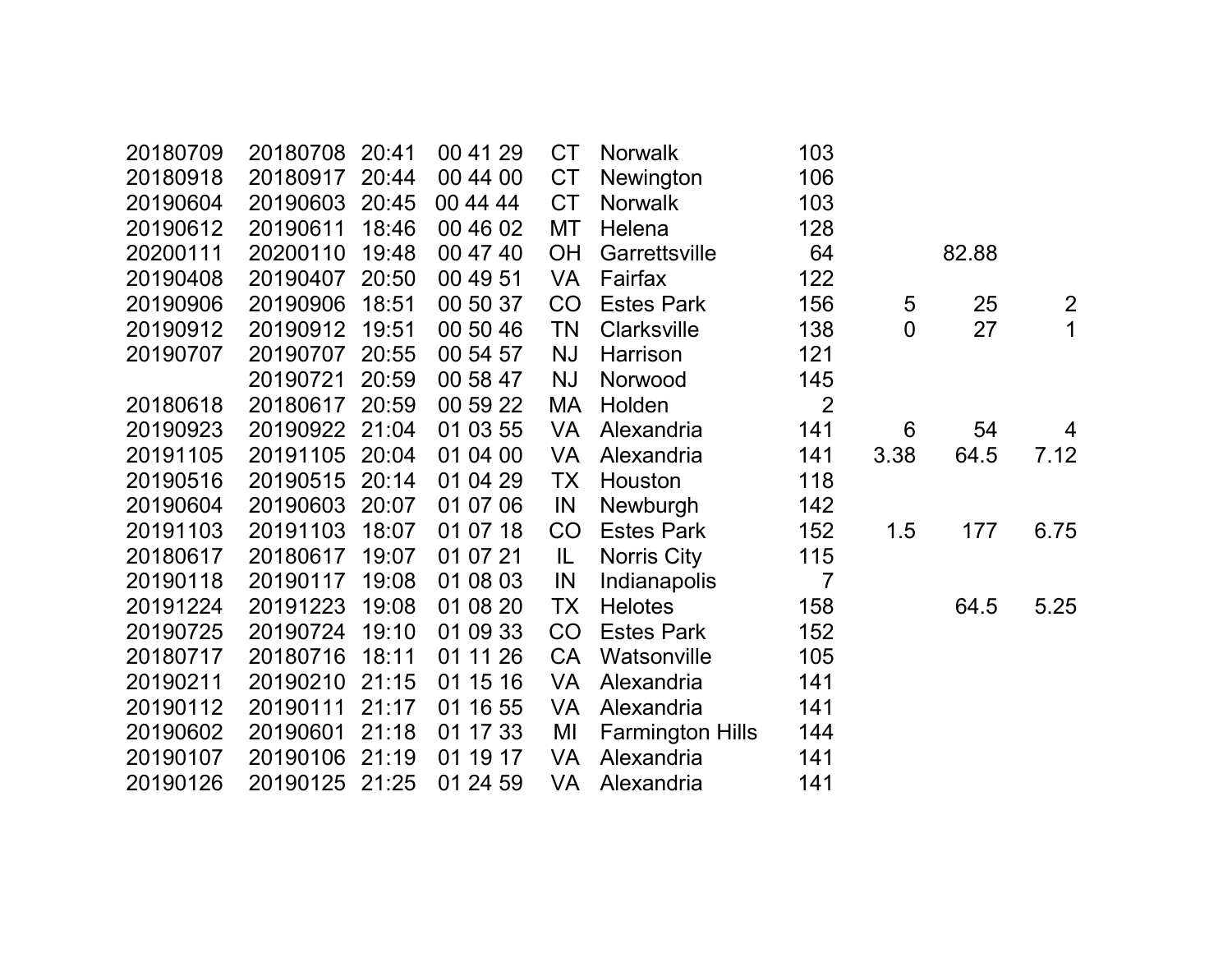| 20191112 | 20191112 | 8:25  | 01 25 24 | FL        | Sanford                  | 91             |                | 36     | $\mathfrak{S}% _{CS}^{ab}(A)$ |
|----------|----------|-------|----------|-----------|--------------------------|----------------|----------------|--------|-------------------------------|
| 20200123 | 20200123 | 19:27 | 01 26 35 | MI        | <b>Farmington Hills</b>  | 144            | 6.75           | 34.5   | 3                             |
| 20180807 | 20180806 | 20:31 | 01 30 33 | <b>OH</b> | <b>Morrow</b>            | 127            |                |        |                               |
| 20181019 | 20181018 | 21:33 | 01 33 07 | <b>NH</b> | <b>Merrimack</b>         | 3              |                |        |                               |
| 20200108 | 20200107 | 19:34 | 01 34 29 | MI        | <b>Farmington Hills</b>  | 144            | 1.5            | 28.5   | 5.25                          |
| 20190402 | 20190401 | 21:37 | 01 36 44 | <b>NJ</b> | Harrison                 | 121            |                |        |                               |
| 20190104 | 20190103 | 21:40 | 01 40 18 | <b>VA</b> | Alexandria               | 141            |                |        |                               |
| 20190409 | 20190408 | 21:42 | 01 40 54 | <b>NJ</b> | Norwood                  | 145            |                |        |                               |
| 20191005 | 20191005 | 18:48 | 01 48 23 | ID        | <b>Boise</b>             | 116            | 3              | 29     | 2                             |
| 20200118 | 20200118 | 19:51 | 01 51 28 | IL        | <b>Norris City</b>       | 119            | 3              | 33     | 3.75                          |
| 20190624 | 20190623 | 18:53 | 01 52 47 | <b>WA</b> | <b>Mountlake Terrace</b> | 100            |                |        |                               |
| 20191228 | 20191227 | 20:57 | 01 57 19 | FL.       | Royal Palm Beach         | 76             | 0.38           | 142.88 | 0.75                          |
| 20200116 | 20200115 | 20:58 | 01 57 52 | FL        | Sanford                  | 91             | 5.25           | 30.38  | 3                             |
| 20180603 | 20180602 | 21:57 | 01 57 53 | <b>CT</b> | Newington                | 106            |                |        |                               |
| 20191129 | 20191129 | 20:58 | 01 58 16 | <b>CT</b> | Newington                | 106            | 9              | 25.12  | 2.62                          |
| 20180717 | 20180716 | 20:58 | 01 58 36 | IN        | Indianapolis             | $\overline{7}$ |                |        |                               |
| 20200121 | 20200120 | 21:00 | 01 59 54 | <b>OH</b> | Laurelville              | 107            | 1.12           | 318    | 16.12                         |
| 20190808 | 20190808 | 21:04 | 02 03 36 | IN        | Newburgh                 | 142            | 5              | 28     |                               |
| 20181203 | 20181202 | 21:06 | 02 06 20 | <b>OH</b> | <b>Morrow</b>            | 127            |                |        |                               |
| 20191125 | 20191124 | 21:09 | 02 08 33 | <b>VA</b> | Alexandria               | 141            |                | 60.38  | 2.25                          |
| 20190215 | 20190214 | 21:11 | 02 10 45 | FL        | <b>Pinellas Park</b>     | 135            |                |        |                               |
| 20191229 | 20191229 | 20:11 | 02 11 29 | IN        | <b>Evansville</b>        | 153            | $\overline{0}$ | 25.12  | $\overline{0}$                |
|          | 20190721 | 19:15 | 02 14 53 | ID        | <b>Boise</b>             | 111            |                |        |                               |
| 20200210 | 20200210 | 21:15 | 02 14 59 | <b>NJ</b> | <b>River Vale</b>        | 148            | 6              | 27     | 3.75                          |
| 20191103 | 20191102 | 18:22 | 02 17 22 | <b>WA</b> | <b>Mountlake Terrace</b> | 100            | 0.38           | 188.25 | 5.25                          |
| 20191107 | 20191106 | 22:20 | 02 19 40 | FL        | Pensacola                | 157            |                | 32.25  | 27                            |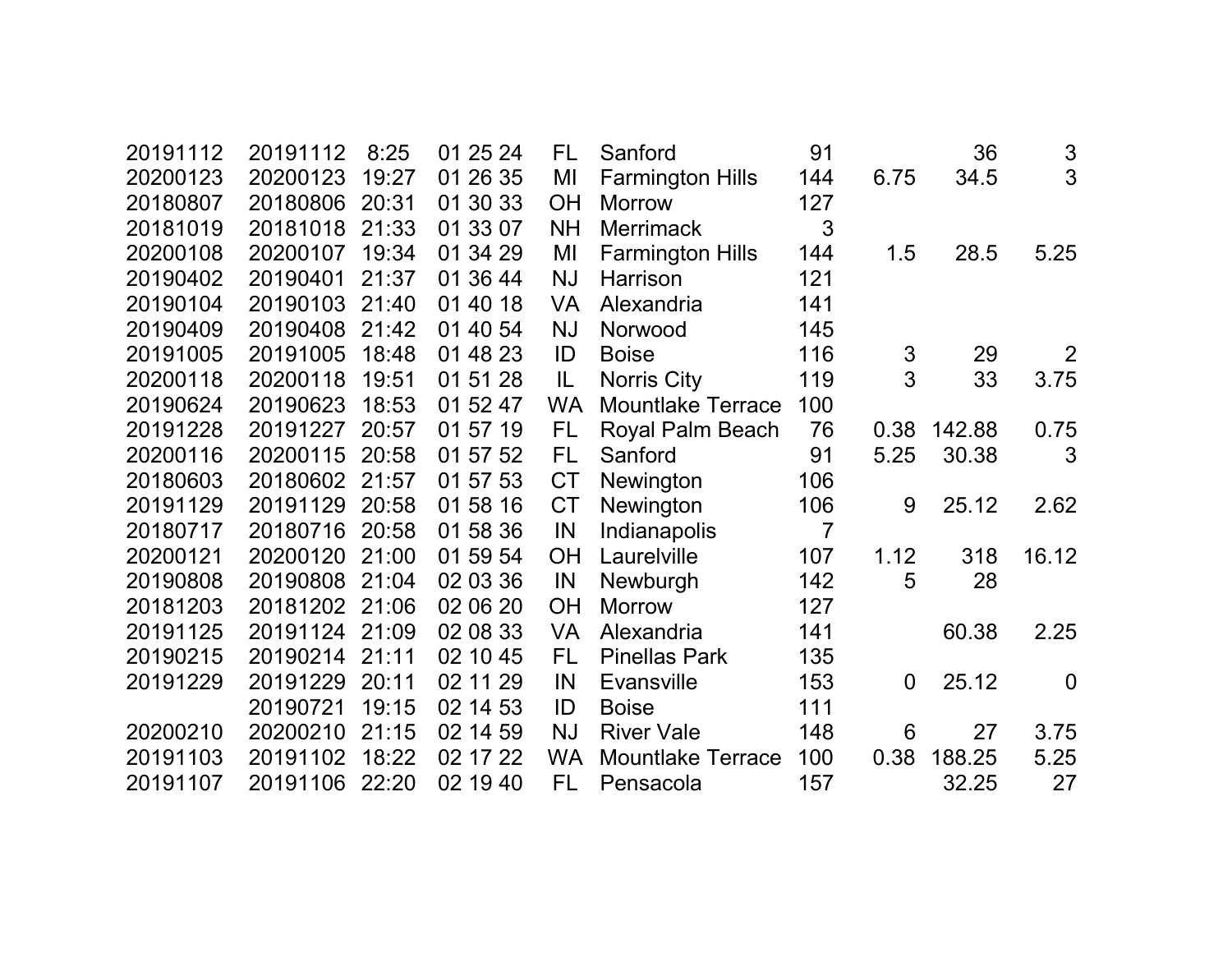| 20200216 | 20200216 | 19:20 | 02 20 19               | OR.       | Portland                 | 66             | 1.12           | 196.5  |             |
|----------|----------|-------|------------------------|-----------|--------------------------|----------------|----------------|--------|-------------|
| 20181015 | 20181014 | 21:21 | 02 20 31               | TX        | Austin                   | 101            |                |        |             |
| 20191211 | 20191210 | 21:22 | 02 22 12               | FL.       | Royal Palm Beach         | 76             | 0.75           | 30.75  | 3           |
| 20200125 | 20200125 | 21:24 | 02 23 40               | <b>GA</b> | Lawrenceville            | 92             | 12.75          | 27.38  | 4.12        |
| 20190603 | 20190602 | 22:25 | 02 24 59               | FL.       | North Port               | 147            |                |        |             |
| 20180626 | 20180626 | 20:25 | 02 25 08               | IL        | <b>Norris City</b>       | 115            |                |        |             |
| 20181028 | 20181027 | 22:27 | 02 27 16               | <b>OH</b> | <b>Morrow</b>            | 127            |                |        |             |
| 20190627 | 20190626 | 22:30 | 02 29 49               | <b>GA</b> | Woodbine                 | 154            |                |        |             |
| 20200216 | 20200216 | 21:33 | 02 33 04               | OH        | Cambridge                | 137            | 11.25          | 25.5   | 6.75        |
| 20200215 | 20200214 | 20:35 | 02 35 24               | FL.       | Royal Palm Beach         | 76             | 1.5            | 51     | 18.75       |
| 20191202 | 20191201 | 21:35 | 02 35 27               | <b>SC</b> | Irmo                     | 95             | $\overline{2}$ | 31.88  | 4.88        |
| 20190907 | 20190906 | 19:36 | 02 35 48               | AZ        | Phoenix                  | 96             | 3              | 28     | $\mathbf 0$ |
| 20191110 | 20191109 | 20:37 | 02 36 32               | <b>TX</b> | <b>Helotes</b>           | 158            | 5.25           | 36     | 5.25        |
| 20181026 | 20181025 | 22:37 | 02 37 30               | MA        | Holden                   | $\overline{2}$ |                |        |             |
| 20191002 | 20101002 | 22:38 | 02 37 36               | <b>VA</b> | Fairfax                  | 122            | $\overline{2}$ | 30     | 18          |
| 20200113 | 20200113 | 20:40 | 02 39 42               | IL.       | Northbrook               | 148            | 2.62           | 184.12 | 2.25        |
| 20200113 | 20200113 | 20:40 | 02 39 42               | IL        | Northbrook               | 148            | 2.62           | 184.12 | 2.25        |
| 20190712 | 20190712 | 22:41 | 02 40 53               | <b>NJ</b> | Norwood                  | 145            |                |        |             |
| 20180924 | 20180923 | 19:42 | 02 42 37 canadaAlberts |           |                          | 109            |                |        |             |
| 20180627 | 20180626 | 21:43 | 02 42 50               | <b>OH</b> | Laurelville              | 107            |                |        |             |
| 20190608 | 20190607 | 19:49 | 02 49 27               | <b>WA</b> | <b>Mountlake Terrace</b> | 100            |                |        |             |
| 20200107 | 20200107 | 21:50 | 02 50 25               | <b>OH</b> | Cambridge                | 137            | 9.75           | 27.75  | 12          |
| 20181014 | 20181013 | 21:53 | 02 53 12               | <b>NE</b> | Omaha                    | 132            |                |        |             |
| 20190317 | 20190316 | 22:54 | 02 54 38               | <b>CT</b> | Newington                | 106            |                |        |             |
| 20200210 | 20200210 | 22:00 | 02 59 50               | MA        | Holden                   | 71             | 4.5            | 30.75  | 2.25        |
| 20190602 | 20190601 | 22:01 | 03 00 56               | IN        | Newburgh                 | 142            |                |        |             |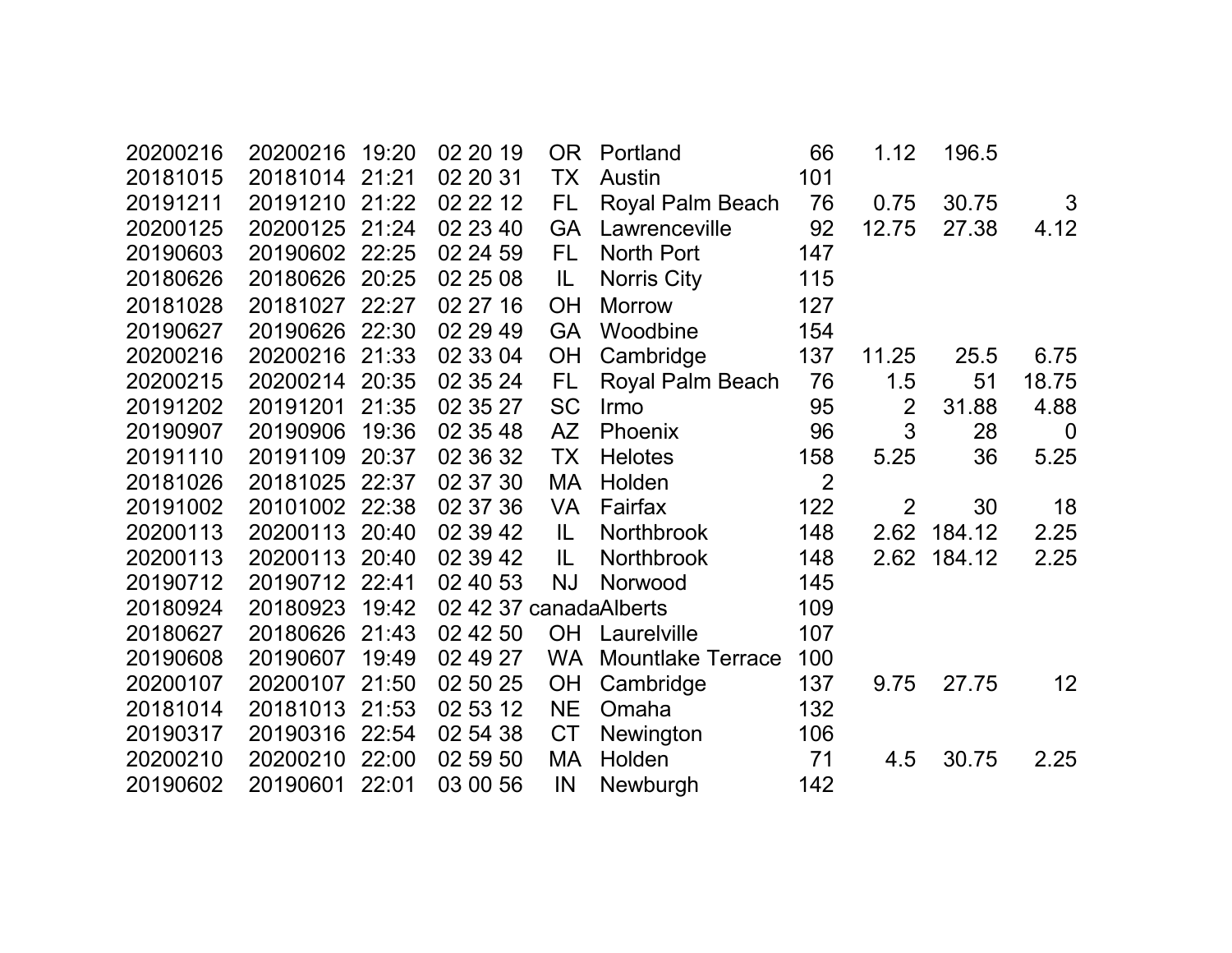| 20190429 | 20190428 | 20:01 | 03 00 59 | ID        | <b>Boise</b>                   | 116            |                |        |       |
|----------|----------|-------|----------|-----------|--------------------------------|----------------|----------------|--------|-------|
| 20190317 | 20190316 | 23:01 | 03 01 01 | <b>NH</b> | Concord                        | 110            |                |        |       |
| 20200111 | 20200111 | 2:05  |          |           | 03 04 49 australi Raceview QLD | 134            | 5.62           | 20.25  | 5.62  |
|          | 20190722 | 23:07 | 03 07 11 | <b>NJ</b> | Harrison                       | 121            |                |        |       |
| 20190808 | 20190807 | 23:11 | 03 11 05 | <b>NJ</b> | Norwood                        | 145            | 7              | 29     | 6     |
| 20200130 | 20200129 | 22:12 | 03 12 06 | <b>FL</b> | Sanford                        | 91             | 0.75           | 27.75  | 2.25  |
| 20200101 | 20200101 | 22:13 | 03 13 11 | <b>GA</b> | Marietta                       | 90             | 1.5            | 33     | 5.25  |
| 20200107 | 20200107 | 22:15 | 03 15 07 | <b>FL</b> | Royal Palm Beach               | 76             |                | 186    | 3     |
| 20191208 | 20191208 | 22:18 | 03 17 54 | <b>OH</b> | Youngstown                     | 73             |                | 182.62 | 2.62  |
| 20190927 | 20190927 | 22:21 | 03 20 48 | <b>ND</b> | <b>Valley City</b>             | 93             |                | 40     | 2     |
|          | 20190727 | 21:25 | 03 25 22 | IL.       | <b>Norris City</b>             | 115            |                |        |       |
| 20191210 | 20191210 | 21:27 | 03 27 27 | IN        | <b>Evansville</b>              | 153            | 4.88           | 25.5   | 11.25 |
| 20191115 | 20191114 | 21:29 | 03 28 42 | TX        | <b>Helotes</b>                 | 158            | 7.5            | 39     | 6.75  |
| 20190603 | 20190602 | 22:29 | 03 28 55 | IN        | Newburgh                       | 142            |                |        |       |
| 20190929 | 20190929 | 21:30 | 03 29 46 | CO        | <b>Estes Park</b>              | 156            | 3              | 33     | 9     |
| 20181219 | 20181218 | 22:33 | 03 32 53 | <b>CT</b> | Newington                      | 106            |                |        |       |
| 20191126 | 20191125 | 22:36 | 03 35 44 | <b>CT</b> | <b>Manchester</b>              | 151            | 5.62           | 30     | 6.75  |
| 20180708 | 20180707 | 23:38 | 03 38 35 | <b>CT</b> | <b>Norwalk</b>                 | 103            |                |        |       |
| 20190603 | 20190602 | 21:42 | 03 42 01 | CO        | <b>Estes Park</b>              | 152            |                |        |       |
| 20190827 | 20190827 | 23:47 | 03 46 44 | MI        | <b>Farmington Hills</b>        | 144            | $\overline{2}$ | 27     | 1     |
| 20191217 | 20191216 | 19:48 | 03 48 29 | <b>WA</b> | <b>Mountlake Terrace</b>       | 100            | 3.38           | 29.25  | 3.75  |
| 20180622 | 20180621 | 23:56 | 03 56 39 | <b>CT</b> | <b>Norwalk</b>                 | 103            |                |        |       |
|          | 20190727 | 22:58 | 03 58 06 | IL        | Payson                         | 97             |                |        |       |
| 20181111 | 20181110 | 23:13 | 04 13 03 | IN        | Indianapolis                   | $\overline{7}$ |                |        |       |
| 20190816 | 20190816 | 0:13  | 04 13 09 | <b>VA</b> | Alexandria                     | 141            | 1              | 25     | 3     |
| 20191031 | 20191030 | 23:17 | 04 17 18 | KS        | Wichita                        | 123            | 0.75           | 28.12  | 3.38  |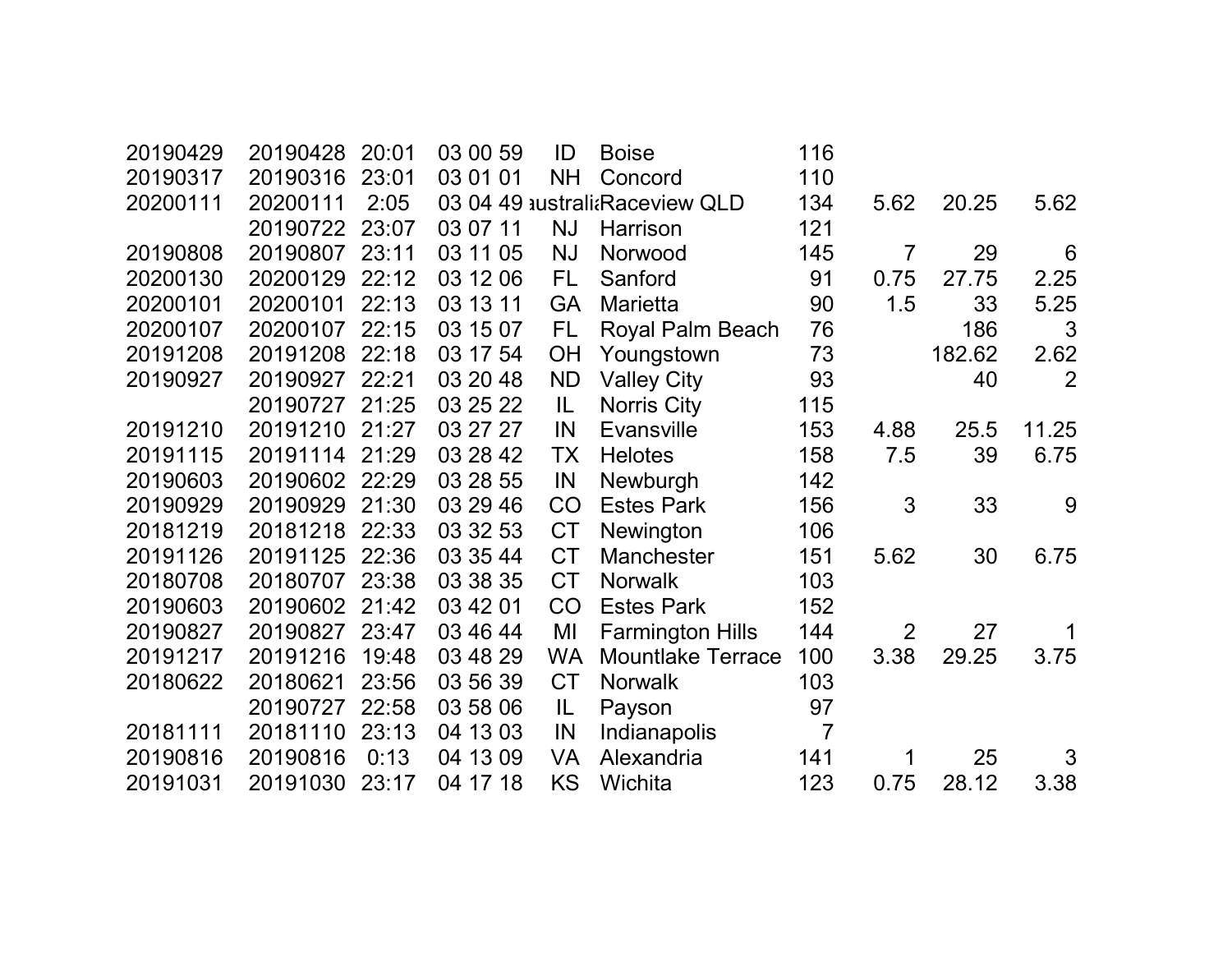| 20191120<br>20190412 | 20191119<br>20190411 | 20:26<br>21:28 | 04 26 06<br>04 27 40 | <b>WA</b><br>ID | <b>Mountlake Terrace</b><br><b>Boise</b> | 100<br>116 | 3    | 27    | 3               |
|----------------------|----------------------|----------------|----------------------|-----------------|------------------------------------------|------------|------|-------|-----------------|
| 20191201             | 20191130             | 20:29          | 04 28 30             | <b>WA</b>       | <b>Mountlake Terrace</b>                 | 100        | 7.5  | 25.5  | 0.75            |
| 20200119             | 20200119             | 23:29          | 04 29 18             | <b>PA</b>       | Laughlintown                             | 94         |      | 30.38 | 1.5             |
| 20200129             | 20200128             | 22:30          | 04 29 35             | DK              | <b>Valley City</b>                       | 93         | 0.38 | 31.5  | 2.25            |
| 20180715             | 20180714             | 21:35          | 04 35 02             | <b>CA</b>       | Watsonville                              | 105        |      |       |                 |
| 20190524             | 20190523             | 0:48           | 04 47 42             | <b>NJ</b>       | <b>River Vale</b>                        | 146        |      |       |                 |
| 20191230             | 20191229             | 22:50          | 04 50 25             | AZ              | Phoenix                                  | 159        |      | 38.25 | 16.88           |
| 20200127             | 20200126             | 23:54          | 04 54 05             | <b>GA</b>       | <b>Marietta</b>                          | 90         |      | 32.25 | 3               |
| 20180511             | 20180510             | 21:59          | 04 59 27             | <b>WA</b>       | <b>Mountlake Terrace</b>                 | 100        |      |       |                 |
| 20190713             | 20190712             | 0:10           | 05 09 51             | ID              | <b>Boise</b>                             | 116        |      |       |                 |
| 20200120             | 20200119             | 21:10          | 05 10 24             | <b>WA</b>       | <b>Mountlake Terrace</b>                 | 100        | 2.25 | 27.75 | 4.5             |
| 20200119             | 20200119             | 21:10          | 05 10 24             | <b>WA</b>       | <b>Mountlake Terrace</b>                 | 100        | 2.25 | 27.75 | 4.5             |
| 20190915             | 20190915             | 0:12           | 05 11 52             | <b>AR</b>       | Jonesboro                                | 143        | 3    | 38    | $\overline{4}$  |
| 20190927             | 20190927             | 1:12           | 05 12 13             | <b>NJ</b>       | Norwood                                  | 145        | 3    | 27    | 1               |
| 20191115             | 20191114             | 22:14          | 05 14 22             | <b>OR</b>       | Portland                                 | 66         |      | 62.25 | $6\phantom{1}6$ |
| 20200203             | 20200203             | 23:16          | 05 15 39             | <b>AL</b>       | <b>Mobile</b>                            | 63         | 0.75 | 39.38 | 10.12           |
|                      | 20190728             | 1:18           | 05 18 09             | MI              | <b>Farmington Hills</b>                  | 144        |      |       |                 |
| 20180706             | 20180705             | 1:22           | 05 22 53             | <b>MA</b>       | Holden                                   | 9          |      |       |                 |
| 20191122             | 20191122             | 0:24           | 05 23 55             | <b>CT</b>       | <b>Manchester</b>                        | 151        | 9    | 25.88 | 4.12            |
| 20190723             | 20190723             | 1:30           | 05 29 52             | <b>CT</b>       | <b>Norwalk</b>                           | 103        |      |       |                 |
| 20191013             | 20191013             |                | 05 31 14             | <b>SK</b>       | Deagu                                    | 155        | 2    | 30    | 6               |
| 20190420             | 20190420             | 1:42           | 05 41 39             | <b>NJ</b>       | Norwood                                  | 145        |      |       |                 |
| 20191115             | 20191114             | 23:41          | 05 41 49             | IN              | Newburgh                                 | 142        | 3.75 | 27.38 | 7.12            |
| 20191214             | 20191214             | 5:42           | 05 41 50             | <b>CT</b>       | Newington                                | 106        | 5.62 | 25.5  | 1.5             |
| 20191021             | 20191021             | 23:44          | 05 44 10             | CO              | <b>Grand Junction</b>                    | 75         |      | 55.88 | 7.5             |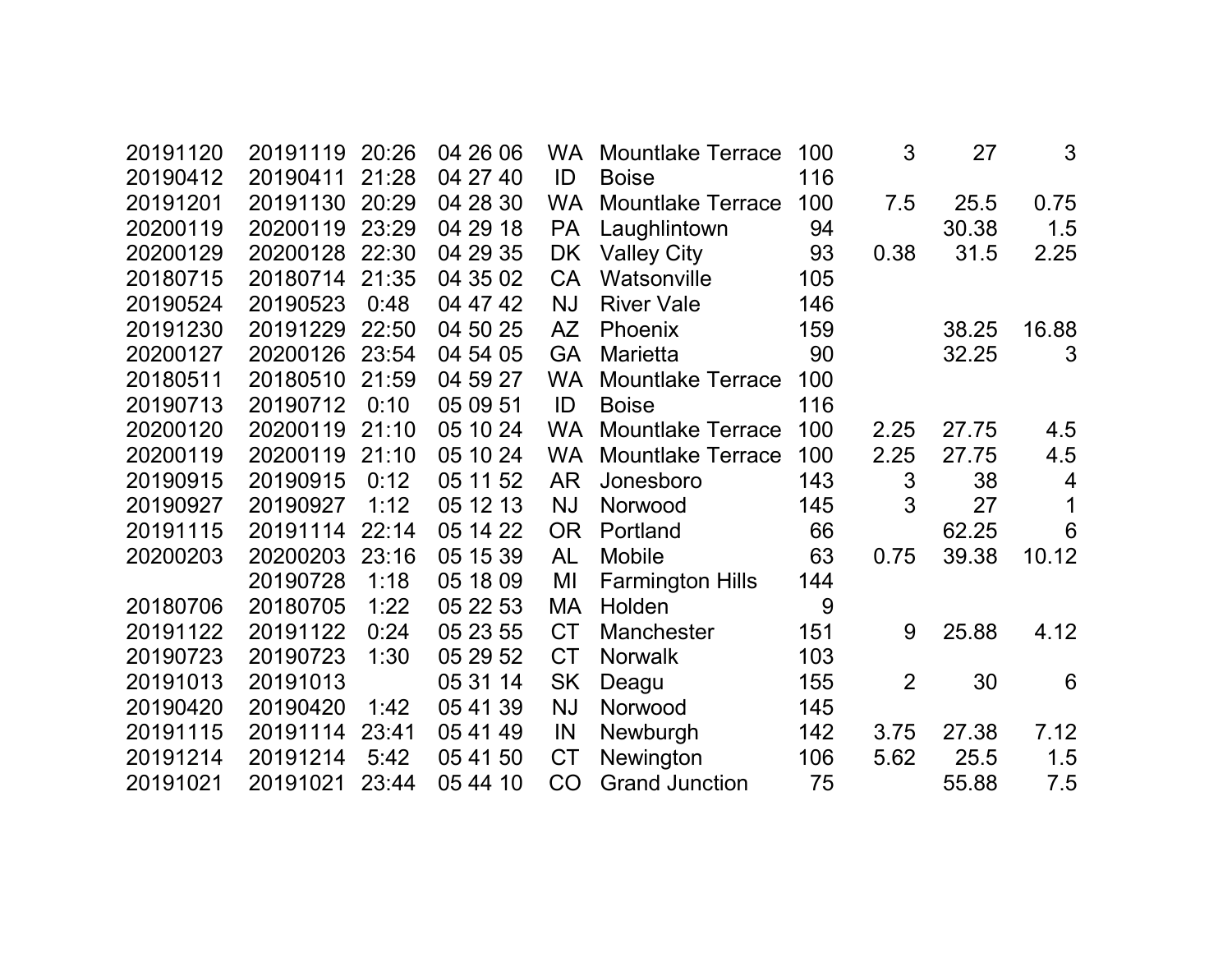| 20190607 | 20190606 | 22:45 | 05 44 35 | ID        | <b>Boise</b>              | 111            |                |       |                |
|----------|----------|-------|----------|-----------|---------------------------|----------------|----------------|-------|----------------|
| 20190609 | 20190609 | 1:50  | 05 50 08 | <b>GA</b> | <b>Ball Ground</b>        | 129            |                |       |                |
| 20190929 | 20190929 | 23:54 | 05 53 37 | IL        | Northbrook                | 148            | $\overline{0}$ | 183   | 3              |
| 20200212 | 20200212 | 0:56  | 05 56 06 | OH        | Cambridge                 | 137            | 1.5            | 26.25 | 0.75           |
| 20191222 | 20191222 | 1:03  | 06 03 01 | FL.       | Largo                     | 140            | 6.75           | 27.75 | 0.75           |
| 20200202 | 20200201 | 23:05 | 06 04 56 | <b>CO</b> | <b>Grand Junction</b>     | 75             | 15             | 30.75 | 22.5           |
| 20190709 | 20190709 | 1:06  | 06 05 32 | <b>TN</b> | <b>Clarksville</b>        | 138            |                |       |                |
| 20190927 | 20190927 | 23:07 | 06 07 17 | <b>WA</b> | Walla Walla               | 130            | 8              | 30    | 4              |
| 20190901 | 20190901 | 1:07  | 06 07 23 | <b>TN</b> | <b>Clarksville</b>        | 138            | 3              | 26    | $\overline{2}$ |
| 20191124 | 20191124 | 1:10  | 06 10 07 | IN        | Mt. Vernon                | 119            | $\overline{0}$ | 31.12 | 2.62           |
| 20190426 | 20190426 | 16:13 |          |           | 06 12 32 australi Raceway | 134            |                |       |                |
| 20190824 | 20190824 | 2:15  | 06 14 57 | FL.       | Pensacola                 | 157            | 6              | 27    | $\overline{2}$ |
| 20190101 | 20190101 | 1:16  | 06 15 40 | IN        | indianapolis              | $\overline{7}$ |                |       |                |
| 20190925 | 20190925 | 1:19  | 06 18 48 | IN        | Mt. Vernon                | 119            | 4              | 27    | $\overline{7}$ |
| 20191006 | 20191006 | 0:20  | 06 19 42 | IL        | <b>Norris City</b>        | 115            | $\mathbf 1$    | 27    | 3              |
|          | 20190722 | 1:20  | 06 20 20 | IN        | Mt. Vernon                | 119            |                |       |                |
| 20190816 | 20190816 | 2:22  | 06 21 35 | FL        | Largo                     | 140            | 8              | 26    | $\overline{4}$ |
| 20180406 | 20180406 | 1:22  | 06 21 51 | IL        | <b>Norris City</b>        | 115            |                |       |                |
| 20190809 | 20190809 | 0:22  | 06 21 52 | IL        | <b>Norris City</b>        | 115            | 10             | 26    | 4              |
| 20190909 | 20190909 | 2:23  | 06 22 41 | FL        | Ocala                     | 135            | 4              | 25    | $\overline{2}$ |
| 20190827 | 20190827 |       | 06 24 05 | <b>SK</b> | Deagu                     | 156            |                | 26    | 1              |
| 20191208 | 20191207 | 23:25 | 06 24 30 | <b>CO</b> | <b>Estes Park</b>         | 156            | 5.25           | 25.5  | 2.25           |
| 20190101 | 20190101 | 2:25  | 06 24 58 | VA        | Alexandria                | 141            |                |       |                |
| 20191226 | 20191226 | 0:25  | 06 25 04 | <b>AL</b> | <b>Mobile</b>             | 63             |                | 34.5  | 1.5            |
| 20200216 | 20200216 | 1:25  | 06 25 04 | FL.       | Largo                     | 140            | 11.25          | 27    | 0.75           |
| 20180729 | 20180728 | 1:25  | 06 25 04 | IN        | Newburgh                  | 6              |                |       |                |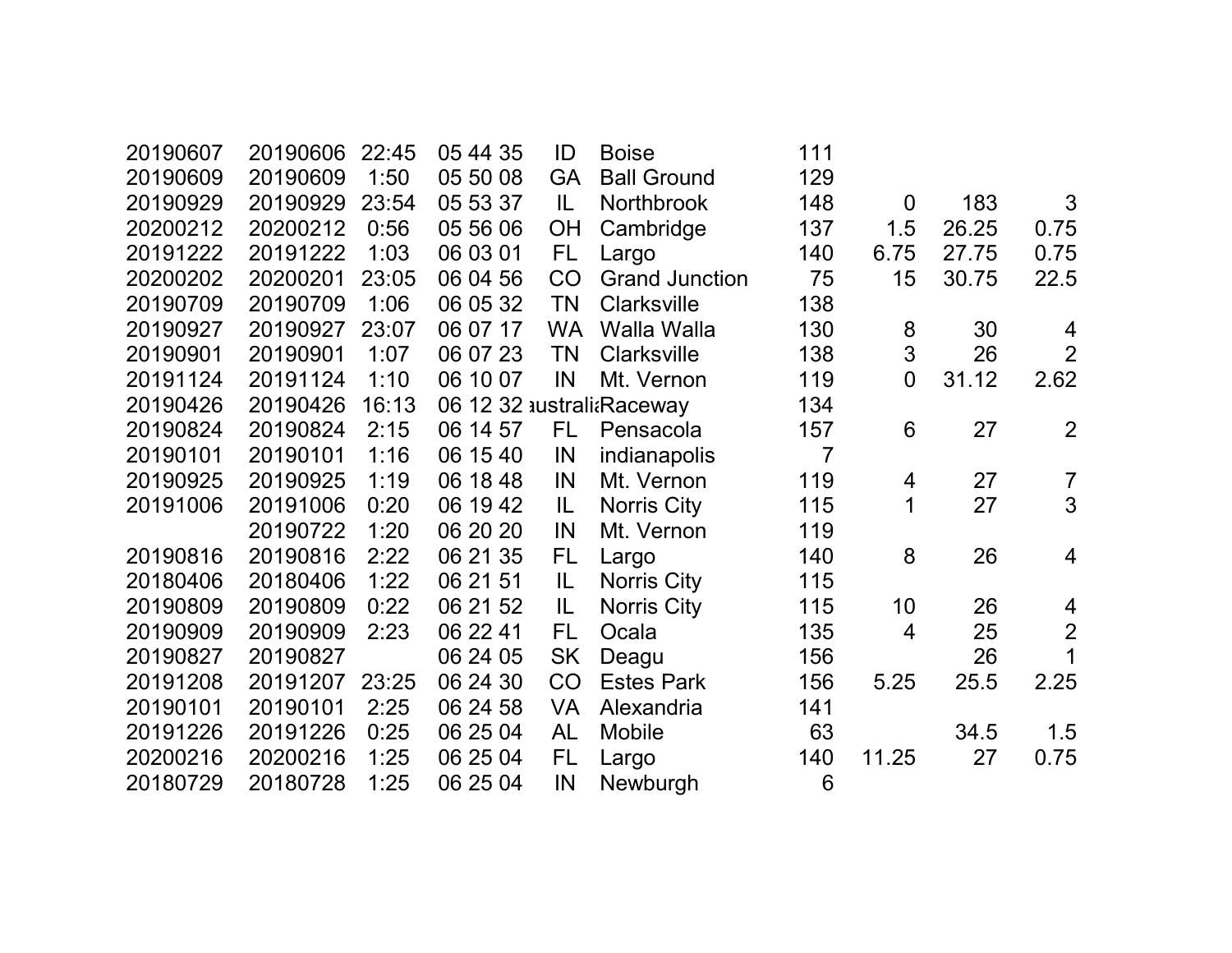| 20191006 | 20191006 | 1:25  | 06 25 04 | IN        | Mt. Vernon          | 119 | 3              | 30    | $\mathbf 0$     |
|----------|----------|-------|----------|-----------|---------------------|-----|----------------|-------|-----------------|
| 20191208 | 20191208 | 0:25  | 06 25 04 | IN        | Mt. Vernon          | 119 | 1.12           | 31.12 | 14.62           |
| 20190827 | 20190827 | 1:25  | 06 25 04 | <b>TN</b> | Clarksville         | 138 | 3              | 26    | $\mathfrak{S}$  |
| 20191018 | 20191018 | 0:25  | 06 25 05 | CO        | <b>Estes Park</b>   | 156 | $\overline{2}$ | 25    | 5               |
| 20191203 | 20191202 | 23:25 | 06 25 05 | CO        | <b>Estes Park</b>   | 156 | $\overline{0}$ | 26.25 | 3               |
| 20200111 | 20200110 | 23:25 | 06 25 05 | CO        | <b>Estes Park</b>   | 156 | 10.5           | 26.62 | 0.38            |
| 20190930 | 20190930 | 2:25  | 06 25 05 | <b>CT</b> | Wallingford         | 139 | 15             | 30    | $\overline{2}$  |
| 20200203 | 20200203 | 1:25  | 06 25 05 | <b>CT</b> | Wallingford         | 139 | 2.25           | 27    | 6.25            |
| 20200203 | 20200203 | 1:25  | 06 25 05 | <b>CT</b> | Wallingford         | 139 | 2.25           | 27    | 8.25            |
| 20190930 | 20100930 | 2:25  | 06 25 05 | FL.       | Ocala               | 135 | 6              | 31    | $\overline{4}$  |
| 20190701 | 20190701 | 2:25  | 06 25 05 | FL.       | Pensacola           | 157 |                |       |                 |
| 20190727 | 20190727 | 2:25  | 06 25 05 | FL        | Ocala               | 135 |                |       |                 |
| 20190910 | 20190910 | 2:25  | 06 25 05 | FL        | Ocala               | 135 | 3              | 27    | 6               |
| 20190911 | 20190911 | 2:25  | 06 25 05 | <b>FL</b> | Pensacola           | 157 | $\overline{4}$ | 26    | 4               |
| 20191027 | 20191027 | 2:25  | 06 25 05 | <b>FL</b> | Ocala               | 135 | 8              | 32.25 | 3               |
| 20191130 | 20191130 | 2:25  | 06 25 05 | FL.       | Largo               | 140 | $\overline{0}$ | 28.5  | $\mathbf 0$     |
| 20200122 | 20200122 | 1:25  | 06 25 05 | FL        | Largo               | 140 | 1.12           | 39.75 | 7.5             |
|          | 20190723 | 1:25  | 06 25 05 | IN        | Mt. Vernon          | 119 |                |       |                 |
|          | 20190728 | 1:25  | 06 25 05 | IN        | Mt. Vernon          | 119 |                |       |                 |
| 20190927 | 20190927 | 1:25  | 06 25 05 | IN        | Mt. Vernon          | 119 | 1              | 29    | $5\overline{)}$ |
| 20200109 | 20200109 | 0:25  | 06 25 05 | IN        | <b>Mount Vernon</b> | 119 | 0.38           | 33    | 1.5             |
| 20200211 | 20200211 | 0:25  | 06 25 05 | IN        | Mt. Vernon          | 119 | 0.38           | 33    | 4.5             |
| 20200214 | 20200214 | 0:25  | 06 25 05 | IN        | Mt. Vernon          | 119 | 10.5           | 34.5  | 3               |
| 20190706 | 20190706 | 2:25  | 06 25 05 | <b>NH</b> | <b>Merrimack</b>    | 3   |                |       |                 |
| 20190708 | 20190708 | 2:25  | 06 25 05 | <b>NH</b> | <b>Merrimack</b>    | 3   |                |       |                 |
| 20190927 | 20190927 |       | 06 25 05 | <b>SK</b> | Deagu               | 155 | 1              | 29    | 12 <sub>2</sub> |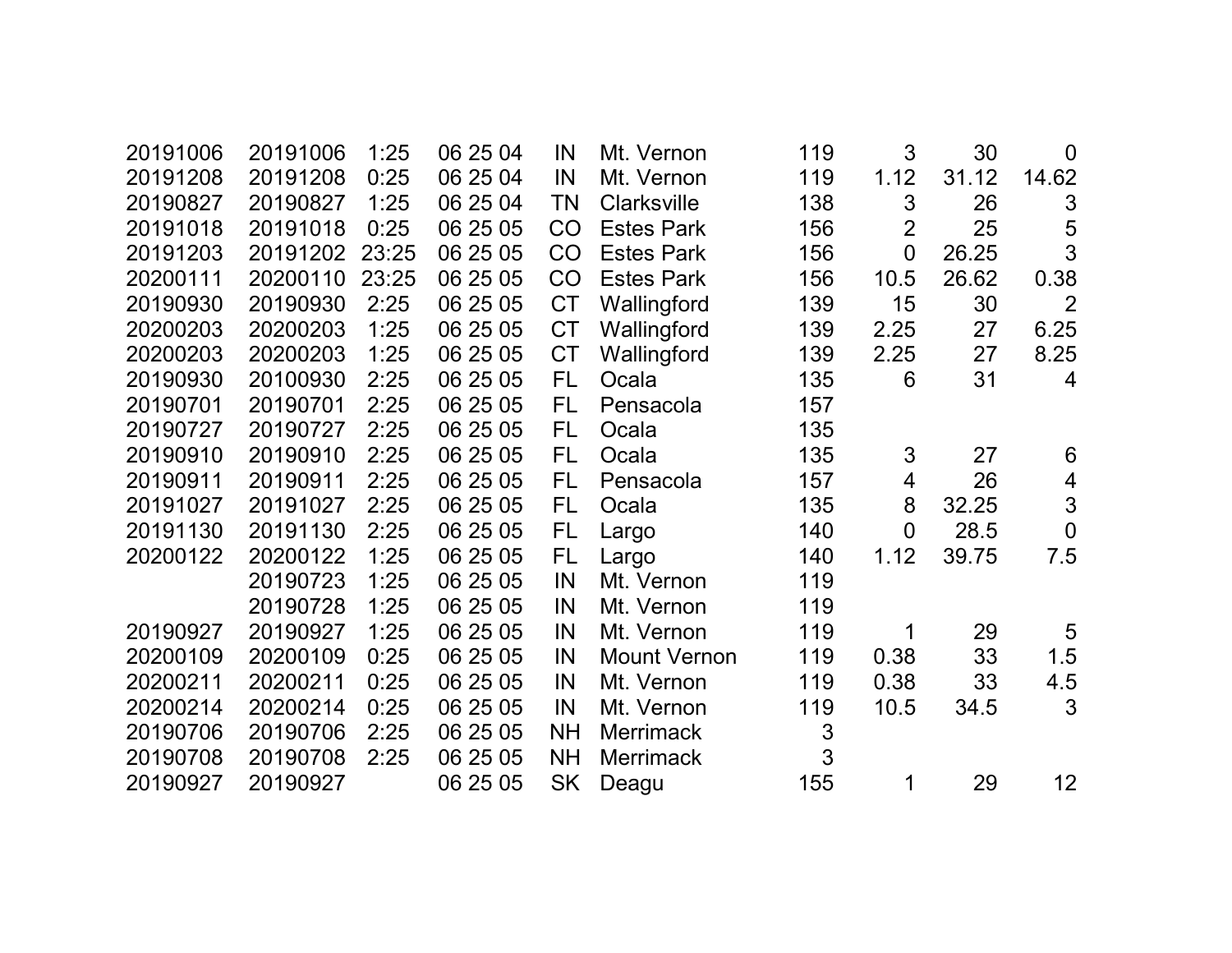| 20191010 | 20191010 |       | 06 25 05              |           | SK Deagu           | 155 | 3                | 27    | $\mathbf 0$      |
|----------|----------|-------|-----------------------|-----------|--------------------|-----|------------------|-------|------------------|
| 20191230 | 20191229 | 23:25 | 06 25 05 skorea Deagu |           |                    | 155 | 2.25             | 25.12 | 1.12             |
| 20200127 | 20200128 | 15:25 | 06 25 05 skorea Deagu |           |                    | 155 | 1.88             | 27.75 | 6.75             |
| 20190723 | 20190723 | 1:25  | 06 25 05              | <b>TN</b> | Clarksville        | 138 |                  |       |                  |
| 20190801 | 20190801 | 1:25  | 06 25 05              | <b>TN</b> | <b>Clarksville</b> | 138 | $\overline{0}$   | 27    |                  |
| 20190914 | 20190914 | 1:25  | 06 25 05              | <b>TN</b> | Clarksville        | 138 | $\overline{2}$   | 27    | $\mathfrak{S}$   |
| 20191112 | 20191112 | 1:25  | 06 25 05              | <b>VA</b> | Alexandria         | 141 | 5.62             | 33.75 | 12               |
| 20191201 | 20191201 | 1:25  | 06 25 05              | <b>VA</b> | Alexandria         | 141 | 2.25             | 31.5  | 375              |
| 20190916 | 20190916 | 2:25  | 06 25 06              | FL        | Pensacola          | 157 | $\boldsymbol{0}$ | 28    | $\boldsymbol{0}$ |
| 20190916 | 20190916 | 2:25  | 06 25 06              | FL.       | Pensacola          | 157 | $\boldsymbol{0}$ | 28    | $\boldsymbol{0}$ |
| 20190929 | 20190929 | 2:25  | 06 25 06              | FL        | Pensacola          | 157 | $\overline{2}$   | 27    | $\mathbf 1$      |
| 20191125 | 20191124 | 2:25  | 06 25 06              | FL.       | Pensacola          | 157 | 2.62             | 30    | 2.25             |
| 20190902 | 20190902 | 1:25  | 06 25 06              | IN        | Mt. Vernon         | 119 | 1                | 25    | $\boldsymbol{0}$ |
| 20190908 | 20190908 | 1:25  | 06 25 06              | IN        | Mt. Vernon         | 119 | 13               | 25    | $\mathbf 1$      |
| 20190923 | 20190923 | 2:25  | 06 25 06              | <b>NH</b> | Goffstown          | 5   | 3                | 28    | 5                |
| 20191011 | 20191011 |       | 06 25 06              | <b>SK</b> | Deagu              | 155 | $\boldsymbol{0}$ | 34    | $\overline{4}$   |
| 20191030 | 20191030 |       | 06 25 06              | <b>SK</b> | Deagu              | 155 | 1                | 26.25 | $\overline{0}$   |
| 20190630 | 20190630 | 2:25  | 06 25 07              | <b>NH</b> | Pembroke           | 110 |                  |       |                  |
| 20190714 | 20190714 | 2:25  | 06 25 07              | <b>NH</b> | Pembroke           | 110 |                  |       |                  |
| 20190810 | 20190810 | 2:25  | 06 25 09              | FL        | Ocala              | 135 | 3                | 27    | 5                |
| 20191110 | 20191110 | 2:25  | 06 25 10              | <b>FL</b> | Pensacola          | 157 |                  | 39.38 | 0.38             |
| 20190929 | 20190929 | 2:25  | 06 25 10              | <b>NH</b> | Goffstown          | 5   | $\overline{0}$   | 31    | 6                |
| 20190503 | 20190502 | 2:25  | 06 25 13              | FL        | Ocala              | 135 |                  |       |                  |
| 20180407 | 20180407 | 1:25  | 06 25 15              | IL.       | <b>Norris City</b> | 115 |                  |       |                  |
| 20190815 | 20190815 | 1:25  | 06 25 20              | IN        | Mt. Vernon         | 119 | 4                | 30    | 4                |
| 20190803 | 20190803 | 1:26  | 06 25 38              | <b>OH</b> | Goffstown          | 5   |                  | 31    | $6\phantom{1}6$  |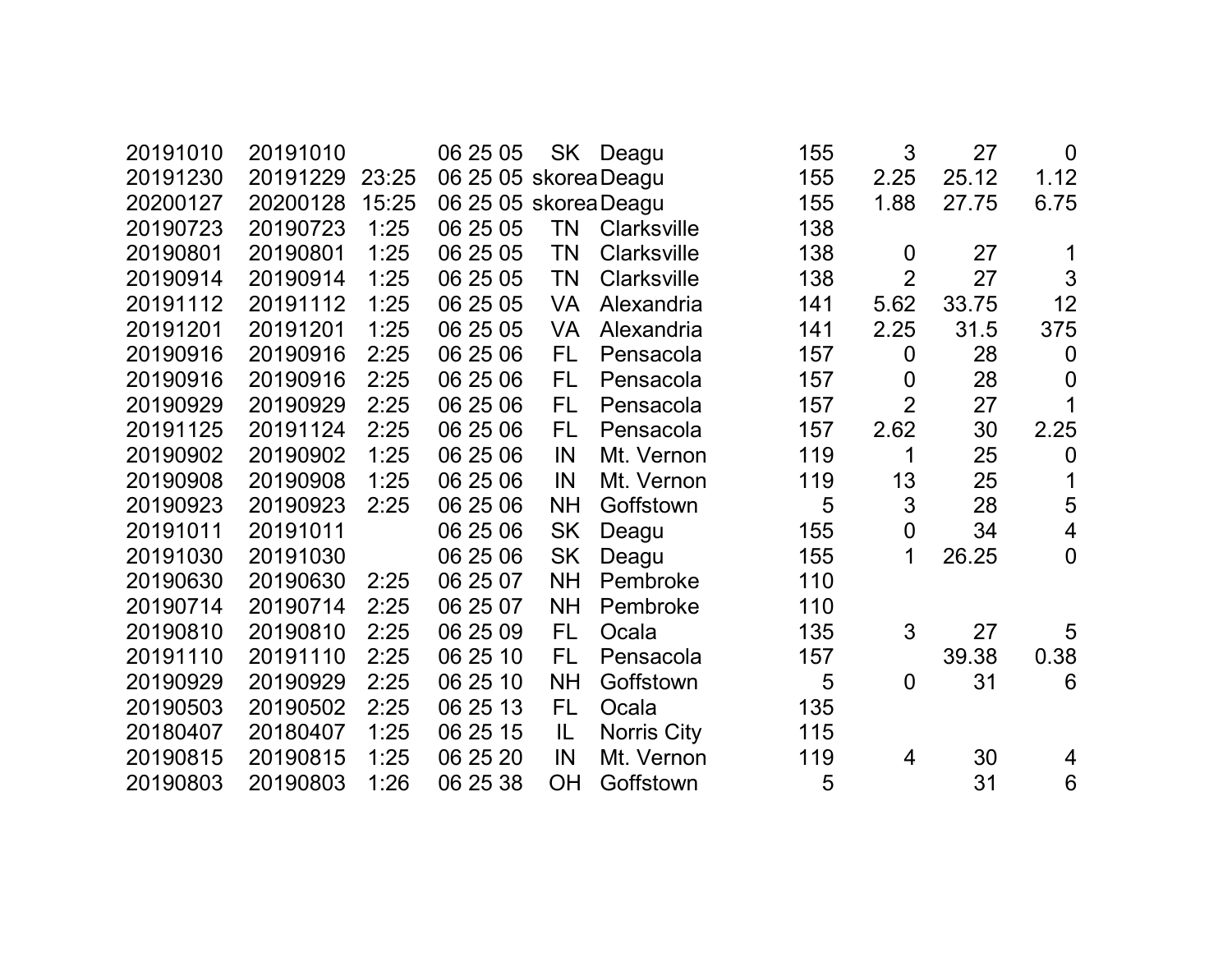| 20190908 | 20190908 | 1:32  | 06 32 06                 | IN        | <b>Santa Claus</b>      | 114 | 1              | 29    | $\overline{2}$ |
|----------|----------|-------|--------------------------|-----------|-------------------------|-----|----------------|-------|----------------|
| 20190929 | 20190929 |       | 06 32 43                 | <b>SK</b> | Deagu                   | 155 | $\overline{7}$ | 187   | $\overline{0}$ |
| 20180406 | 20180406 | 2:35  | 06 34 45                 | IN        | Greenwood               | 121 |                |       |                |
| 20190919 | 20190919 | 2:36  | 06 35 51                 | FL        | Largo                   | 140 | 6              | 25    | 9              |
| 20190802 | 20190802 | 2:36  | 06 36 05                 | FL        | Ocala                   | 135 | 6              | 27    | $\overline{4}$ |
| 20190818 | 20190818 | 2:37  | 06 37 20                 | FL        | Ocala                   | 135 | 4              | 25    | $\overline{0}$ |
| 20191218 | 20191218 | 16:19 | 06 38 13 illippin Manila |           |                         | 124 | 3              | 26.25 | 1.12           |
| 20190812 | 20190812 | 0:39  | 06 38 49                 | TN        | <b>Clarksville</b>      | 138 | 3              | 27    | 3              |
| 20190812 | 20190812 | 1:27  | 06 38 49                 | <b>TN</b> | <b>Clarksville</b>      | 138 | 3              | 27    | 3              |
| 20200101 | 20200101 | 1:39  | 06 39 01                 | FL.       | Largo                   | 140 | 12             | 27.38 | 3.38           |
| 20190225 | 20190225 | 1:47  | 06 47 03                 | <b>FL</b> | <b>Pinellas Park</b>    | 135 |                |       |                |
| 20191020 | 20191020 | 2:47  | 06 47 05                 | <b>CT</b> | Wallingford             | 139 | 0              | 27    | 3              |
| 20191110 | 20191110 | 1:47  | 06 47 05                 | <b>NH</b> | <b>Nashua</b>           | 10  | 9              | 33.75 | 6.75           |
| 20190804 | 20190804 | 2:50  | 06 50 13                 | <b>CT</b> | <b>Manchester</b>       | 151 |                | 26    | 9              |
| 20190727 | 20190727 | 1:51  | 06 51 12                 | TN        | <b>Clarksville</b>      | 138 |                |       |                |
| 20190930 | 20190930 | 1:52  | 06 51 48                 | IN        | Mt. Vernon              | 119 | 1              | 32    | 5              |
| 20190604 | 20190604 | 2:59  | 06 58 45                 | <b>GA</b> | <b>Ball Ground</b>      | 129 |                |       |                |
| 20190929 | 20190929 | 2:59  | 06 59 29                 | FL        | Pensacola               | 157 | 1              | 28    | 6              |
| 20190704 | 20190704 | 3:00  | 07 00 03                 | <b>NH</b> | Pembroke                | 110 |                |       |                |
| 20191118 | 20191118 | 1:02  | 07 02 02                 | MI        | <b>Farmington Hills</b> | 144 | $\Omega$       | 27.75 | 3.75           |
| 20200108 | 20200108 | 0:13  | 07 12 40                 | <b>OR</b> | Portland                | 66  |                | 34.12 | 8.25           |
| 20190731 | 20190731 | 3:16  | 07 16 18                 | <b>CT</b> | <b>Norwalk</b>          | 103 | 4              | 34    | 21             |
| 20200113 | 20200113 | 2:16  | 07 16 25                 | <b>GA</b> | <b>Marietta</b>         | 90  | 5.25           | 30    |                |
| 20190920 | 20190920 | 3:22  | 07 21 48                 | <b>VA</b> | Fairfax                 | 122 | 4              | 27    | 3              |
| 20200119 | 20200119 | 1:26  | 07 26 04                 | IN        | <b>Santa Claus</b>      | 114 | 3              | 27.38 | 6.38           |
| 20200119 | 20200119 | 1:26  | 07 26 04                 | IN        | <b>Santa Claus</b>      | 114 | 3              | 27.38 | 6.38           |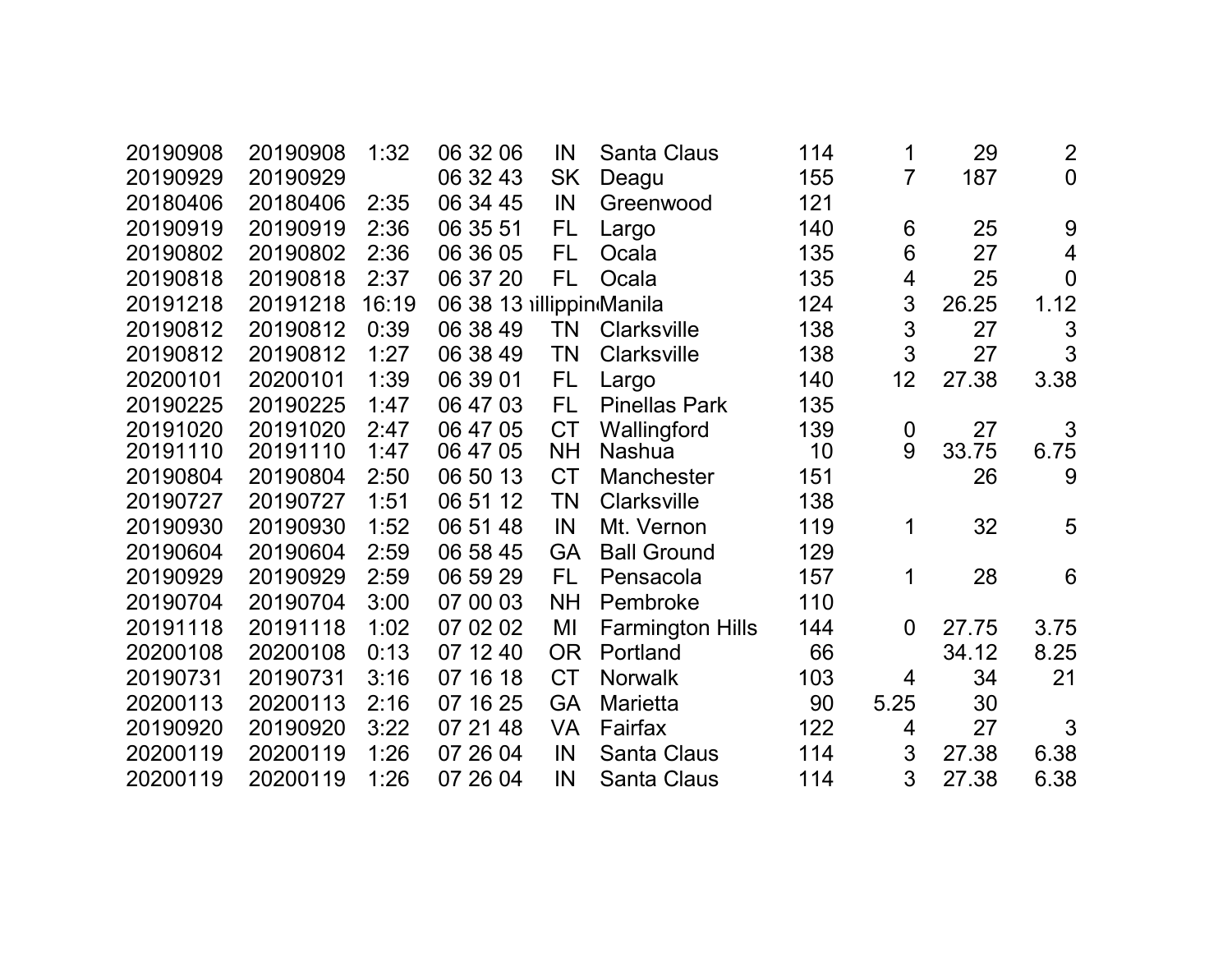| 20190908 | 20190908 | 3:26  | 07 26 24 | <b>NJ</b> | Norwood                  | 145 |                | 31     | 1              |
|----------|----------|-------|----------|-----------|--------------------------|-----|----------------|--------|----------------|
| 20190712 | 20190712 | 3:27  | 07 27 12 | <b>NH</b> | Pembroke                 | 110 |                |        |                |
| 20190504 | 20190503 | 0:34  | 07 34 08 | ID        | <b>Boise</b>             | 116 |                |        |                |
| 20190523 | 20190522 | 0:38  | 07 38 15 | <b>WA</b> | <b>Mountlake Terrace</b> | 100 |                |        |                |
| 20191106 | 20191106 | 23:42 | 07 42 30 | <b>WA</b> | <b>Mountlake Terrace</b> | 100 | 7.88           | 25.5   | 975            |
| 20191112 | 20191112 | 2:43  | 07 42 49 | <b>NH</b> | Goffstown                | 5   | 2.25           | 39.38  | 4.88           |
| 20191221 | 20191221 | 23:43 | 07 43 28 | <b>WA</b> | <b>Mountlake Terrace</b> | 100 | 6              | 28.12  | 5.62           |
| 20191112 | 20191112 | 2:52  | 07 51 40 | <b>PA</b> | Aliquippa                | 68  | 3.75           | 32.25  | 6              |
| 20190603 | 20190602 | 0:52  | 07 51 59 | <b>WA</b> | <b>Mountlake Terrace</b> | 100 |                |        |                |
| 20191111 | 20191111 | 1:53  | 07 52 30 | AR        | Jonesboro                | 143 | 4.5            | 30     | 3.75           |
| 20190518 | 20190518 |       |          |           | 07 56 34 ontarioChapleau | 113 |                |        |                |
| 20200109 | 20200109 | 3:05  | 08 05 04 |           | OH Cambridge             | 137 | 3              | 32.62  | 2.62           |
| 20200121 | 20200121 | 3:08  | 08 08 27 | TN        | <b>Clarksville</b>       | 138 | 6              | 32.62  | 0.38           |
| 20190730 | 20190730 | 1:12  | 08 12 28 | ID        | <b>Boise</b>             | 111 | 1              | 45     | 1              |
| 20200120 | 20200120 | 3:21  | 08 21 27 | <b>FL</b> | Royal Palm Beach         | 76  | 7.5            | 192.75 | 2.25           |
| 20191207 | 20191207 | 3:28  | 08 28 02 | <b>PA</b> | Aliquippa                | 68  | $\mathbf 0$    | 30     | 3              |
| 20191111 | 20191111 | 3:28  | 08 28 04 | <b>GA</b> | Woodbine                 | 154 | 4.5            | 27     | 10.5           |
| 20190820 | 20190820 | 4:28  | 08 28 18 | <b>NJ</b> | <b>River Vale</b>        | 146 | 5              | 25     | $\overline{0}$ |
| 20191008 | 20191008 | 3:31  | 08 31 05 | <b>OH</b> | Cambridge                | 137 | 6              | 27     | 10             |
| 20200103 | 20200103 | 2:31  | 08 31 07 | IN        | <b>Santa Claus</b>       | 114 |                | 27.75  | 2.25           |
| 20190806 | 20190806 | 4:37  | 08 36 53 | <b>GA</b> | Woodbine                 | 154 | $\overline{0}$ | 25     | 6              |
| 20191129 | 20191129 | 3:33  | 08 42 41 | <b>MD</b> | Hanover                  | 77  |                | 183.75 | 6.75           |
| 20190604 | 20190604 | 1:46  | 08 46 25 | ID        | <b>Boise</b>             | 111 |                |        |                |
| 20200129 | 20200129 | 4:20  | 09 19 50 | <b>OH</b> | Springfield              | 120 |                | 27     | 5.62           |
| 20191119 | 20191119 | 4:24  | 09 24 03 | <b>GA</b> | <b>Marietta</b>          | 90  | 3              | 30     | 1.5            |
| 20190803 | 20190803 |       | 09 25 49 |           | switz Bos Cha            | 150 |                | 60     | 14             |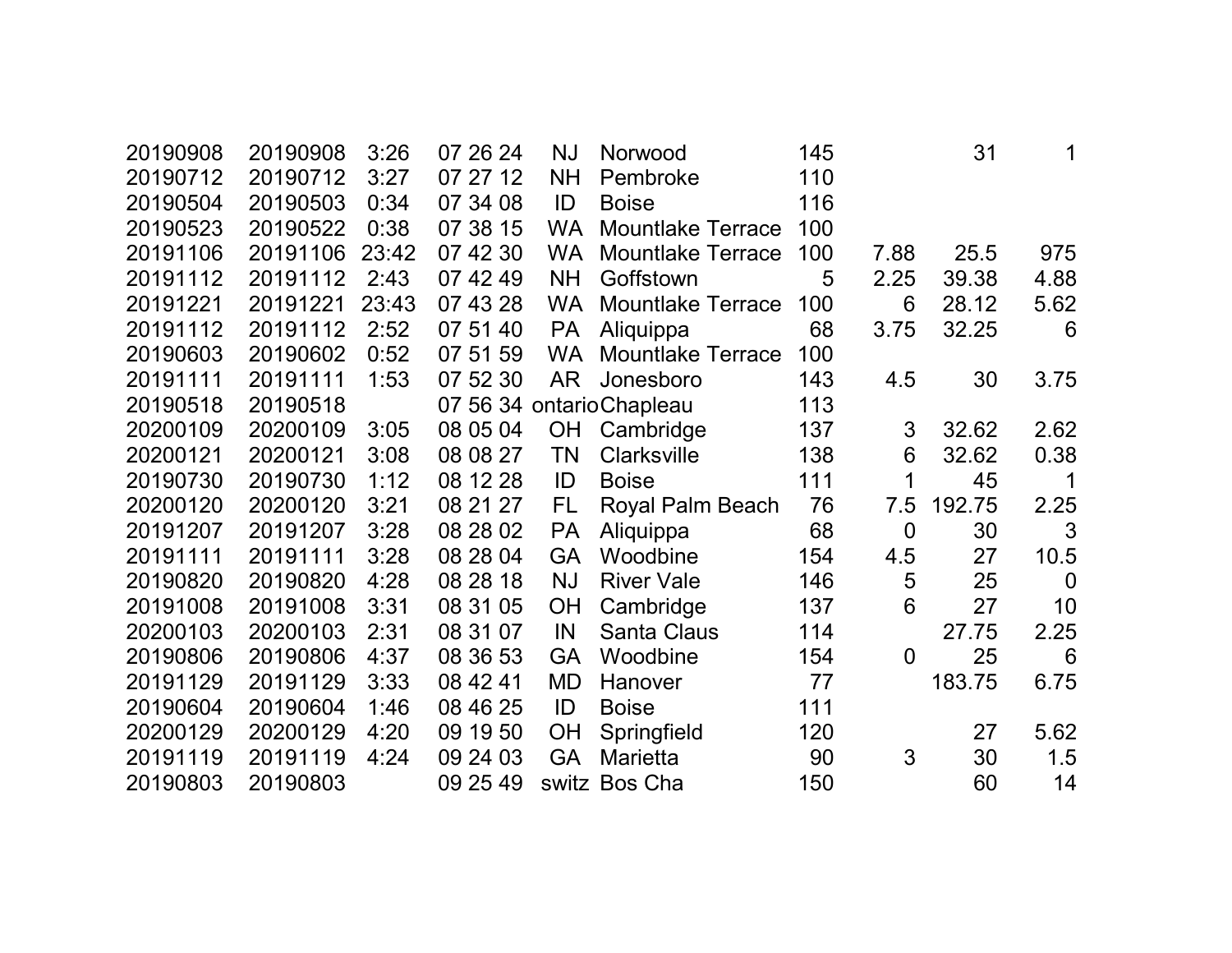| 20180711 | 20180711 | 5:30 | 09 30 02 | МA        | Holden                   | $\overline{2}$ |                  |                |                  |
|----------|----------|------|----------|-----------|--------------------------|----------------|------------------|----------------|------------------|
| 20190102 | 20190102 | 5:32 | 09 32 17 | <b>VA</b> | Alexandria               | 141            |                  |                |                  |
| 20190615 | 20190615 | 5:36 | 09 36 14 | <b>GA</b> | <b>Ball Ground</b>       | 129            |                  |                |                  |
| 20190204 | 20190204 | 4:36 | 09 36 17 | <b>NH</b> | <b>Merrimack</b>         | 3              |                  |                |                  |
| 20180702 | 20180702 | 5:36 | 09 36 31 | <b>PA</b> | <b>Millerton</b>         | 104            |                  |                |                  |
| 20200111 | 20200111 | 4:42 | 09 42 30 | IN        | Oaklandon                | 87             | $\overline{4}$   | 30             | 7.5              |
| 20181112 | 20181112 | 3:43 | 09 43 06 | <b>AR</b> | Fayetteville             | 136            |                  |                |                  |
| 20191211 | 20191211 | 4:46 | 09 46 01 | <b>NY</b> | New York                 | 85             | 4.5              | 30             | 4.5              |
| 20190630 | 20190630 | 5:48 | 09 47 40 | FL.       | North Port               | 147            |                  |                |                  |
| 20191105 | 20191105 | 9:49 | 09 48 47 | <b>WA</b> | <b>Mountlake Terrace</b> | 100            | 8.25             | 27.38          | 1.12             |
| 20181221 | 20181221 | 4:49 | 09 48 57 | <b>CT</b> | Newington                | 106            |                  |                |                  |
| 20190602 | 20190602 | 5:50 | 09 50 15 | <b>OH</b> | Cambridge                | 137            |                  |                |                  |
| 20191126 | 20191126 | 3:52 | 09 51 42 | IL.       | Northbrook               | 148            | 1.5              | 188.62         | 2.25             |
| 20190917 | 20190917 | 4:52 | 09 52 26 | IN        | <b>Santa Claus</b>       | 114            | 1                | 25             | 12               |
| 20191017 | 20191017 | 6:05 | 10 05 06 | <b>GA</b> | Woodbine                 | 154            | $\boldsymbol{0}$ | 32             | $\mathfrak{S}$   |
| 20190921 | 20190921 | 3:05 | 10 05 22 | ID        | <b>Boise</b>             | 116            | 6                | 29             | $\mathbf 1$      |
| 20191001 | 20191001 | 5:06 | 10 05 44 | <b>TX</b> | <b>Helotes</b>           | 158            | 4                | 27             | 1                |
| 20190820 | 20190820 | 3:06 | 10 05 53 | <b>CA</b> | Watsonville              | 105            |                  | 25             | $\overline{4}$   |
| 20190913 | 20190913 | 5:06 | 10 06 27 | IN        | <b>Santa Claus</b>       | 114            | 1                | 27             | $\overline{2}$   |
| 20191018 | 20191018 | 5:07 | 10 07 02 | IL        | <b>Norris City</b>       | 115            | 7                | 27             | $\boldsymbol{6}$ |
| 20191117 | 20191117 | 4:07 | 10 07 18 | IL.       | <b>Northbrook</b>        | 98             | $\mathbf 0$      | 27             | 1.5              |
| 20190805 | 20190805 | 5:09 | 10 08 36 | IN        | <b>Santa Claus</b>       | 114            | 5                | $\overline{2}$ | 25               |
| 20191109 | 20191109 | 3:09 | 10 08 48 | IL.       | <b>Northbrook</b>        | 148            | 9                | 186.75         | 7.5              |
| 20190914 | 20190914 | 5:09 | 10 09 27 | IN        | Santa Claus              | 114            | 0                | 27             | $\mathfrak{Z}$   |
| 20190922 | 20190922 | 6:10 | 10 09 36 | <b>NJ</b> | Norwood                  | 145            | $\mathfrak{S}$   | 30             | 4                |
| 20190904 | 20190904 | 6:10 | 10 09 49 | VA        | Fairfax                  | 122            | 3                | 25             | $6\phantom{1}6$  |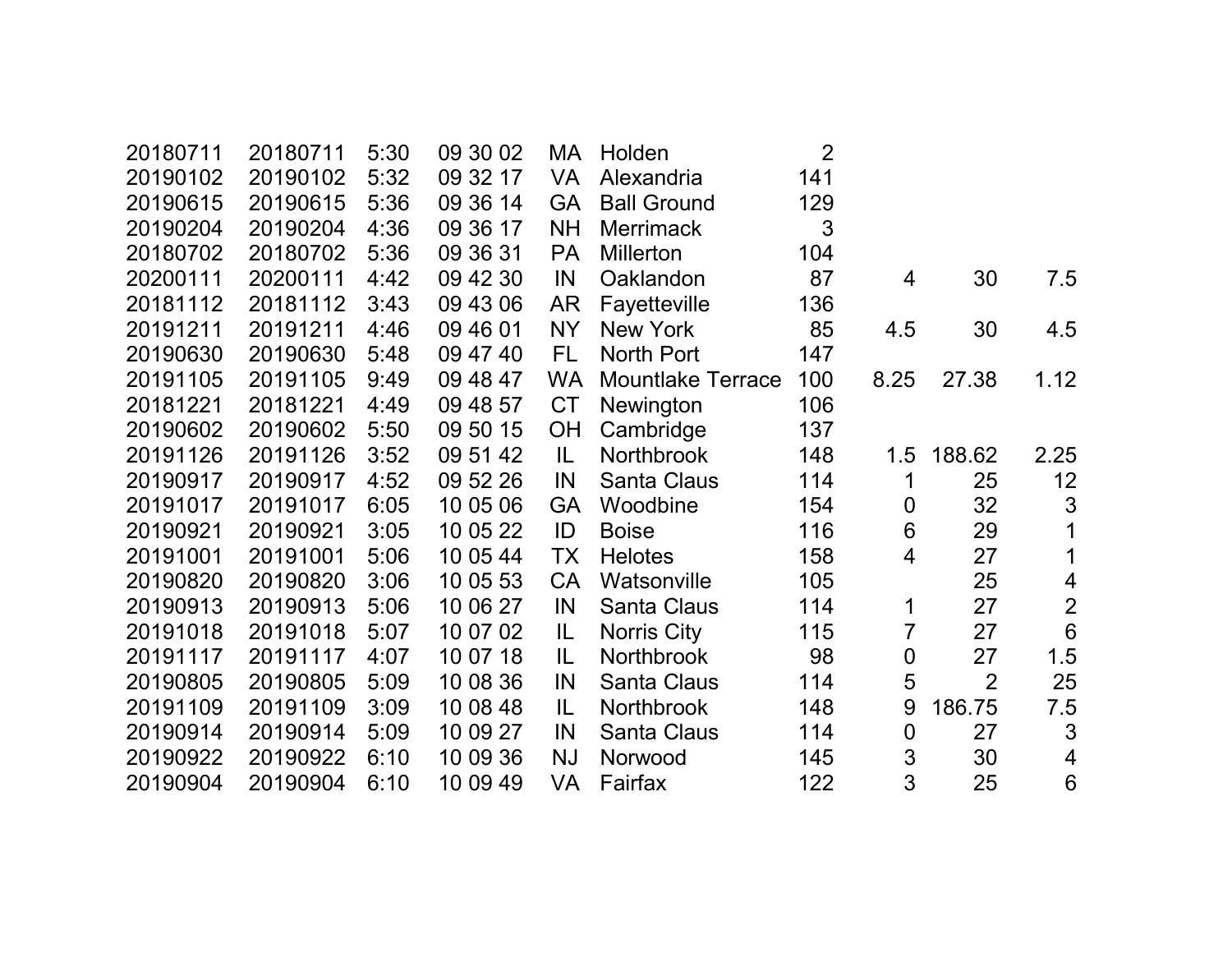|          | 20190727 | 5:10 | 10 10 05 | <b>OH</b> | Cambridge                | 137 |                |        |                |
|----------|----------|------|----------|-----------|--------------------------|-----|----------------|--------|----------------|
| 20190907 | 20190907 | 5:11 | 10 10 38 | <b>OH</b> | Cambridge                | 137 | $\overline{7}$ | 25     | $\overline{7}$ |
| 20191031 | 20191031 | 5:12 | 10 12 01 | <b>NY</b> | <b>New York</b>          | 85  | 0.75           | 33     | 3.75           |
| 20191024 | 20191024 | 5:13 | 10 13 26 | <b>OH</b> | Cambridge                | 137 | 3              | 26.25  | 12.75          |
| 20200126 | 20200126 | 4:13 | 10 13 27 | <b>AL</b> | <b>Mobile</b>            | 63  | 2.25           | 44.25  | 17.25          |
| 20191227 | 20191227 | 4:14 | 10 13 47 | <b>ND</b> | <b>Valley City</b>       | 93  | 10.12          | 30     | 6              |
| 20191024 | 20191024 | 5:14 | 10 13 49 | <b>KS</b> | Wichita                  | 123 | $\overline{0}$ | 28.5   | 2.25           |
| 20190603 | 20190603 | 6:17 | 10 16 43 | OH        | Cambridge                | 137 |                |        |                |
| 20191020 | 20191020 | 6:17 | 10 17 07 | IN        | Indianapolis             | 87  |                | 33     | $\overline{7}$ |
| 20191016 | 20191016 | 5:18 | 10 18 06 | AR        | Jonesboro                | 143 | 1              | 68     | 14             |
| 20191012 | 20191012 | 4:18 | 10 18 18 | IL.       | Northbrook               | 98  | 8              | 27     | 1              |
| 20190516 | 20190516 | 3:19 | 10 18 46 | <b>WA</b> | <b>Mountlake Terrace</b> | 100 |                |        |                |
| 20200128 | 20200128 | 5:19 | 10 19 17 | FL.       | Royal Palm Beach         | 16  | 3              | 185.25 | 3.75           |
| 20200104 | 20200104 | 4:19 | 10 19 22 | MI        | <b>Farmington Hills</b>  | 144 | 11.25          | 30     | 2.25           |
| 20190617 | 20190617 | 6:20 | 10 19 32 | <b>CT</b> | Newington                | 106 |                |        |                |
| 20190910 | 20190910 | 5:22 | 10 21 33 | TX        | <b>Austin</b>            | 101 | 13             | 27     | $\mathfrak{S}$ |
| 20191009 | 20191009 | 4:22 | 10 21 45 | IL        | Northbrook               | 148 | 1              | 26     | $\overline{7}$ |
| 20190419 | 20190419 | 3:23 | 10 22 38 | ID        | <b>Boise</b>             | 116 |                |        |                |
| 20190518 | 20190518 | 6:24 | 10 23 52 | <b>NJ</b> | Norwood                  | 145 |                |        |                |
| 20190915 | 20190915 | 3:25 | 10 25 04 | ID        | <b>Boise</b>             | 116 | 1              | 25     | $\overline{7}$ |
| 20190915 | 20190915 | 3:25 | 10 25 04 | ID        | <b>Boise</b>             | 116 | 1              | 25     | $\overline{7}$ |
| 20190605 | 20190605 | 5:25 | 10 25 04 | IN        | <b>Evansville</b>        | 153 |                |        |                |
| 20190613 | 20190613 | 5:25 | 10 25 04 | IN        | Newburgh                 | 142 |                |        |                |
| 20190823 | 20190823 | 6:25 | 10 25 04 | MI        | <b>Farmington Hills</b>  | 144 | $\overline{2}$ | 30     | $\mathbf 0$    |
| 20190922 | 20190922 | 5:25 | 10 25 04 | OH        | Cambridge                | 137 | $\overline{4}$ | 28     | $\mathbf 1$    |
| 20190602 | 20190602 | 5:25 | 10 25 04 | TX        | <b>Helotes</b>           | 6   |                |        |                |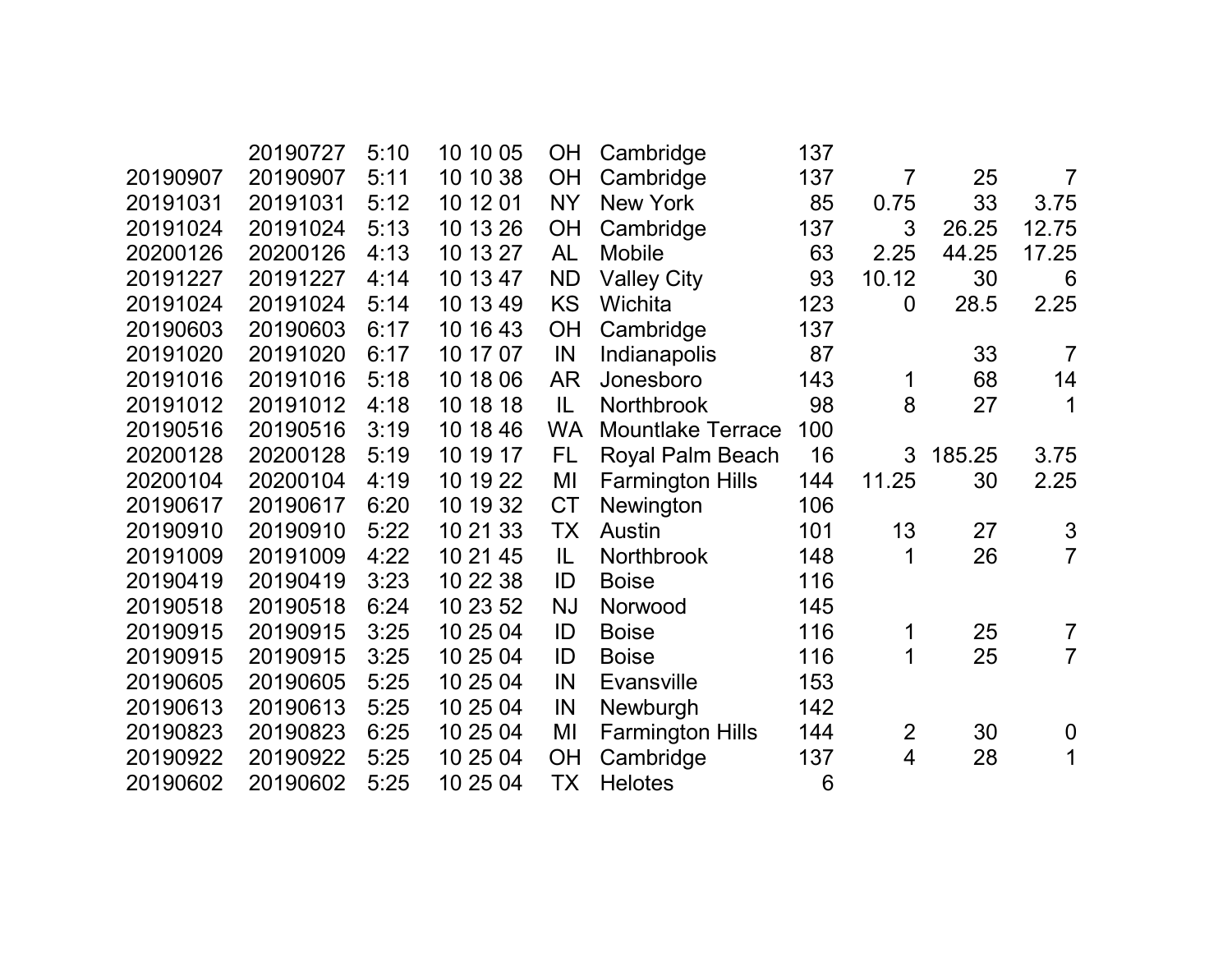| 20190605 | 20190605 | 5:25 | 10 25 05                 | AR        | Fayetteville            | 136 |                  |      |                  |
|----------|----------|------|--------------------------|-----------|-------------------------|-----|------------------|------|------------------|
| 20190906 | 20190906 | 5:25 | 10 25 05                 | <b>AR</b> | Jonesboro               | 143 | 1                | 25   | 3                |
| 20191018 | 20191018 | 6:25 | 10 25 05                 | FL.       | Royal palm Beach        | 76  | $\overline{7}$   | 44   | 1                |
| 20190826 | 20190826 | 3:25 | 10 25 05                 | ID        | <b>Boise</b>            | 116 | 4                | 31   | $\mathbf 0$      |
| 20190826 | 20190826 | 3:25 | 10 25 05                 | ID        | <b>Boise</b>            | 116 | 4                | 31   | $\mathbf 0$      |
| 20190908 | 20190908 | 3:25 | 10 25 05                 | ID        | <b>Boise</b>            | 116 | 6                | 25   | $\overline{2}$   |
| 20190317 | 20190317 | 4:25 | 10 25 05                 | IL        | Northbrook              | 148 |                  |      |                  |
| 20190609 | 20190609 | 4:25 | 10 25 05                 | IL        | Northbrook              | 148 |                  |      |                  |
| 20190925 | 20190925 | 4:25 | 10 25 05                 | IL        | <b>Norris City</b>      | 115 | 4                | 41   | $\overline{0}$   |
| 20190628 | 20190628 | 5:25 | 10 25 05                 | IN        | <b>Santa Claus</b>      | 114 |                  |      |                  |
| 20190707 | 20190707 | 5:25 | 10 25 05                 | IN        | <b>Santa Claus</b>      | 114 |                  |      |                  |
| 20191010 | 20191010 | 5:25 | 10 25 05                 | IN        | <b>Santa Claus</b>      | 114 | 4                | 33   | 6                |
| 20191016 | 20191016 | 5:25 | 10 25 05                 | IN        | <b>Fishers</b>          | 84  |                  | 27   | 3                |
| 20190920 | 20190920 | 6:25 | 10 25 05                 | MI        | <b>Farmington Hills</b> | 144 |                  | 28   | $\overline{0}$   |
| 20190909 | 20190909 | 6:25 | 10 25 05                 | <b>NJ</b> | Norwood                 | 145 | $\mathbf 0$      | 28   | 1                |
| 20190909 | 20190909 | 6:35 | 10 25 05                 | <b>NJ</b> | Norwood                 | 145 | $\boldsymbol{0}$ | 28   | 1                |
| 20191005 | 20191005 | 4:25 | 10 25 05                 | <b>NM</b> | Sante Fe                | 78  | 3                | 25   | 1                |
| 20191028 | 20191028 | 5:25 | 10 25 05                 | <b>NY</b> | <b>New York</b>         | 85  | 3                | 34.5 | 11.25            |
| 20190816 | 20190816 | 5:25 | 10 25 05                 | <b>OH</b> | Cambridge               | 137 | 17               | 28   | 13               |
| 20190818 | 20190818 | 5:25 | 10 25 05                 | <b>TX</b> | Austin                  | 101 | $\overline{2}$   | 30   | $\overline{2}$   |
| 20191015 | 20191015 | 5:25 | 10 25 06                 | <b>AR</b> | Jonesboro               | 143 | 3                | 29   | 1                |
| 20190721 | 20190721 | 3:25 | 10 25 06                 | ID        | <b>Boise</b>            | 116 |                  |      |                  |
| 20191006 | 20191006 | 5:25 | 10 25 06                 | <b>OH</b> | Laurelville             | 107 | 1                | 25   | 3                |
| 20190927 | 20190927 |      | 10 25 06 illippin Manila |           |                         | 124 | 10               | 25   | $6\phantom{1}6$  |
| 20190913 | 20190913 | 5:25 | 10 25 07                 | <b>TX</b> | <b>Helotes</b>          | 158 |                  | 28   | $\boldsymbol{0}$ |
| 20190811 | 20190811 | 3:25 | 10 25 08                 | ID        | <b>Boise</b>            | 101 | 4                | 27   | $\overline{7}$   |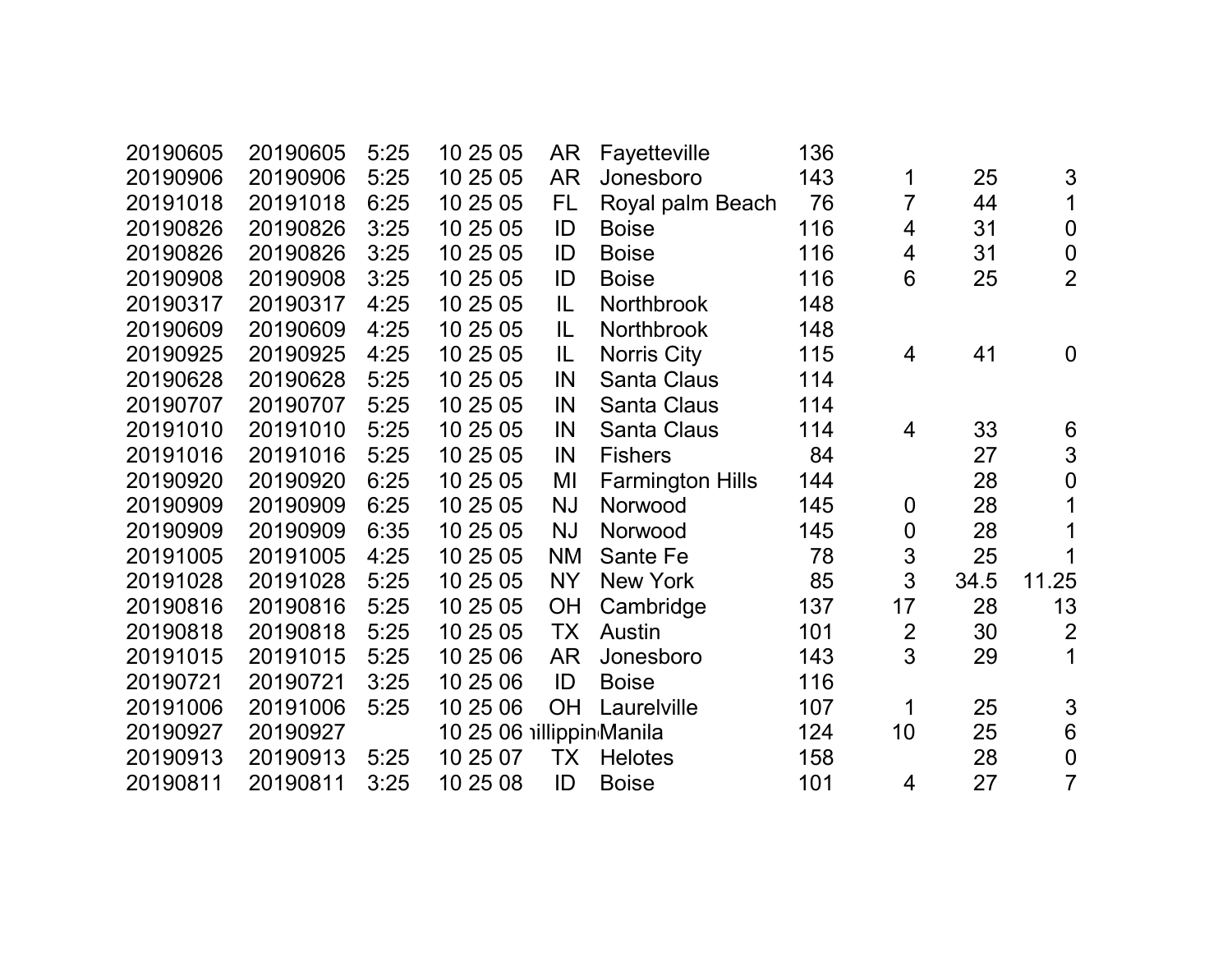| 20191026 | 20191026 | 6:25 | 10 25 11 | МA        | Holden                  | 71  |                | 34.5  | 16.5                                                                                   |
|----------|----------|------|----------|-----------|-------------------------|-----|----------------|-------|----------------------------------------------------------------------------------------|
| 20190826 | 20190826 | 5:25 | 10 25 17 | <b>AR</b> | Jonesboro               | 143 | 6              | 21    | 14                                                                                     |
| 20191014 | 20191014 | 3:25 | 10 25 17 | <b>WA</b> | Walla Walla             | 130 | 3              | 27    | $\boldsymbol{0}$                                                                       |
| 20190909 | 20190909 | 6:25 | 10 25 28 | <b>GA</b> | <b>Marietta</b>         | 90  |                | 36    | 5                                                                                      |
| 20190517 | 20190517 | 5:26 | 10 25 45 | IN        | <b>Evansville</b>       | 153 |                |       |                                                                                        |
| 20191002 | 20191002 | 6:26 | 10 26 05 | <b>NJ</b> | Norwood                 | 145 | $\mathfrak{S}$ | 27    | $\mathfrak{S}% _{CS}^{\ast}(\mathfrak{S}_{\alpha}^{\ast},\mathcal{C}_{\alpha}^{\ast})$ |
| 20190812 | 20190812 | 6:28 | 10 27 46 | MI        | <b>Farmington Hills</b> | 144 | $\mathbf 0$    | 25    | 9                                                                                      |
| 20190610 | 20190610 | 4:28 | 10 28 01 | <b>MT</b> | Helena                  | 128 |                |       |                                                                                        |
| 20190913 | 20190913 | 3:31 | 10 31 23 | ID        | <b>Boise</b>            | 116 | 1              | 27    | $6\phantom{1}6$                                                                        |
| 20190915 | 20190915 | 3:32 | 10 32 10 | <b>AZ</b> | Phoenix                 | 96  | 1              | 27    | $\,6\,$                                                                                |
| 20190912 | 20190912 | 5:34 | 10 34 06 | <b>AR</b> | Jonesboro               | 143 | $\overline{2}$ | 30    | $\overline{\mathbf{4}}$                                                                |
| 20191022 | 20191022 | 6:36 | 10 35 42 | <b>CT</b> | <b>Manchester</b>       | 151 | 1              | 28.5  | 9                                                                                      |
| 20191028 | 20191028 | 5:36 | 10 36 24 | <b>GA</b> | Woodbine                | 154 | $\overline{2}$ | 25.5  | 14.25                                                                                  |
| 20180829 | 20180829 | 5:38 | 10 37 36 | <b>OH</b> | Laurelville             | 107 |                |       |                                                                                        |
| 20190718 | 20190718 | 6:38 | 10 38 13 | <b>FL</b> | <b>North Port</b>       | 147 |                |       |                                                                                        |
| 20190525 | 20190525 | 4:39 | 10 39 03 | MI        | <b>Farmington Hills</b> | 144 |                |       |                                                                                        |
| 20190617 | 20190617 | 4:40 | 10 39 57 | <b>MT</b> | Helena                  | 128 |                |       |                                                                                        |
| 20190812 | 20190812 | 5:41 | 10 41 15 | IN        | Newburgh                | 142 |                | 30    | 3                                                                                      |
| 20190612 | 20190612 | 5:42 | 10 42 10 | IN        | Newburgh                | 142 |                |       |                                                                                        |
| 20190805 | 20190805 | 3:44 | 10 44 17 | ID        | <b>Boise</b>            | 111 | 3              | 44    | 1                                                                                      |
| 20191102 | 20191102 | 4:47 | 10 46 56 | IL        | Norris City             | 115 | 2.25           | 30.75 | 12 <sub>2</sub>                                                                        |
| 20190630 | 20190630 | 5:47 | 10 47 04 | IN        | Newburgh                | 142 |                |       |                                                                                        |
| 20190623 | 20190623 | 6:47 | 10 47 04 | MI        | <b>Farmington Hills</b> | 144 |                |       |                                                                                        |
| 20190818 | 20190818 | 6:47 | 10 47 04 | <b>NJ</b> | Norwood                 | 145 | 40             | 28    | $\overline{2}$                                                                         |
| 20190901 | 20190901 | 6:47 | 10 47 04 | <b>VA</b> | Fairfax                 | 122 | 4              | 27    | 8                                                                                      |
| 20191006 | 20191006 | 4:47 | 10 47 05 | IL        | <b>Northbrook</b>       | 98  | $\overline{2}$ | 28    | $\overline{7}$                                                                         |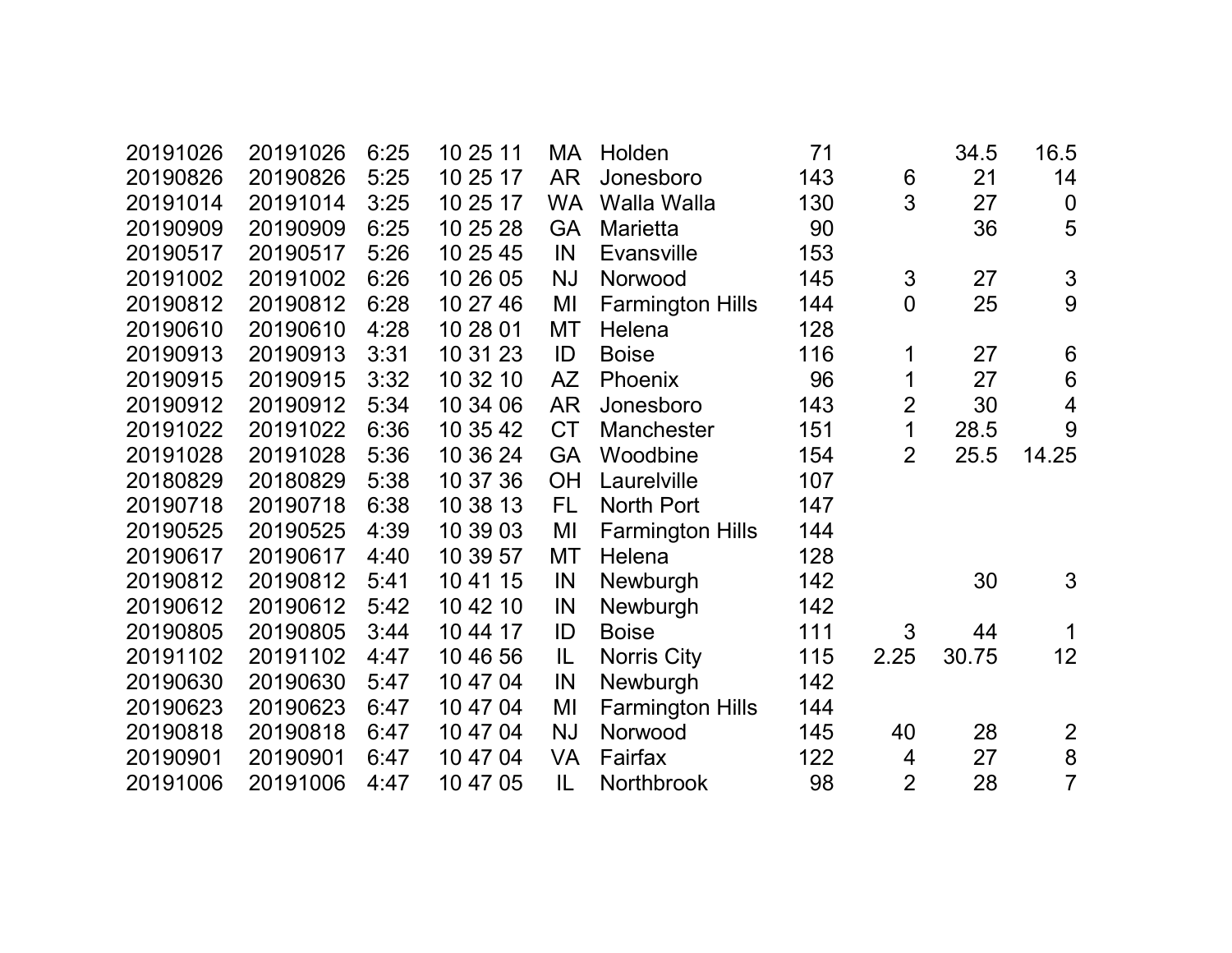| 20190919 | 20190919 | 3:47  | 10 47 17                 | <b>CA</b> | Watsonville              | 105 | 3              | 25        | 5               |
|----------|----------|-------|--------------------------|-----------|--------------------------|-----|----------------|-----------|-----------------|
| 20191201 | 20191201 | 4:48  | 10 47 49                 | IN        | Newburgh                 | 142 | 29.25          | 29.25     | 1.12            |
| 20200110 | 20200110 | 4:49  | 10 49 15                 | AL        | <b>Mobile</b>            | 63  |                | 30        | 9.75            |
| 20180610 | 20180610 | 4:43  | 10 49 43                 | IL.       | Norris City              | 115 |                |           |                 |
| 20191024 | 20191024 | 6:51  | 10 50 37                 | <b>NH</b> | Goffstown                | 5   |                | 32 197.62 | 1.5             |
| 20190602 | 20190602 | 6:52  | 10 51 35                 | <b>CT</b> | <b>Norwalk</b>           | 103 |                |           |                 |
| 20190919 | 20190919 | 6:53  | 10 52 40                 | <b>NJ</b> | Norwood                  | 145 |                | 27        | 4               |
| 20200202 | 20200202 | 5:53  | 10 52 43                 | <b>NJ</b> | <b>Hamilton Township</b> | 62  | 1.88           | 30.38     | 1.12            |
| 20190809 | 20190809 | 3:53  | 10 52 52                 | <b>WA</b> | Walla Walla              | 130 | 3              | 27        | 8               |
| 20200104 | 20200104 | 18:53 | 10 53 27 illippineManila |           |                          | 124 |                | 27.75     | $6\phantom{1}6$ |
| 20190615 | 20190615 | 5:56  | 10 56 03                 | IN        | Newburgh                 | 142 |                |           |                 |
| 20190831 | 20190831 | 3:56  | 10 56 19                 | <b>CA</b> | Watsonville              | 105 | $\mathbf 0$    | 25        | 1               |
|          | 20190724 | 4:56  | 10 56 23                 | CO        | <b>Estes Park</b>        | 152 |                |           |                 |
| 20190701 | 20190701 | 3:57  | 10 57 18                 | ID        | <b>Boise</b>             | 116 |                |           |                 |
| 20191108 | 20191108 | 6:58  | 10 58 15                 | <b>FL</b> | <b>North Port</b>        | 147 | $\overline{4}$ | 27.75     | 11.25           |
| 20190421 | 20190421 | 6:59  | 10 58 39                 | <b>NJ</b> | Norwood                  | 145 |                |           |                 |
| 20190721 | 20190721 | 7:24  | 11 23 57                 | <b>GA</b> | Woodbine                 | 154 |                |           |                 |
| 20200124 | 20200124 | 6:01  | 11 00 25                 | <b>OH</b> | Cambridge                | 137 | 0.75           | 25.12     | 3.38            |
| 20200120 | 20200120 | 6:01  | 11 00 37                 | OH        | Cambridge                | 137 | 2.62           | 25.12     | 9.75            |
| 20191223 | 20191223 | 5:01  | 11 00 53                 | AR        | Jonesboro                | 143 | 1.12           | 30.75     | 2.25            |
| 20200211 | 20200211 | 6:01  | 11 01 19                 | <b>OH</b> | Carroll                  | 89  | 3              | 32.62     | 1.88            |
| 20200131 | 20200131 | 5:01  | 11 01 28                 | <b>AR</b> | Jonesboro                | 143 | 1.5            | 69.75     | 7.12            |
| 20190724 | 20190724 | 4:02  | 11 01 52                 | ID        | <b>Boise</b>             | 116 |                |           |                 |
| 20200207 | 20200207 | 5:05  | 11 05 14                 | IN        | Newburgh                 | 142 | 2.25           | 27.38     | 4.88            |
| 20200119 | 20200119 | 5:06  | 11 06 14                 | IN        | Newburgh                 | 142 |                | 30.75     | $\overline{0}$  |
| 20191119 | 20191119 | 5:10  | 11 09 49                 | IN        | Newburgh                 | 142 | 1.12           | 31.88     | 0.38            |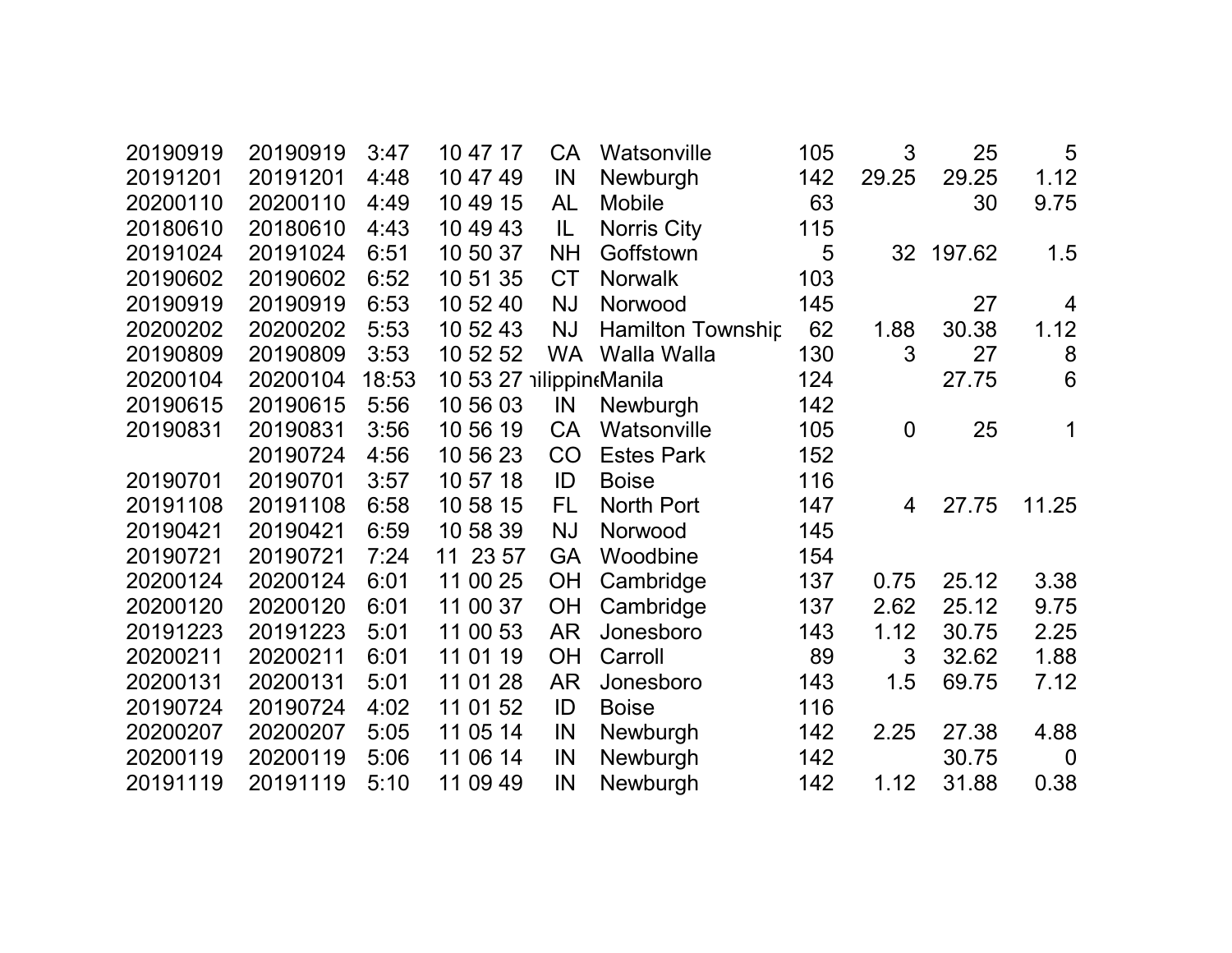|          | 20190725 | 7:10  | 11 09 56                 | <b>GA</b> | <b>Ball Ground</b>              | 129 |                |       |      |
|----------|----------|-------|--------------------------|-----------|---------------------------------|-----|----------------|-------|------|
| 20200108 | 20200108 | 5:12  | 11 12 14                 | IN        | Newburgh                        | 142 | 7.5            | 28.12 | 2.62 |
| 20200102 | 20200102 | 3:12  | 11 12 29                 | <b>WA</b> | <b>Mountlake Terrace</b>        | 100 | 2.62           | 26.62 | 3.38 |
| 20190623 | 20190623 | 7:13  | 11 12 34                 | FL.       | Largo                           | 140 |                |       |      |
| 20191025 | 20191025 | 4:13  | 11 13 07                 | <b>CA</b> | Watsonville                     | 105 | 2              | 28.12 | 2.62 |
| 20200118 | 20200118 | 19:14 | 11 14 03 hillipineManila |           |                                 | 124 | 5.25           | 36.36 | 4.12 |
| 20191207 | 20191207 | 5:14  | 11 14 05                 | IN        | <b>Santa Claus</b>              | 114 | 1.88           | 29.62 | 9.38 |
| 20191207 | 20191207 | 6:14  | 14 05<br>11              | IN        | <b>Santa Claus</b>              | 114 | 1.88           | 29.62 | 9.38 |
| 20200107 | 20200107 | 5:15  | 11 15 02                 | MI        | <b>Farmington Hills</b>         | 144 | 0.75           | 30    | 5.25 |
| 20200214 | 20200214 | 5:19  | 11 18 34                 | FL.       | Royal Palm Beach                | 76  | 6.38           | 35.25 | 6.75 |
| 20190610 | 20190610 | 4:19  | 11 18 34                 | ID        | <b>Boise</b>                    | 111 |                |       |      |
| 20191219 | 20191219 | 6:19  | 11 18 55                 | IN        | Newburgh                        | 142 | 2.62           | 27    | 1.5  |
| 20200109 | 20200109 | 5:23  | 11 23 14                 | IN        | Newburgh                        | 142 | 6.38           | 27    | 5.25 |
| 20200112 | 20200112 | 4:25  | 11 25 04                 | <b>AZ</b> | Show Low                        | 74  |                | 30.75 | 4.5  |
| 20200205 | 20200205 | 6:25  |                          |           | 11 25 04 canadaChapleau Ontario | 113 | 0.38           | 30.38 | 3.38 |
| 20191119 | 20191119 | 4:25  | 11 25 04                 | ID        | <b>Boise</b>                    | 116 | 0.38           | 28.88 | 4.12 |
| 20200204 | 20200204 | 5:25  | 11 25 04                 | <b>KS</b> | Wichita                         | 123 | 2.25           | 28.5  | 1.5  |
| 20200210 | 20200210 | 6:25  | 11 25 04                 | MA        | Whately                         | 67  | 0.75           | 32.62 | 2.62 |
| 20191212 | 20191212 | 5:25  | 11 25 04                 | ND        | <b>Valley City</b>              | 93  | $\overline{0}$ | 32.62 | 4.88 |
| 20200209 | 20200209 | 6:25  | 11 25 04                 | <b>NJ</b> | Norwood                         | 145 | 4.12           | 32.25 | 0.75 |
| 20200128 | 20200128 | 6:25  | 11 25 04                 | <b>NY</b> | <b>Pine City</b>                | 82  |                | 30    | 7.5  |
| 20191203 | 20191203 | 6:25  | 11 25 04                 | <b>OH</b> | Cambridge                       | 137 | 0.75           | 33    | 4.5  |
| 20200105 | 20200105 | 6:25  | 11 25 04                 | <b>OH</b> | Cambridge                       | 137 | 4.5            | 27.75 | 6    |
| 20200116 | 20200116 | 3:25  | 11 25 04                 | <b>WA</b> | <b>Mountlake Terrace</b>        | 100 | 0.75           | 33    | 2.25 |
| 20200106 | 20200106 | 5:25  | 11 25 05                 | <b>AR</b> | Jonesboro                       | 143 | 0.75           | 30.75 | 9    |
| 20200106 | 20200106 | 5:25  | 11 25 05                 | AR        | Jonesboro                       | 143 | 0.75           | 30.75 | 9    |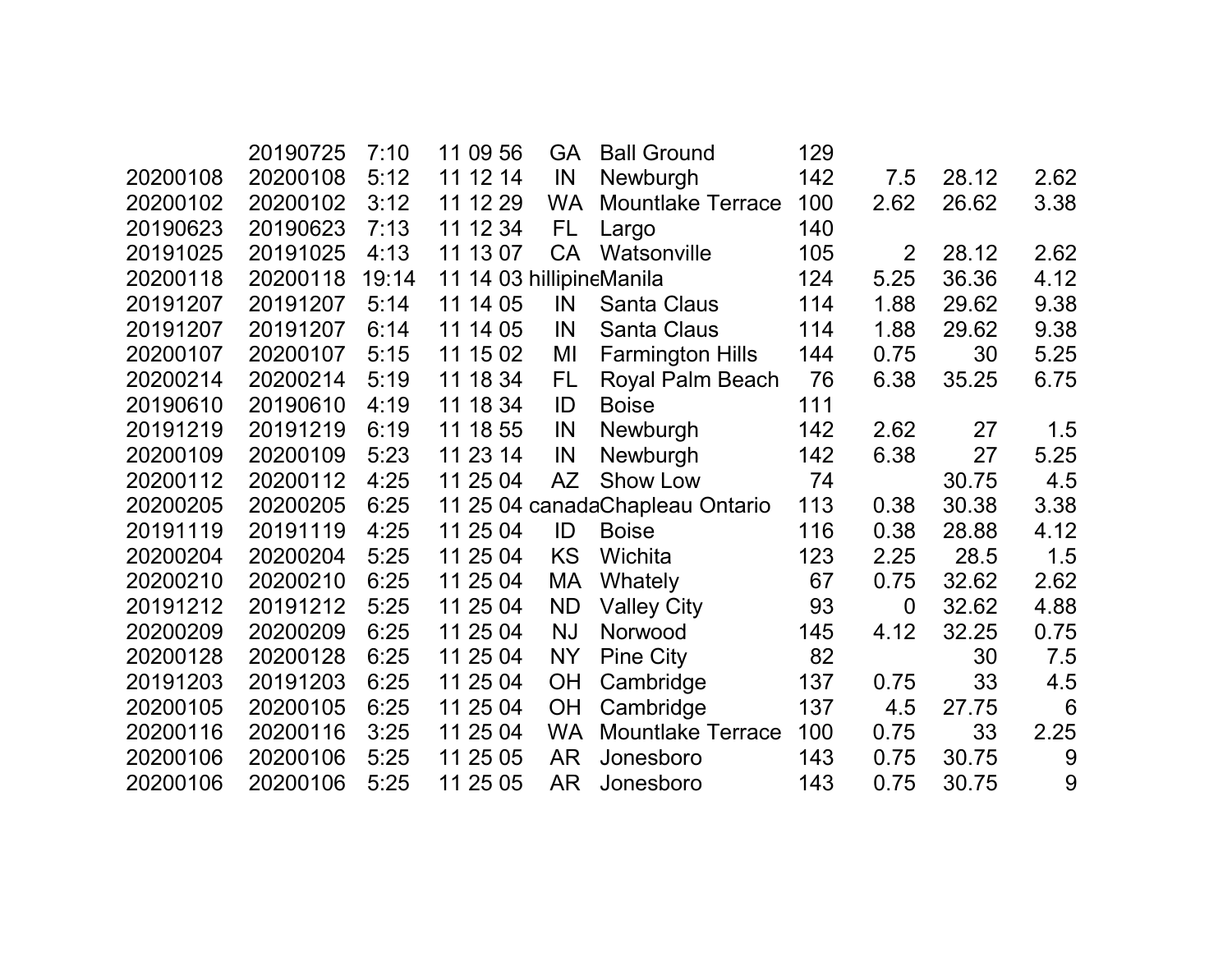| 20200129 | 20200129 | 12:25 | 11 25 05                 | <b>CH</b> | Montseveviler            | 149 | 3.75  | 28.5  | 1.5              |
|----------|----------|-------|--------------------------|-----------|--------------------------|-----|-------|-------|------------------|
| 20200210 | 20200210 | 6:25  | 11 25 05                 | <b>CT</b> | <b>Manchester</b>        | 151 | 8.25  | 30.75 | 1.5              |
| 20200125 | 20200125 | 6:25  | 11 25 05                 | FL        | Sanford                  | 91  |       | 32.25 | 5.25             |
| 20191106 | 20191106 | 6:25  | 11 25 05                 | <b>GA</b> | Lawrenceville            | 92  |       | 33.75 | 7.5              |
| 20191107 | 20191107 | 6:25  | 11 25 05                 | IN        | <b>Santa Claus</b>       | 114 | 1.88  | 27    | 0.75             |
| 20191209 | 20191209 | 5:25  | 11 25 05                 | IN        | Newburgh                 | 142 | 2.62  | 27    | 1.5              |
| 20191215 | 20191215 | 6:25  | 11 25 05                 | IN        | Marion                   | 79  |       | 30.38 | 9.38             |
| 20200127 | 20200127 | 5:25  | 11 25 05                 | IN        | Newburgh                 | 142 | 11.25 | 33    | 0.75             |
| 20200205 | 20200205 | 5:25  | 11 25 05                 | IN        | Newburgh                 | 142 | 4.5   | 31.5  | 1.5              |
| 20200207 | 20200207 | 5:25  | 11 25 05                 | KS        | Wichita                  | 123 | 3     | 33.75 | 4.5              |
| 20191125 | 20191125 | 6:25  | 11 25 05                 | <b>NJ</b> | Norwood                  | 145 | 2.25  | 30.38 | 1.88             |
| 20191215 | 20191215 | 6:25  | 11 25 05                 | <b>OH</b> | Cambridge                | 137 | 2.62  | 26.25 | $\overline{0}$   |
| 20200114 | 20200114 | 6:25  | 11 25 05                 | <b>OH</b> | Cambridge                | 137 | 0.75  | 25.88 | 5.62             |
| 20200105 | 20200105 | 19:25 | 11 25 05 nilippin Manila |           |                          | 124 | 6.75  | 26.25 | 4.5              |
| 20191220 | 20191220 | 6:25  | 11 25 05                 | <b>SC</b> | Irmo                     | 95  | 1.88  | 31.88 | 1.12             |
| 20191127 | 20191127 | 3:25  | 11 25 05                 | <b>WA</b> | <b>Mountlake Terrace</b> | 100 | 1.5   | 26.25 | 9                |
| 20200207 | 20200207 | 3:25  | 11 25 05                 | <b>WA</b> | <b>Mountlake Terrace</b> | 100 | 3     | 25.12 | 0.75             |
| 20191119 | 20191119 | 7:25  | 11 25 06                 | FL        | Sanford                  | 91  | 4.5   | 33.75 | 0.75             |
| 20200111 | 20200111 | 3:25  | 11 25 14                 | <b>WA</b> | <b>Edmonds</b>           | 61  |       | 33.38 | 2.62             |
| 20200123 | 20200123 | 5:25  | 11 25 16                 | <b>ND</b> | Valley City              | 93  |       | 27    | 0.38             |
| 20200110 | 20200110 | 6:26  | 26 03<br>11              | OH        | Cambridge                | 137 | 3.38  | 27.75 | 6.75             |
| 20200212 | 20200212 | 5:26  | 11 26 05                 | IN        | Newburgh                 | 142 | 0.38  | 30    | $\boldsymbol{0}$ |
| 20200105 | 20200105 | 4:29  | 28 52<br>11              | CO        | <b>Grand Junction</b>    | 75  | 6.38  | 26.25 | 1.5              |
| 20200121 | 20200121 | 5:29  | 29 22<br>11              | ТX        | Austin                   | 101 | 8.62  | 27    | 3                |
| 20200124 | 20200124 | 5:33  | 33 20<br>11              | <b>ND</b> | <b>Valley City</b>       | 93  | 1.12  | 29.25 | 0.75             |
| 20190813 | 20190813 | 7:34  | 34 20<br>11              | <b>GA</b> | Woodbine                 | 154 | 3     | 26    | 3                |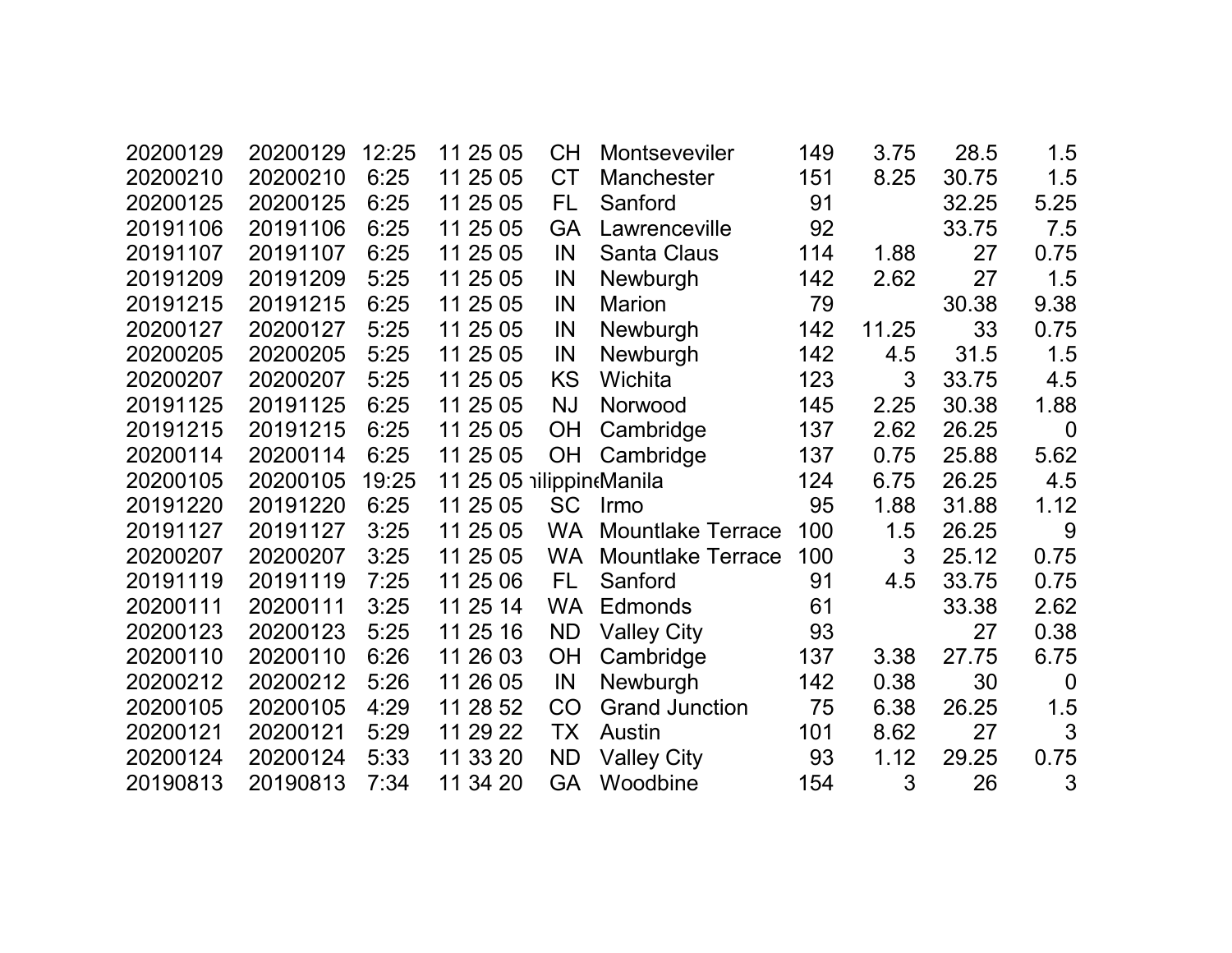| 20191218 | 20191218 | 3:35 | 11 35 29                 |           | <b>WA</b> Mountlake Terrace | 100 | 0.75           | 25.5  | 1.5            |
|----------|----------|------|--------------------------|-----------|-----------------------------|-----|----------------|-------|----------------|
| 20191108 | 20191108 |      | 11 36 19 illippin Manila |           |                             | 124 | 9              | 25.5  | 0.38           |
| 20200201 | 20200201 | 6:38 | 11 37 49                 |           | GA Woodbine                 | 154 | 8.25           | 27.38 | 4.12           |
| 20200124 | 20200124 | 5:40 | 11 39 56                 | <b>MO</b> | St. Louis                   | 70  | 6              | 27    | 2.25           |
| 20191218 | 20191218 | 6:40 | 11 40 04                 | OH        | Cambridge                   | 137 | 6.75           | 25.5  | 8.25           |
| 20191225 | 20191225 | 6:40 | 11 40 04                 | OH        | Cambridge                   | 137 | 0.75           | 26.25 | 3.75           |
| 20190922 | 20190922 | 7:43 | 11 43 34                 | <b>VA</b> | Alexandria                  | 141 | 4              | 25    | 14             |
| 20190913 | 20190913 | 6:44 | 11 43 49                 | <b>OH</b> | Carroll                     | 89  |                | 54    | 3              |
| 20191212 | 20191212 | 6:44 | 11 44 03                 | <b>GA</b> | <b>Marietta</b>             | 90  | 0.75           | 36    | 3              |
| 20191019 | 20191019 | 6:44 | 11 44 12                 | IN        | Newburgh                    | 142 | 3              | 29    | 9              |
| 20200216 | 20200216 | 6:47 | 11 47 05                 | <b>OH</b> | Carroll                     | 89  | 1.12           | 27    | 2.25           |
| 20190909 | 20190909 | 7:48 | 11 47 42                 | FL        | Ocala                       | 135 | 4              | 26    | 3              |
| 20191205 | 20191205 | 6:48 | 11 48 00                 | <b>NY</b> | <b>New York</b>             | 85  | 6              | 33    | 3              |
| 20191106 | 20191106 | 6:48 | 11 48 03                 | <b>GA</b> | <b>Marietta</b>             | 90  | 1.88           | 30.75 | 0.75           |
| 20191205 | 20191205 | 6:49 | 11 48 40                 | <b>PA</b> | Aliquippa                   | 68  | 3.75           | 31.5  | 1.5            |
| 20190816 | 20190816 | 7:50 | 11 50 06                 | FL        | Ocala                       | 135 | 1              | 28    | $\overline{7}$ |
| 20191231 | 20191231 | 6:51 | 11 50 59                 | MA        | Whately                     | 67  |                | 33    | 4.5            |
| 20200208 | 20200208 | 6:51 | 11 51 06                 | <b>OH</b> | Laurelville                 | 107 | 10.88          | 28.12 | 1.88           |
| 20181128 | 20181128 | 6:52 | 11 51 44                 | <b>CT</b> | Newington                   | 106 |                |       |                |
| 20191221 | 20191221 | 6:52 | 11 51 57                 | <b>OH</b> | Laurelville                 | 107 | 4              | 28.88 | 10.88          |
| 20191216 | 20191216 | 5:57 | 56 53<br>11              | AR        | Jonesboro                   | 143 | 4.5            | 30    | 3.75           |
| 20200208 | 20200208 | 3:57 | 11 57 11                 | <b>WA</b> | <b>Edmonds</b>              | 61  |                | 39.75 | 2.25           |
| 20200129 | 20200129 | 6:58 | 11 58 26                 | <b>OH</b> | Cambridge                   | 137 | 0.38           | 25.25 | $\overline{0}$ |
| 20200112 | 20200112 | 4:59 | 11 58 40                 | <b>OR</b> | Portland                    | 66  | $\overline{0}$ | 27.38 | 2.62           |
| 20191218 | 20191218 | 7:02 | 12 02 02                 | <b>NY</b> | New York                    | 85  | 5.25           | 30.75 | 3.75           |
| 20191218 | 20191218 | 6:04 | 12 04 20                 | <b>AR</b> | Jonesboro                   | 143 | 5.25           | 73.88 | 1.12           |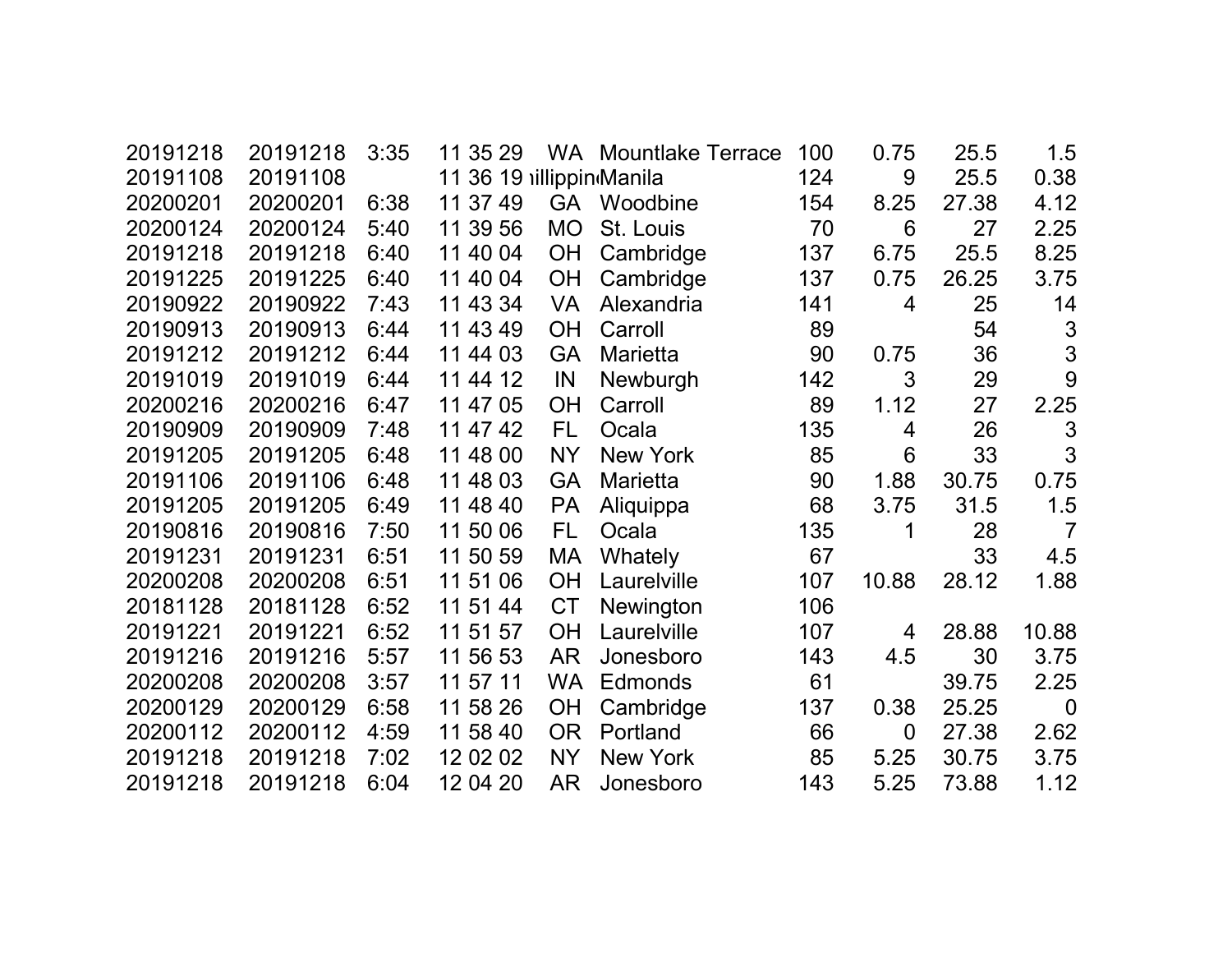| 20190710 | 20190710 | 5:06  | 12 05 50 | ID        | <b>Boise</b>                   | 116            |       |       |                |
|----------|----------|-------|----------|-----------|--------------------------------|----------------|-------|-------|----------------|
| 20200115 | 20200115 | 6:06  | 12 06 22 | <b>AR</b> | Jonesboro                      | 143            | 2.62  | 69.38 | 1.5            |
| 20190525 | 20190525 | 8:07  | 12 06 50 | <b>OH</b> | Laurelville                    | 107            |       |       |                |
| 20190901 | 20190901 | 8:10  | 12 10 09 | <b>NH</b> | Goffstown                      | 5              | 4     | 28    | $\overline{0}$ |
| 20180816 | 20180816 | 8:13  | 12 13 07 | <b>CT</b> | <b>Newington</b>               | 106            |       |       |                |
| 20191212 | 20191212 | 7:15  | 12 15 27 | <b>SC</b> | Irmo                           | 95             | 2.62  | 31.88 | 0.38           |
| 20181021 | 20181021 | 8:16  | 12 15 39 | IN        | Indianapolis                   | $\overline{7}$ |       |       |                |
| 20190621 | 20190621 | 7:18  | 12 18 03 | IN        | Newburgh                       | 142            |       |       |                |
| 20200111 | 20200111 | 11:21 |          |           | 12 21 02 australi Raceview QLD | 134            | 10.12 | 20.25 | 1.5            |
| 20200125 | 20200125 | 7:23  | 12 22 56 | IN        | Spencerville                   | 81             |       | 27    | 4.5            |
| 20200120 | 20200120 | 7:24  | 12 23 30 | IN        | <b>Fishers</b>                 | 84             |       | 27.38 | 8.62           |
| 20191229 | 20191229 | 6:24  | 12 23 54 | IN        | Newburgh                       | 142            | 2.25  | 30    | 5.25           |
| 20190505 | 20190505 | 8:25  | 12 24 57 | <b>VA</b> | Alexandria                     | 141            |       |       |                |
| 20191113 | 20191113 | 7:25  | 12 25 17 | <b>NH</b> | Pembroke                       | 110            | 2.25  | 186   | 3              |
| 20200128 | 20200128 | 6:26  | 12 26 21 | <b>DK</b> | <b>Valley City</b>             | 93             | 1.5   | 29.62 | 0.38           |
| 20190802 | 20190802 | 8:30  | 12 29 45 | <b>CT</b> | <b>Norwalk</b>                 | 103            |       | 46    | 24             |
| 20180716 | 20180716 | 8:30  | 12 30 03 | <b>CT</b> | Newington                      | 106            |       |       |                |
| 20190616 | 20190616 | 8:36  | 12 36 10 | <b>CT</b> | <b>Norwalk</b>                 | 103            |       |       |                |
| 20190210 | 20190210 | 8:47  | 12 47 03 | <b>VA</b> | Alexandria                     | 141            |       |       |                |
| 20181023 | 20181023 | 8:50  | 12 50 03 | <b>OH</b> | <b>Morrow</b>                  | 127            |       |       |                |
| 20180628 | 20180628 | 5:50  | 12 50 18 | <b>CA</b> | Watsonville                    | 105            |       |       |                |
| 20190314 | 20190314 | 8:51  | 12 50 58 | <b>NJ</b> | Harrison                       | 121            |       |       |                |
| 20190429 | 20190429 | 8:52  | 12 52 08 | VA        | Alexandria                     | 141            |       |       |                |
| 20180706 | 20180706 | 6:55  | 12 54 52 | IN        | Mt. Vernon                     | 119            |       |       |                |
| 20190523 | 20190523 | 9:13  | 13 01 01 | <b>NH</b> | Pembroke                       | 110            |       |       |                |
| 20190401 | 20190401 | 9:04  | 13 03 39 | <b>NJ</b> | Norwood                        | 145            |       |       |                |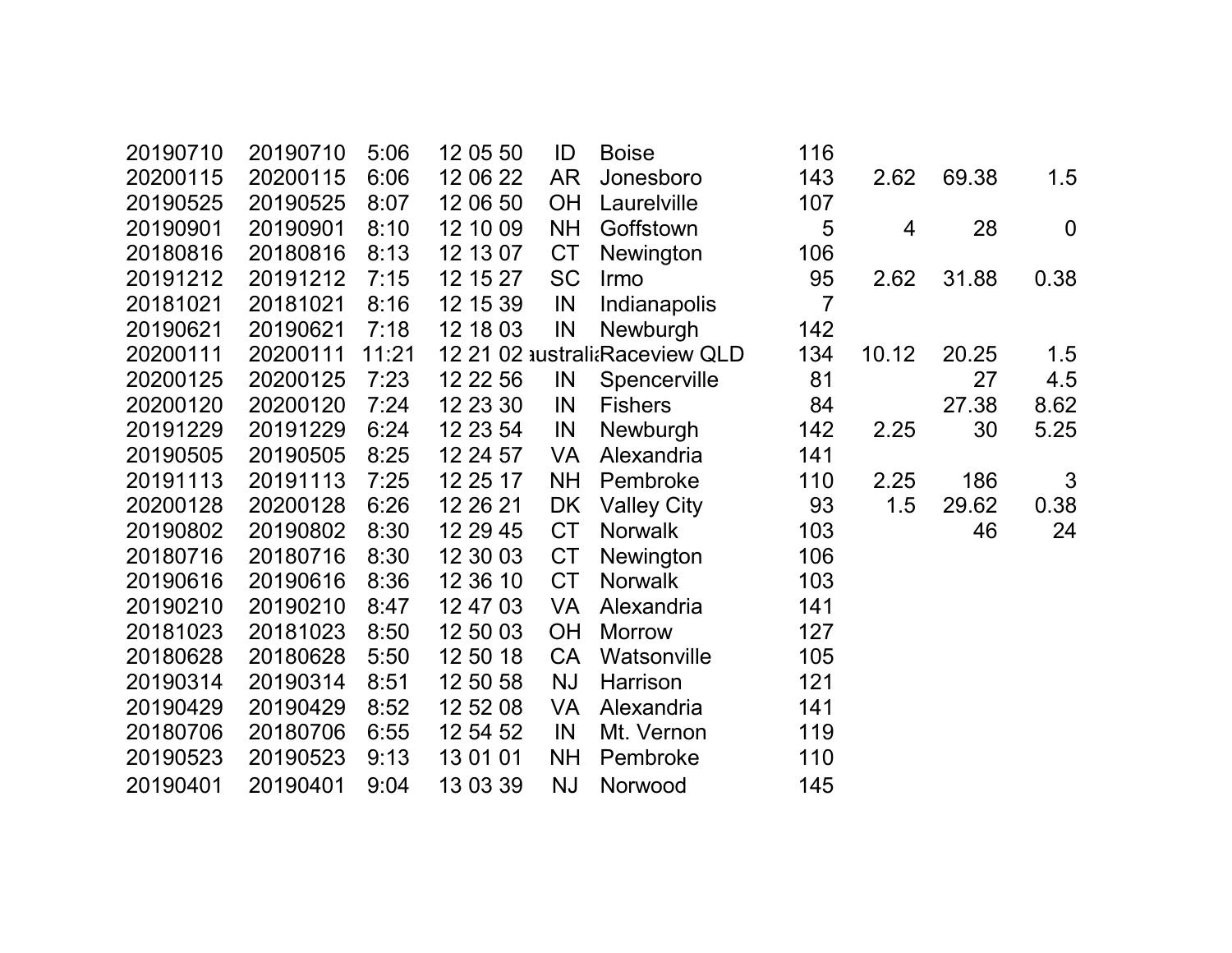| 20191228 | 20191228 | 7:04  | 13 03 52 | IL        | Payson                   | 97             | 0.38            | 186.75 | 9.75             |
|----------|----------|-------|----------|-----------|--------------------------|----------------|-----------------|--------|------------------|
| 20191211 | 20191211 | 8:11  | 13 11 27 | <b>SC</b> | Irmo                     | 95             | 2.62            | 33.38  | 4.88             |
| 20191203 | 20191203 | 22:15 | 13 15 04 | FL.       | Royal Palm Beach         | 76             |                 | 190.12 | 0.75             |
| 20190310 | 20190310 | 9:16  | 13 15 49 | <b>NH</b> | Concord                  | 110            |                 |        |                  |
| 20190803 | 20190803 | 9:23  | 13 23 24 | <b>NH</b> | Pembroke                 | 110            | $\overline{2}$  | 27     | 3                |
| 20180618 | 20180618 | 9:30  | 13 30 02 | <b>MA</b> | Holden                   | $\overline{2}$ |                 |        |                  |
| 20190802 | 20190802 | 9:33  | 13 33 17 | <b>PA</b> | <b>Lords Valley</b>      | 121            |                 | 25     | $\mathfrak{S}$   |
| 20190907 | 20190907 | 9:36  | 13 35 59 | <b>VA</b> | Alexandria               | 141            | $\mathbf 0$     | 63     | 5                |
| 20200112 | 20200112 | 5:37  | 13 37 06 | <b>WA</b> | <b>Mountlake Terrace</b> | 100            | 1.12            | 26.25  | $6\phantom{1}6$  |
| 20200112 | 20200112 | 5:37  | 13 37 06 | <b>WA</b> | <b>Mountlake Terrace</b> | 100            | 1.12            | 26.25  | $6\phantom{1}6$  |
| 20180630 | 20180630 | 8:40  | 13 40 30 | IN        | Mt. Vernon               | 119            |                 |        |                  |
| 20200102 | 20200102 | 7:44  | 13 43 41 | MI        | <b>Farmington Hills</b>  | 144            | 3               | 30     | $\boldsymbol{0}$ |
| 20191010 | 20191010 | 9:46  | 13 46 19 | FL        | Royal Palm Beach         | 76             | $6\phantom{1}6$ | 84     | $\overline{0}$   |
| 20191225 | 20191225 | 8:49  | 13 48 58 | <b>PA</b> | Laughlintown             | 94             | 13.5            | 99.75  |                  |
| 20190625 | 20190625 | 8:53  | 13 53 27 | IN        | Newburgh                 | 142            |                 |        |                  |
| 20191106 | 20191106 | 8:55  | 13 54 48 | IN        | Newburgh                 | 142            | 7.12            | 27.75  | 0.75             |
| 20190411 | 20190411 | 10:01 | 14 00 31 | <b>NJ</b> | Norwood                  | 145            |                 |        |                  |
| 20191231 | 20191231 | 8:03  | 14 02 40 | <b>AR</b> | Jonesboro                | 143            | 2.25            | 68.62  |                  |
| 20191125 | 20191125 | 9:08  | 14 08 06 | IN        | <b>Marion</b>            | 79             | 1               | 30     | 2.25             |
| 20181121 | 20181121 | 9:09  | 14 09 17 | <b>NH</b> | Concord                  | 10             |                 |        |                  |
| 20181201 | 20181201 | 9:10  | 14 09 31 | <b>CT</b> | Newington                | 106            |                 |        |                  |
| 20181112 | 20181112 | 9:10  | 14 09 41 | IN        | Indianapolis             | $\overline{7}$ |                 |        |                  |
| 20191110 | 20191110 | 3:11  | 14 11 35 |           | france Ceuse             | 131            | 6               | 30     | 3.75             |
| 20200208 | 20200208 | 9:13  | 14 12 53 | <b>NY</b> | <b>West Chazy</b>        | 65             |                 | 31.5   | $\mathbf 0$      |
| 20181019 | 20181019 | 9:13  | 14 13 08 | IA        | New London               | 99             |                 |        |                  |
| 20180606 | 20180606 | 10:17 | 14 17 22 | <b>NH</b> | Concord                  | 110            |                 |        |                  |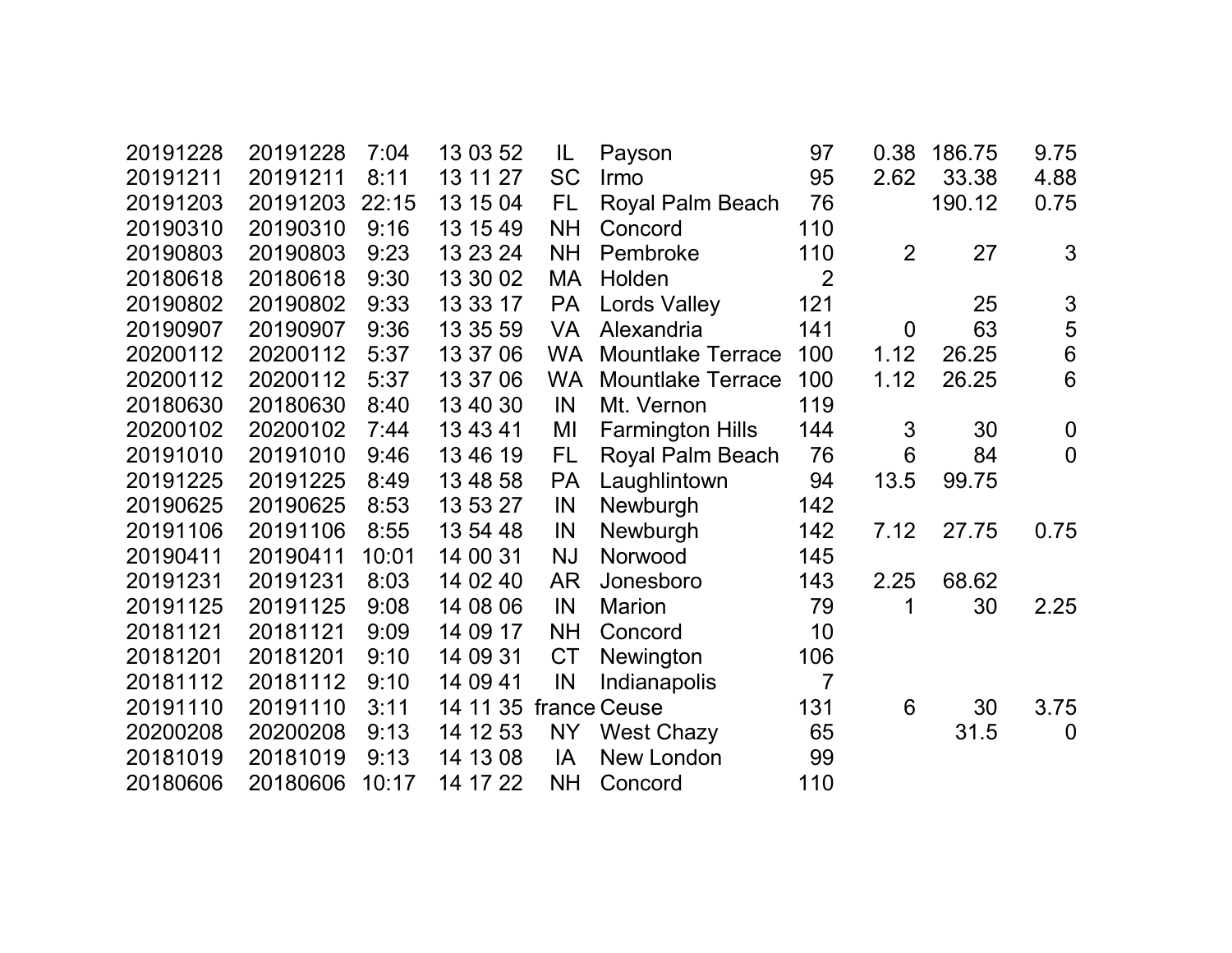| 20190926 | 20190926 | 9:18  | 14 17 43 | IL        | Northbrook               | 148 | 3              | 25    | $\boldsymbol{0}$ |
|----------|----------|-------|----------|-----------|--------------------------|-----|----------------|-------|------------------|
| 20191217 | 20191217 | 14:18 | 14 18 25 |           | france Roquevidal        | 86  | 3              | 30    | 3                |
| 20191210 | 20191210 | 8:18  | 14 18 29 | IN        | <b>Evansville</b>        | 153 | 1.12           | 25.88 | 3.38             |
| 20190806 | 20190806 | 9:22  | 14 21 43 | IL        | <b>Northbrook</b>        | 148 |                | 31    | 9                |
| 20191223 | 20191223 | 8:22  | 14 22 27 | <b>AR</b> | Jonesboro                | 143 | 9.75           | 30    | 1.5              |
| 20190601 | 20190601 | 7:25  | 14 24 41 | <b>WA</b> | <b>Mountlake Terrace</b> | 100 |                |       |                  |
| 20190607 | 20190607 | 8:26  | 14 25 44 | IL        | Northbrook               | 148 |                |       |                  |
| 20200121 | 20200121 | 16:28 | 14 28 07 | <b>AL</b> | <b>Mobile</b>            | 63  | 9              | 30    | 0.75             |
| 20190926 | 20190926 | 10:28 | 14 28 15 | <b>NJ</b> | Norwood                  | 145 | 8              | 125   | 8                |
| 20181222 | 20181222 | 9:30  | 14 30 20 | FL.       | <b>Pinellas Park</b>     | 135 |                |       |                  |
| 20190912 | 20190912 | 10:32 | 14 31 45 | <b>NJ</b> | Norwood                  | 145 | 4              | 111   | 6                |
| 20190404 | 20190404 | 9:33  | 14 33 13 | IN        | <b>Santa Claus</b>       | 114 |                |       |                  |
| 20191118 | 20191118 | 8:25  | 14 34 55 | IL.       | <b>Norris City</b>       | 115 | 6.75           | 34.12 | 8.62             |
| 20190621 | 20190621 | 7:35  | 14 35 17 | ID        | <b>Boise</b>             | 111 |                |       |                  |
| 20180828 | 20180828 | 10:38 | 14 37 53 | <b>CT</b> | Newington                | 106 |                |       |                  |
| 20191214 | 20191214 | 6:36  | 14 38 28 | <b>WA</b> | <b>Mountlake Terrace</b> | 100 | 3              | 25.88 | 2.62             |
| 20191209 | 20191209 | 9:39  | 14 38 50 | <b>NH</b> | <b>Nashua</b>            | 10  | 9.75           | 27    | 2.25             |
| 20190219 | 20190219 | 8:43  | 14 42 40 | <b>AR</b> | Fayetteville             | 136 |                |       |                  |
| 20181003 | 20181003 | 10:46 | 14 45 41 | <b>OH</b> | <b>Brook Park</b>        | 4   |                |       |                  |
| 20191212 | 20191212 | 9:49  | 14 49 27 | <b>VA</b> | Alexandria               | 141 | 10.88          | 54    | 5.52             |
| 20190808 | 20190808 | 10:51 | 14 50 44 | <b>NH</b> | Goffstown                | 5   | 6              | 1     | 30               |
| 20181019 | 20181019 | 7:57  | 14 56 48 | <b>WA</b> | Walla Walla              | 130 |                |       |                  |
| 20180824 | 20180824 | 9:59  |          |           | 14 59 15 canadaChapleau  | 113 |                |       |                  |
| 20190816 | 20190816 | 11:01 | 15 01 13 | MI        | <b>Farmington Hills</b>  | 144 | $\overline{0}$ | 28    | 9                |
| 20191121 | 20191121 | 10:04 | 15 03 50 | <b>NJ</b> | Norwood                  | 145 | 6.75           | 66.75 | 4.5              |
| 20180407 | 20180407 | 11:06 | 15 06 03 | IN        | Greenwood                | 121 |                |       |                  |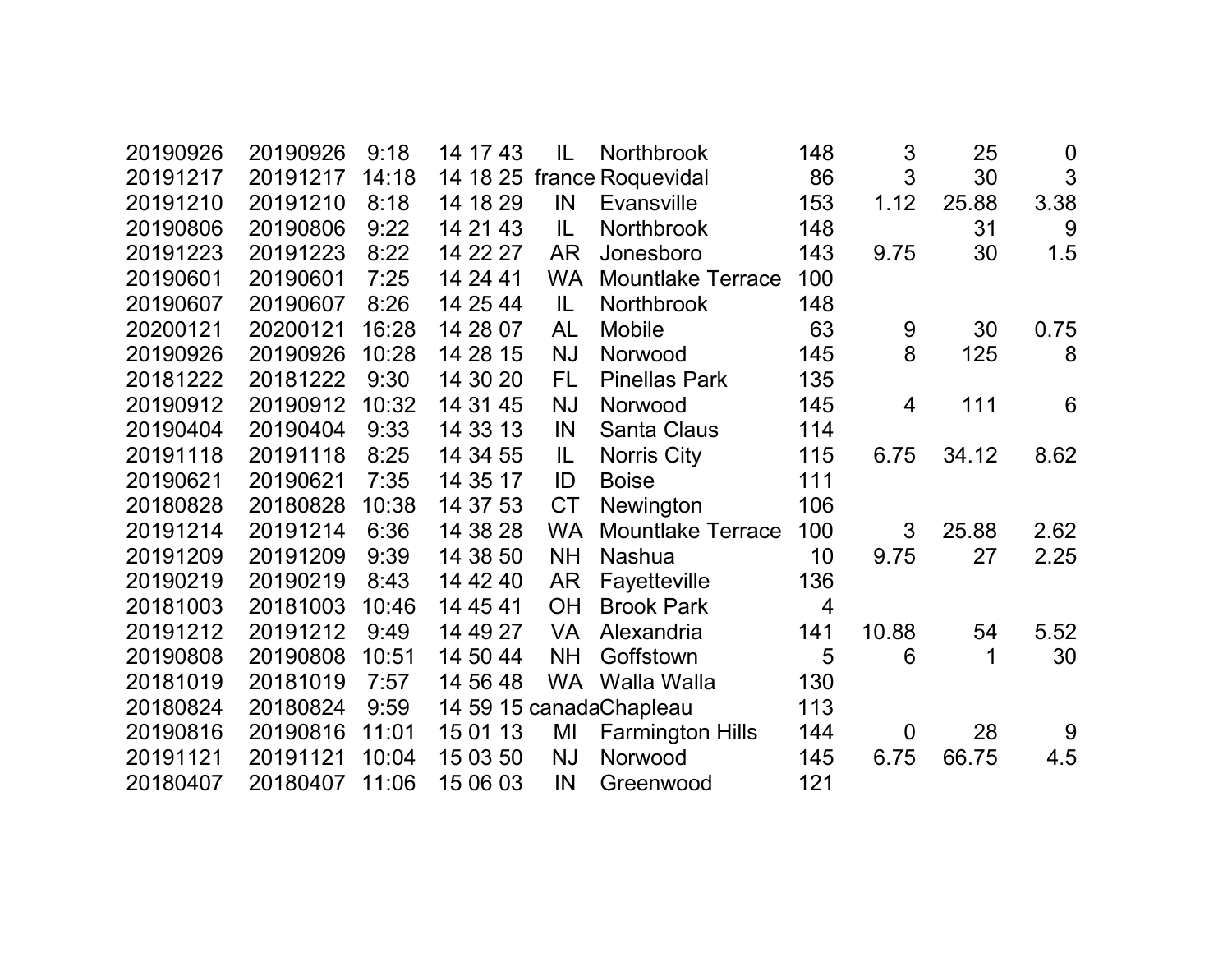| 20200207 | 20200207 | 9:08  | 15 07 51 | IL        | <b>Norris City</b>       | 115            |                | 51.75  | 3.38           |
|----------|----------|-------|----------|-----------|--------------------------|----------------|----------------|--------|----------------|
| 20200207 | 20200207 | 9:08  | 15 07 51 | IL        | Norris City              | 115            |                | 51.75  | 3.38           |
| 20181110 | 20181110 | 10:09 | 15 09 23 | <b>CT</b> | Newington                | 106            |                |        |                |
| 20190306 | 20190306 | 10:11 | 15 11 01 | <b>NH</b> | Goffstown                | 5              |                |        |                |
| 20191116 | 20191116 | 10:11 | 15 11 05 | OH        | Cambridge                | 137            | 3.75           | 26.25  | 2.25           |
| 20181030 | 20181030 | 10:13 | 15 13 19 | MA        | Holden                   | $\overline{2}$ |                |        |                |
|          | 20190721 | 11:13 | 15 13 22 | <b>NJ</b> | Norwood                  | 145            |                |        |                |
| 20191116 | 20191116 | 8:13  | 15 13 25 | <b>NM</b> | Sante Fe                 | 76             | $\mathbf 0$    | 33     | 2.25           |
| 20191114 | 20191114 | 9:15  | 15 15 15 | IN        | <b>Evansville</b>        | 153            | 3              | 26.62  | 5.62           |
| 20190314 | 20190314 | 11:19 | 15 19 08 | <b>NJ</b> | Norwood                  | 145            |                |        |                |
| 20191226 | 20191226 | 7:22  | 15 21 38 | <b>WA</b> | <b>Mountlake Terrace</b> | 100            | 7.5            | 191.62 | 0.38           |
| 20191012 | 20191012 | 11:26 | 15 25 55 | <b>VA</b> | Alexandria               | 141            |                | 55     | 9              |
| 20191012 | 20191012 | 11:26 | 15 25 55 | VA        | Alexandria               | 141            |                | 55     | 9              |
| 20191116 | 20191116 | 10:27 | 15 26 33 | <b>NY</b> | <b>New York</b>          | 85             |                | 34.5   | 0.75           |
| 20190822 | 20190822 | 10:27 | 15 26 37 | IL        | <b>Northbrook</b>        | 98             | 14             | 33     | 18             |
| 20180712 | 20180712 | 9:30  | 15 30 21 | IL.       | <b>Norris City</b>       | 115            |                |        |                |
| 20190513 | 20190513 | 11:32 | 15 32 09 | <b>NH</b> | Goffstown                | 5              |                |        |                |
| 20190816 | 20190816 | 11:35 | 15 35 21 | <b>VA</b> | Alexandria               | 141            | $6\phantom{1}$ | 28     | 1              |
| 20191004 | 20191004 | 10:35 | 15 35 22 | IN        | Newburgh                 | 142            | 5              | 190    | $\overline{4}$ |
|          | 20190726 | 11:35 | 15 35 36 | FL.       | Largo                    | 140            |                |        |                |
| 20200119 | 20200119 | 8:36  | 15 35 52 | CO        | Pueblo                   | 83             |                | 186.75 | 1.88           |
| 20200119 | 20200119 | 8:36  | 15 35 52 | CO        | Pueblo                   | 83             |                | 186.75 | 1.88           |
| 20190624 | 20190624 | 11:40 | 15 39 57 | <b>VA</b> | Alexandria               | 141            |                |        |                |
| 20180707 | 20180707 | 9:41  | 15 40 59 | IN        | Mt. Vernon               | 119            |                |        |                |
| 20180706 | 20180706 | 11:41 | 15 41 42 | <b>CT</b> | Newington                | 106            |                |        |                |
| 20190821 | 20190821 | 11:43 | 15 43 13 | VA        | Fairfax                  | 122            | $\mathbf 0$    | 189    | $\overline{7}$ |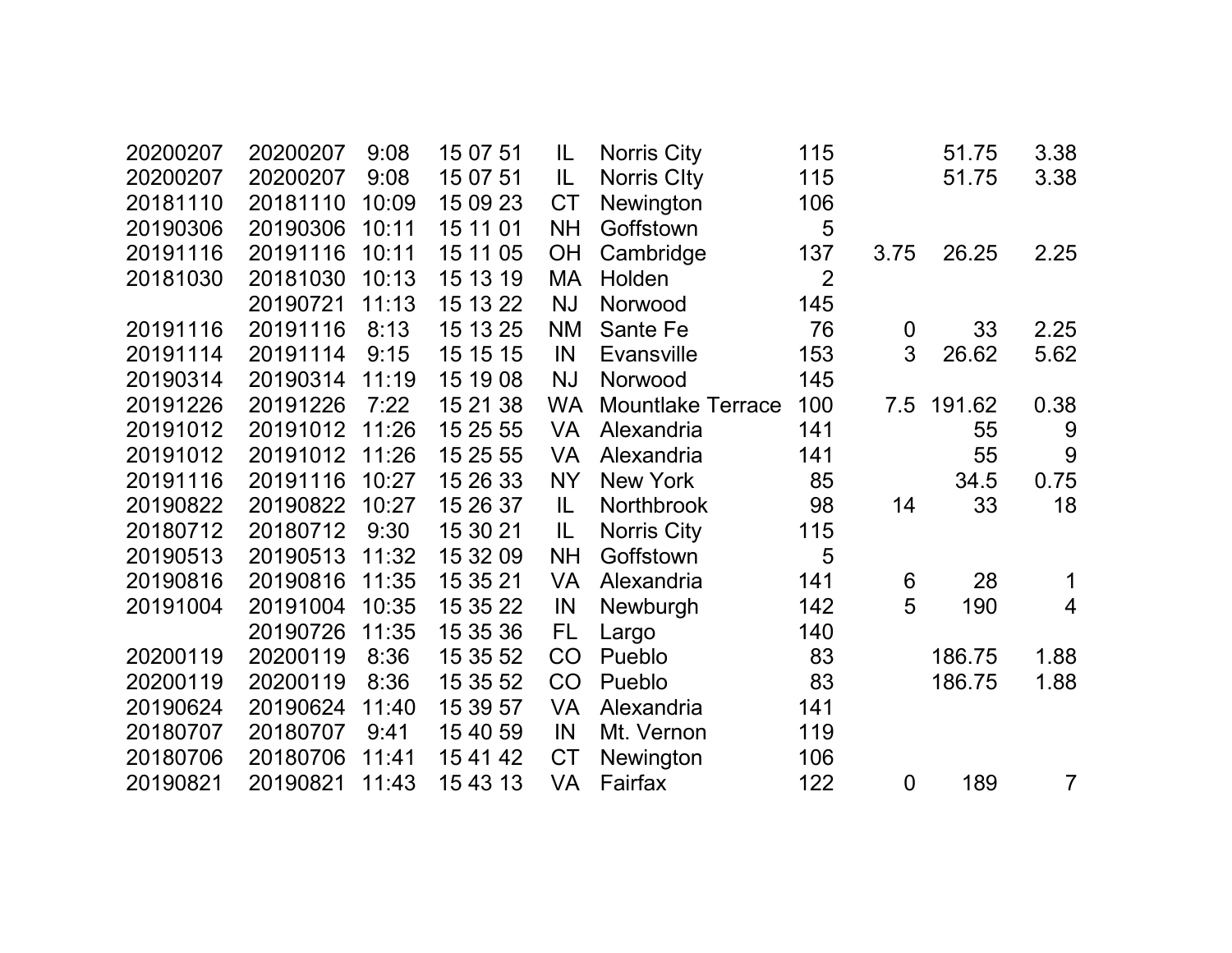| 20200201 | 20200201       | 8:44  | 15 43 41                 | IN        | <b>Santa Claus</b>             | 114            | 4.12           | 28.5  | 0.75           |  |
|----------|----------------|-------|--------------------------|-----------|--------------------------------|----------------|----------------|-------|----------------|--|
| 20190516 | 20190516       | 11:44 | 15 44 09                 | <b>NJ</b> | Norwood                        | 145            |                |       |                |  |
| 20190601 | 20190601       | 9:47  | 15 47 05                 | MT        | Helena                         | 128            |                |       |                |  |
| 20190218 | 20190218       | 10:50 | 15 49 46                 | OH        | Cambridge                      | 137            |                |       |                |  |
| 20190705 | 20190705 17:50 |       |                          |           | 15 49 55 vitzerlarMontsevelier | 149            |                |       |                |  |
| 20190430 | 20190430       | 11:51 | 15 50 42                 | <b>NJ</b> | Norwood                        | 145            |                |       |                |  |
| 20190912 | 20190912       |       | 15 52 13                 | <b>SK</b> | Deagu                          | 155            | 10             | 25    | 4              |  |
| 20190713 | 20190713 11:53 |       | 15 52 31                 | <b>NH</b> | Pembroke                       | 110            |                |       |                |  |
| 20190812 | 20190812       | 11:55 | 15 55 27                 | <b>VA</b> | Fairfax                        | 122            | 1              | 45    | $\mathfrak{S}$ |  |
| 20191211 | 20191211       | 7:57  | 15 56 47                 | <b>WA</b> | <b>Mountlake Terrace</b>       | 100            | 4.12           | 29.25 | 6              |  |
| 20181013 | 20181013       | 10:58 | 15 58 23                 | <b>NE</b> | Omaha                          | 132            |                |       |                |  |
| 20190702 | 20190702 11:02 |       | 16 02 04                 | IN        | Newburgh                       | 142            |                |       |                |  |
| 20191102 | 20191102       | 10:02 | 16 02 04                 | IN        | <b>Santa Claus</b>             | 114            | 5              | 31.88 | 4.88           |  |
| 20190607 | 20190607       | 12:05 | 16 04 34                 | <b>GA</b> | Woodbine                       | 154            |                |       |                |  |
| 20190827 | 20190827 12:07 |       | 16 07 09                 | FL.       | North Port                     | 147            | 5              | 27    | 9              |  |
| 20190831 | 20190831       |       | 16 09 22 illippin Manila |           |                                | 124            |                | 25    | $\mathbf 1$    |  |
| 20190902 | 20190902 10:13 |       | 16 12 32                 | L         | Payson                         | 97             | $\overline{2}$ | 28    | $\mathbf 0$    |  |
| 20180902 | 20180902 12:14 |       | 16 14 17                 | <b>CT</b> | <b>Newington</b>               | 106            |                |       |                |  |
| 20191015 | 20191015       |       | 16 20 33 france Ceuce    |           |                                | 131            | 9              | 183   | 6              |  |
| 20200127 | 20200127 11:23 |       | 16 23 18                 | IN        | <b>Fishers</b>                 | 84             | 9.38           | 44.25 |                |  |
| 20190714 | 20190714       | 11:23 | 16 23 28                 | IN        | <b>Santa Claus</b>             | 114            |                |       |                |  |
| 20191123 | 20191123       | 10:24 | 16 24 05                 | IN        | <b>Evansville</b>              | 153            | 14.62          | 26.25 | 4.88           |  |
| 20181001 | 20181001       | 12:25 | 16 25 04                 | <b>NH</b> | Concord                        | 110            |                |       |                |  |
| 20200210 | 20200210       | 9:25  | 16 25 17                 | MT        | Helena                         | 128            | 2              | 20.25 | 9              |  |
| 20180623 | 20180623       | 12:27 | 16 27 22                 | MA        | Goffstown                      | 4              |                |       |                |  |
| 20181225 | 20181225 11:29 |       | 16 29 20                 | <b>OH</b> | <b>Brook Park</b>              | $\overline{4}$ |                |       |                |  |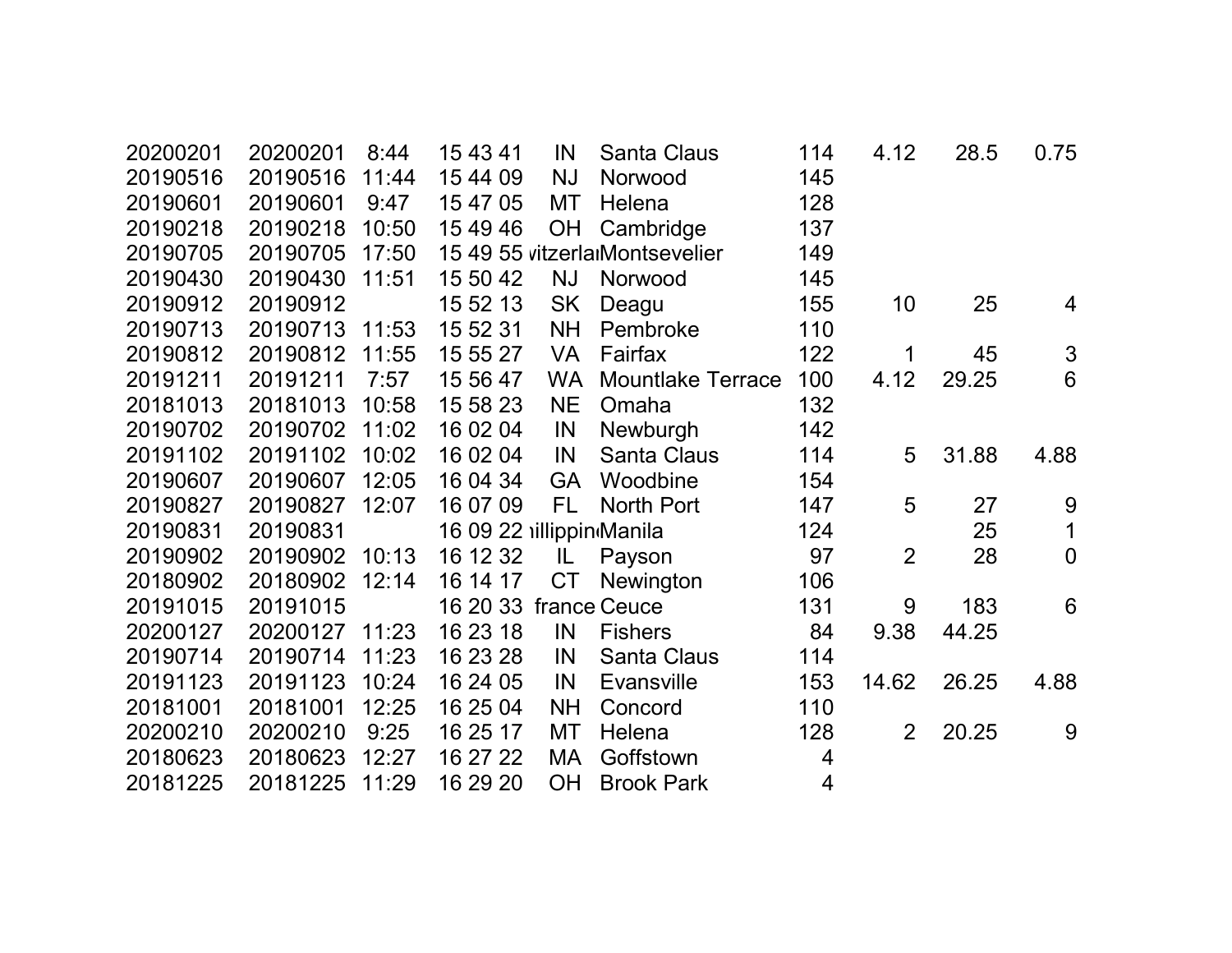| 20180721 | 20180721 | 10:29 | 16 29 28                 | IL        | <b>Norris City</b>       | 115            |             |        |      |
|----------|----------|-------|--------------------------|-----------|--------------------------|----------------|-------------|--------|------|
| 20191222 | 20191222 | 10:30 | 16 30 00                 | IA        | <b>Council Bluffs</b>    | 133            | 1           | 25.88  | 3.38 |
| 20190224 | 20190224 | 11:31 |                          |           | 16 31 03 canadaChapleau  | 113            |             |        |      |
| 20190625 | 20190625 | 12:32 | 16 31 44                 | <b>NJ</b> | <b>River Vale</b>        | 146            |             |        |      |
| 20190807 | 20190807 | 12:33 | 16 33 21                 | <b>VA</b> | Alexandria               | 141            | 1           | 27     | 1    |
| 20180910 | 20180910 | 12:34 | 16 33 43                 | MA        | Holden                   | $\overline{2}$ |             |        |      |
| 20190118 | 20190118 | 12:37 | 16 36 37                 | <b>VA</b> | Alexandria               | 141            |             |        |      |
| 20190218 | 20190218 | 12:37 | 16 36 37                 | <b>VA</b> | Alexandria               | 141            |             |        |      |
| 20180403 | 20180403 | 12:37 | 16 37 35                 | IN        | Greenwood                | 121            |             |        |      |
| 20190217 | 20190217 | 11:39 | 16 38 56                 | IN        | Indianapolis             | $\overline{7}$ |             |        |      |
| 20200131 | 20200131 | 11:40 | 16 39 43                 | FL.       | Royal Palm Beach         | 16             | 6.75        | 182.25 | 3.38 |
| 20190505 | 20190505 | 9:41  | 16 41 03                 | <b>WA</b> | <b>Mountlake Terrace</b> | 100            |             |        |      |
|          | 20190726 | 11:42 | 16 42 03                 | IN        | Newburgh                 | 142            |             |        |      |
| 20180821 | 20180821 | 12:44 | 16 43 38                 | <b>CT</b> | Newington                | 106            |             |        |      |
| 20180616 | 20180616 | 12:46 | 16 46 02                 | MA        | Holden                   | $\overline{2}$ |             |        |      |
| 20181123 | 20181123 | 10:47 | 16 46 34                 | <b>TX</b> | Houston                  | 118            |             |        |      |
| 20191231 | 20191231 | 11:47 | 16 46 44                 | FL.       | Sanford                  | 91             | 0.75        | 27     | 4.5  |
| 20191103 | 20191103 | 11:49 | 16 48 32                 | FL.       | Pensacola                | 157            |             |        |      |
| 20191127 | 20191127 | 8:50  | 16 49 51 hillipineManila |           |                          | 124            | 10.88       | 25.5   | 7.5  |
| 20190420 | 20190420 | 12:59 | 16 59 02                 | <b>NH</b> | Goffstown                | 5              |             |        |      |
| 20190601 | 20190601 | 13:01 | 17 01 24                 | <b>CT</b> | Newington                | 106            |             |        |      |
| 20181201 | 20181201 | 10:02 | 17 01 42                 | UT        | <b>Salt Lake City</b>    | 112            |             |        |      |
| 20190216 | 20190216 | 12:02 | 17 01 56                 | FL.       | <b>Pinellas Park</b>     | 135            |             |        |      |
| 20181026 | 20181026 | 13:03 | 17 03 18                 | <b>OH</b> | <b>Brook Park</b>        | $\overline{4}$ |             |        |      |
| 20190824 | 20190824 | 13:04 | 17 03 50                 | <b>VA</b> | Alexandria               | 141            | $\mathbf 0$ | 59     | 9    |
| 20191226 | 20191226 | 12:07 | 17 07 05                 | <b>OH</b> | Cambridge                | 137            | 5.25        | 25.88  | 3.38 |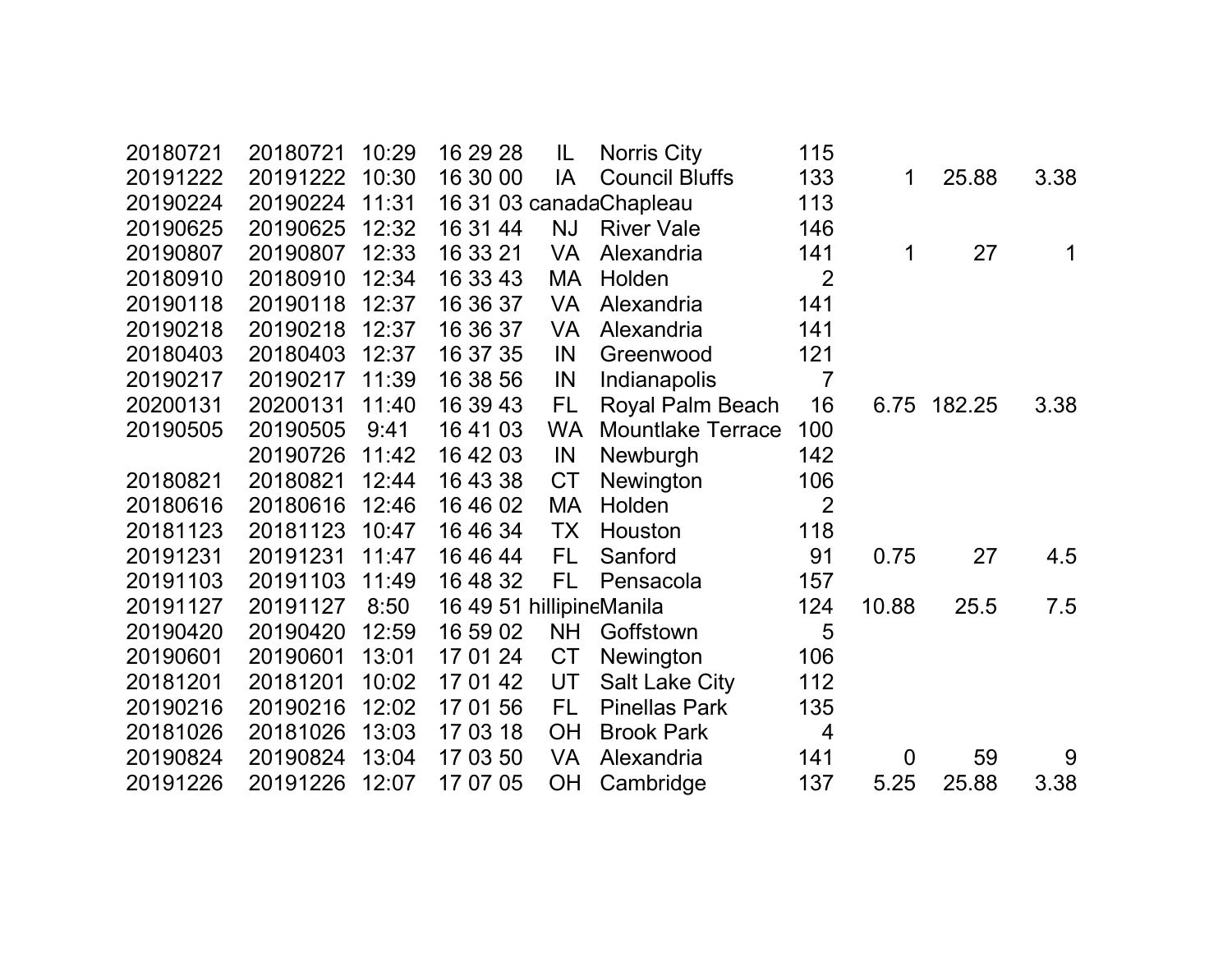| 20191114 | 20191114 | 10:08 | 17 07 46 | ID        | <b>Boise</b>       | 116             | 4.12 | 30.38 | 1.12           |
|----------|----------|-------|----------|-----------|--------------------|-----------------|------|-------|----------------|
| 20180806 | 20180806 | 13:11 | 17 11 36 | <b>CT</b> | Newington          | 106             |      |       |                |
| 20180926 | 20180926 | 2:14  | 17 13 40 | <b>OH</b> | Laurelville        | 107             |      |       |                |
| 20181129 | 20181129 | 12:15 | 17 15 14 | <b>CT</b> | Newington          | 106             |      |       |                |
| 20190203 | 20190203 | 12:17 | 17 16 52 | <b>NH</b> | Concord            | 10              |      |       |                |
| 20190613 | 20190613 | 11:17 | 17 17 09 | MT        | Helena             | 128             |      |       |                |
| 20190811 | 20190811 | 12:20 | 17 20 05 | IN        | <b>Santa Claus</b> | 114             | 3    | 27    | $\overline{7}$ |
| 20190620 | 20190620 | 13:20 | 17 20 20 | <b>GA</b> | <b>Ball Ground</b> | 129             |      |       |                |
| 20200203 | 20200203 | 12:25 | 17 24 33 | IN        | <b>Fishers</b>     | 84              |      | 30.75 | 3.75           |
| 20190420 | 20190420 | 12:26 | 17 26 04 | <b>TX</b> | <b>Helotes</b>     | $6\phantom{1}6$ |      |       |                |
| 20181117 | 20181117 | 12:27 | 17 26 34 | <b>NH</b> | Concord            | 10              |      |       |                |
| 20181218 | 20181218 | 12:27 | 17 27 23 | <b>CT</b> | Newington          | 106             |      |       |                |
| 20191020 | 20191020 | 13:28 | 17 27 53 | <b>VA</b> | Fairfax            | 122             | 8    | 53    | 2              |
| 20180619 | 20180619 | 13:30 | 17 29 52 | <b>CT</b> | Newington          | 106             |      |       |                |
| 20190518 | 20190518 | 13:32 | 17 31 56 | <b>CT</b> | <b>Norwalk</b>     | 103             |      |       |                |
| 20190802 | 20190802 | 13:36 | 17 36 00 | <b>VA</b> | Alexandria         | 141             | 9    | 58    | 3              |
| 20180919 | 20180919 | 12:37 | 17 36 37 | IN        | Newburgh           | 6               |      |       |                |
| 20181104 | 20181104 | 12:39 | 17 39 17 | <b>CT</b> | <b>Norwalk</b>     | 103             |      |       |                |
| 20191223 | 20191223 | 11:41 | 17 40 47 | <b>ND</b> | <b>Valley City</b> | 93              | 0.38 | 47.25 | 9.38           |
| 20190802 | 20190802 | 13:42 | 17 42 25 | <b>NH</b> | Pembroke           | 110             | 6    | 29    | 8              |
| 20180717 | 20180717 | 13:43 | 17 42 54 | <b>CT</b> | Newington          | 106             |      |       |                |
| 20191007 | 20191007 | 13:45 | 17 44 46 | <b>SC</b> | Irmo               | 95              | 4    | 30    | 4              |
| 20190723 | 20190723 | 10:47 | 17 47 17 | <b>WA</b> | <b>Walla Walla</b> | 130             |      |       |                |
| 20181227 | 20181227 | 11:49 | 17 48 44 | IA        | New London         | 99              |      |       |                |
| 20190410 | 20190410 | 13:51 | 17 51 03 | <b>NH</b> | Goffstown          | 5               |      |       |                |
| 20190731 | 20190731 | 13:56 | 17 56 31 | <b>NH</b> | Pembroke           | 110             | 4    | 25    | 4              |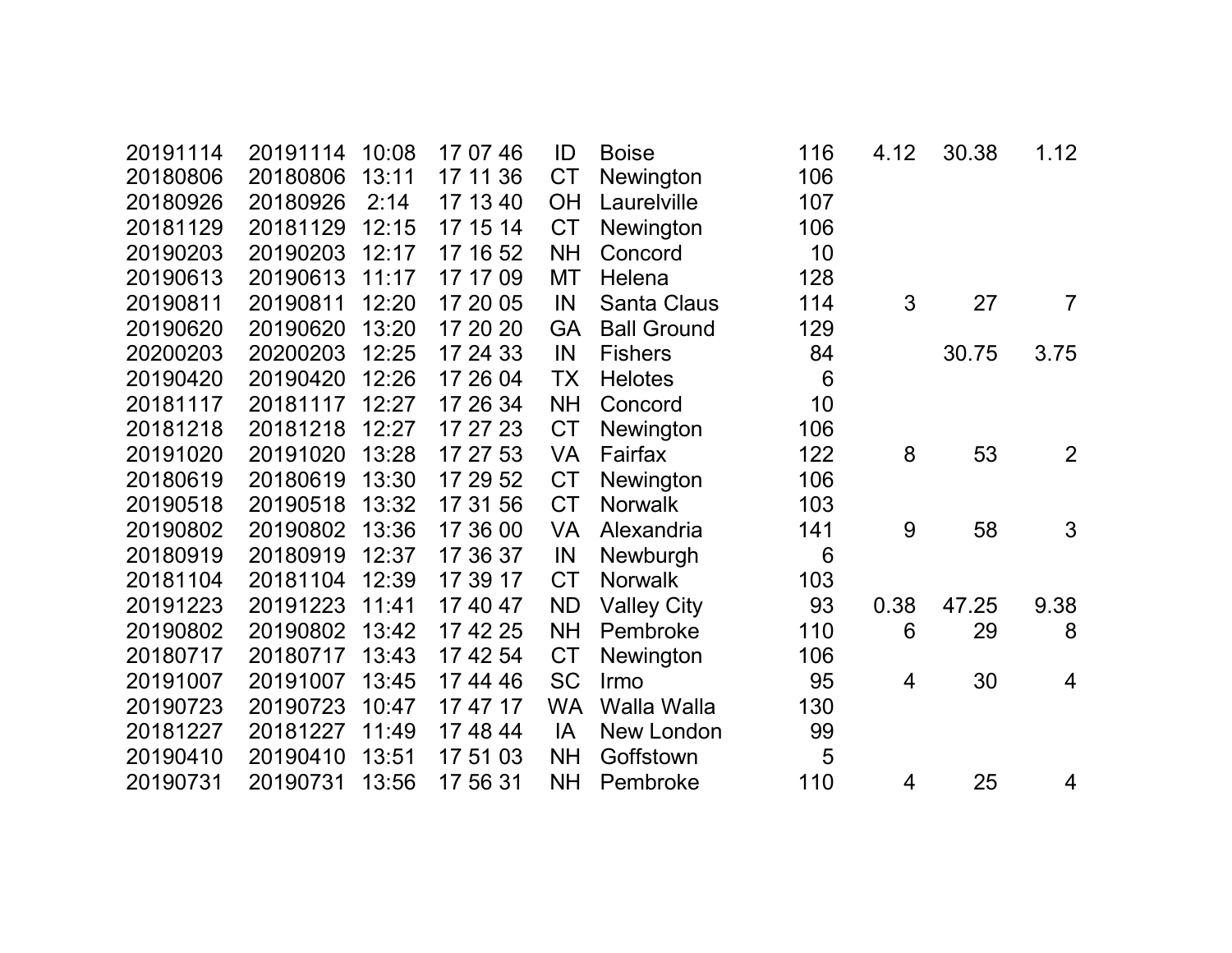| 20190608 | 20190608 | 12:58 | 17 58 08                 | IN        | <b>Evansville</b>           | 153            |                |       |                |
|----------|----------|-------|--------------------------|-----------|-----------------------------|----------------|----------------|-------|----------------|
| 20191027 | 20191027 | 10:59 | 17 59 00                 | CO        | <b>Estes Park</b>           | 152            | 11             | 40.5  | 3.75           |
| 20190304 | 20190304 | 14:03 | 18 02 42                 | <b>NH</b> | Concord                     | 10             |                |       |                |
| 20180505 | 20180505 | 13:07 | 18 07 07                 | IL        | Norris City                 | 115            |                |       |                |
| 20180611 | 20180611 | 12:08 | 18 07 49                 | IL        | <b>Norris City</b>          | 115            |                |       |                |
| 20180723 | 20180723 | 14:09 | 18 08 42                 | <b>CT</b> | Newington                   | 106            |                |       |                |
| 20200104 | 20200104 | 11:12 | 18 11 43                 | CO        | <b>Grand Junction</b>       | 75             |                | 25.88 | 1.88           |
| 20190809 | 20190809 | 13:12 | 18 12 03                 | IN        | Mt. Vernon                  | 119            | 7              | 34    | 2              |
| 20190726 | 20190726 | 14:13 | 18 12 39                 | <b>VA</b> | Alexandria                  | 141            |                |       |                |
| 20180412 | 20180412 | 13:13 | 18 12 46                 | UT        | <b>Salt Lake City</b>       | 112            |                |       |                |
| 20190510 | 20190510 | 14:13 | 18 13 29                 | <b>NJ</b> | Norwood                     | 145            |                |       |                |
| 20190519 | 20190519 | 14:16 | 18 15 49                 | <b>VA</b> | Alexandria                  | 141            |                |       |                |
| 20190805 | 20190805 | 14:22 | 18 22 22                 | FL        | Largo                       | 140            | $\overline{2}$ | 25    | 1              |
| 20190805 | 20190805 | 14:22 | 18 22 22                 | FL.       | Largo                       | 140            | $\overline{2}$ | 25    | 1              |
| 20181230 | 20181230 | 12:25 | 18 24 46                 | IA        | New London                  | 99             |                |       |                |
| 20191103 | 20191103 | 12:25 | 18 25 49                 | IN        | Newburgh                    | 142            | 2.25           | 28.88 | 6.38           |
| 20191103 | 20191103 | 12:25 | 18 25 49                 | IN        | Newburgh                    | 142            | 2.25           | 28.88 | 6.38           |
| 20190902 | 20190902 | 14:29 | 18 29 12                 | <b>PA</b> | Laughlintown                | 94             | 5              | 187   | $\overline{0}$ |
| 20181025 | 20181025 | 14:29 | 18 29 14                 | МA        | Holden                      | $\overline{2}$ |                |       |                |
| 20190818 | 20190818 | 13:36 | 18 35 47                 | IN        | Mt. Vernon                  | 119            | 1              | 25    | $\overline{0}$ |
| 20190723 | 20190723 | 14:36 | 18 36 25                 | <b>VA</b> | Alexandria                  | 141            |                |       |                |
| 20191216 | 20191216 | 19:37 |                          |           | 18 36 54 erman Dusseldorf   | 69             |                | 30.38 | 8.62           |
| 20190713 | 20190713 | 11:37 | 18 36 58                 |           | <b>WA</b> Mountlake Terrace | 100            |                |       |                |
| 20180916 | 20180916 | 13:41 | 18 41 05                 | <b>OH</b> | <b>Morrow</b>               | 127            |                |       |                |
| 20191111 | 20191111 | 12:42 | 18 42 24 hillipineManila |           |                             | 124            | 0.38           | 28.88 | 0.38           |
| 20190407 | 20190407 | 14:43 | 18 42 48                 |           | VA Alexandria               | 141            |                |       |                |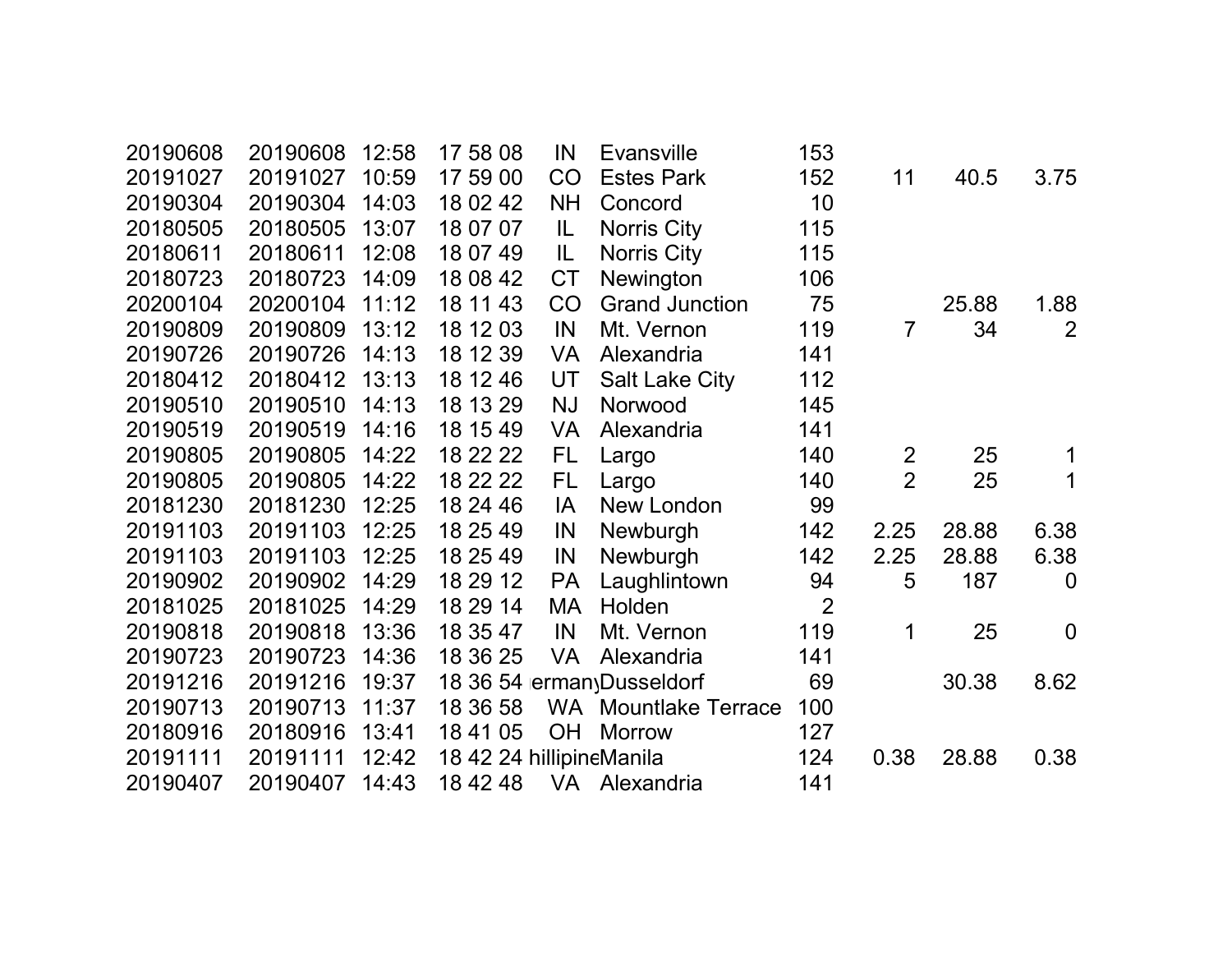| 20190725 | 20190725       | 12:47 | 18 47 21 | IL        | Norris City          | 115            |                |       |                  |  |
|----------|----------------|-------|----------|-----------|----------------------|----------------|----------------|-------|------------------|--|
| 20190426 | 20190426       | 14:48 | 18 47 46 | <b>CT</b> | <b>Norwalk</b>       | 103            |                |       |                  |  |
| 20191205 | 20191205       | 12:48 | 18 47 50 | <b>MO</b> | St. Louis            | 70             |                | 36    | 0.75             |  |
| 20190826 | 20190826       | 14:49 | 18 49 17 | VA        | Alexandria           | 141            | $\overline{4}$ | 54    | $\boldsymbol{0}$ |  |
| 20190927 | 20190927       | 12:54 | 18 53 30 | CO        | <b>Estes Park</b>    | 152            | 3              | 25    | 3                |  |
| 20181027 | 20181027       | 14:54 | 18 54 20 | <b>OH</b> | <b>Brook Park</b>    | $\overline{4}$ |                |       |                  |  |
| 20190907 | 20190907       | 14:56 | 18 56 17 | <b>NJ</b> | <b>River Vale</b>    | 146            | 12             | 171   | 16               |  |
| 20181112 | 20181112 13:57 |       | 18 56 47 | <b>NH</b> | Concord              | 10             |                |       |                  |  |
| 20200123 | 20200123       | 12:57 | 18 57 24 | IN        | Mt. Vernon           | 119            | 6.75           | 40.5  | 4.12             |  |
| 20190320 | 20190320       | 12:59 | 18 58 58 | IL        | <b>Northbrook</b>    | 148            |                |       |                  |  |
| 20190704 | 20190704       | 14:00 | 19 00 16 | IN        | Mt. Vernon           | 119            |                |       |                  |  |
| 20191007 | 20191007       | 15:01 | 19 00 47 | FL.       | Royal Palm Beach     | 76             |                | 61    | 13               |  |
| 20191230 | 20191230       | 14:01 | 19 01 06 | <b>PA</b> | <b>Lords Valley</b>  | 121            |                | 34.5  |                  |  |
| 20190604 | 20190604       | 14:02 | 19 01 55 | AR        | Fayetteville         | 136            |                |       |                  |  |
| 20190309 | 20190309       | 15:03 | 19 02 47 | <b>NJ</b> | Harrison             | 121            |                |       |                  |  |
| 20181225 | 20181225       | 13:04 | 19 03 51 | FL        | <b>Pinellas Park</b> | 135            |                |       |                  |  |
| 20200119 | 20200119       | 13:05 | 19 04 37 | IN        | <b>Evansville</b>    | 153            | 4.5            | 25.12 | 0.38             |  |
|          | 20190725       | 14:08 | 19 08 24 | <b>OH</b> | <b>Brook Park</b>    | 4              |                |       |                  |  |
| 20190111 | 20190111       | 15:09 | 19 09 18 | VA        | Alexandria           | 141            |                |       |                  |  |
| 20191019 | 20191019       | 13:10 | 19 09 41 | CO        | <b>Estes Park</b>    | 152            | 3              | 1083  | 19               |  |
| 20180520 | 20180520       | 1:10  | 19 10 43 | MT        | Helena               | 128            |                |       |                  |  |
| 20190904 | 20190904       | 13:12 | 19 12 27 | CO        | <b>Estes Park</b>    | 152            | $\overline{4}$ | 25    | 5                |  |
| 20180713 | 20180713       | 13:17 | 19 16 48 | IL        | Norris City          | 115            |                |       |                  |  |
| 20200101 | 20200101       | 13:20 | 19 19 31 | <b>KS</b> | Wichita              | 123            | 1.12           | 59.25 | 2.25             |  |
| 20190818 | 20190818       | 15:22 | 19 22 24 | VA        | Alexandria           | 141            | 7              | 25    | 5                |  |
| 20190126 | 20190126       | 14:24 | 19 24 21 | MA        | Holden               | $\overline{2}$ |                |       |                  |  |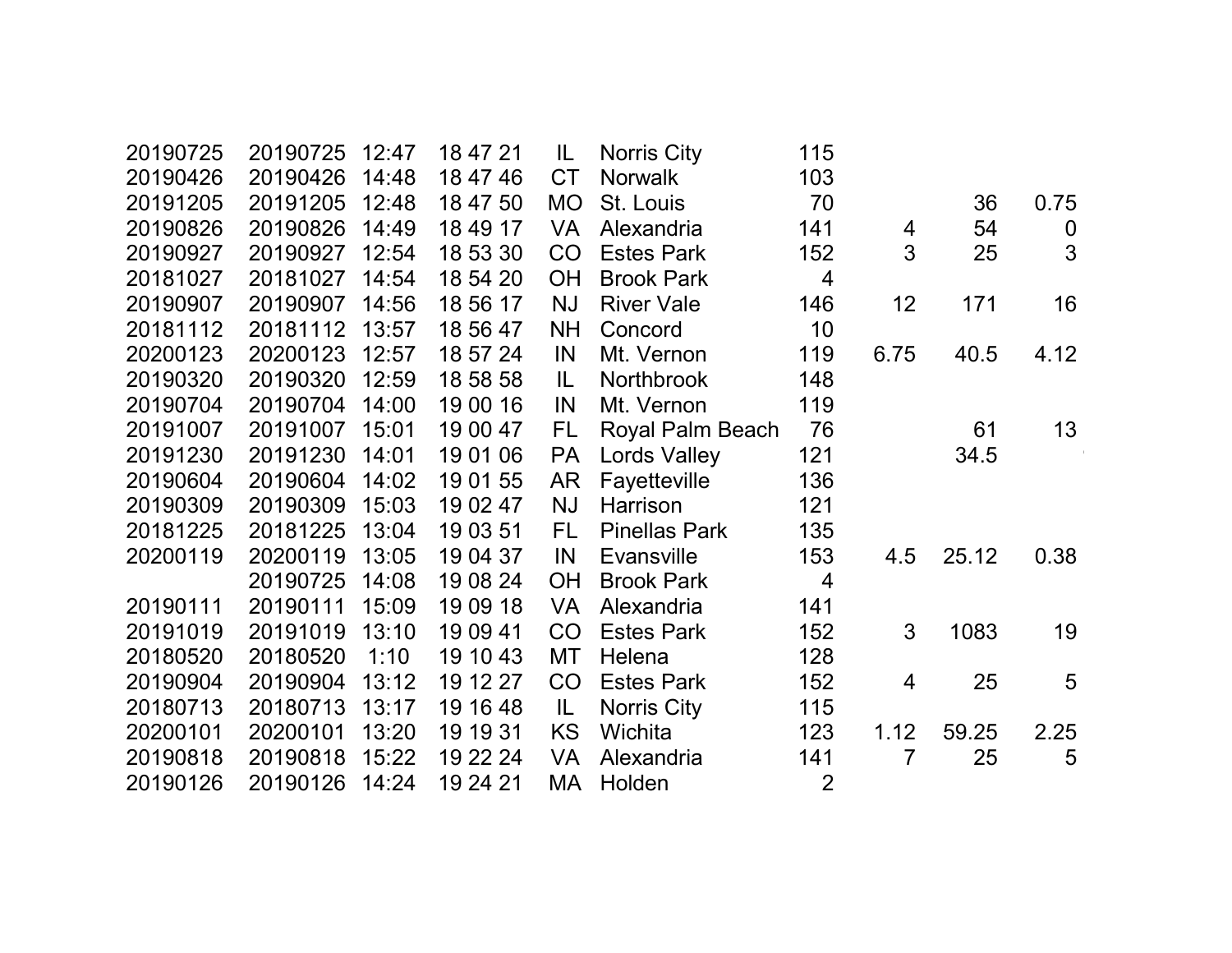| 20181124 | 20181124 | 13:26 | 19 25 41 | IN        | Newburgh                 | 6   |                |       |                 |
|----------|----------|-------|----------|-----------|--------------------------|-----|----------------|-------|-----------------|
| 20181123 | 20181123 | 14:28 | 19 28 01 | <b>CT</b> | <b>Norwalk</b>           | 103 |                |       |                 |
| 20180804 | 20180804 | 15:29 | 19 29 14 | <b>PA</b> | <b>Millerton</b>         | 104 |                |       |                 |
| 20180901 | 20180901 | 14:30 | 19 29 32 | IL        | Norris City              | 115 |                |       |                 |
| 20190601 | 20190601 | 12:31 | 19 30 54 | <b>WA</b> | <b>Mountlake Terrace</b> | 100 |                |       |                 |
| 20191112 | 20191112 | 2:31  | 19 31 03 | <b>GA</b> | <b>Marietta</b>          | 90  | 2.25           | 31.5  | 2.25            |
| 20190503 | 20190503 | 15:33 | 19 32 54 | <b>GA</b> | <b>Ball Ground</b>       | 129 |                |       |                 |
| 20191225 | 20191225 | 14:34 | 19 34 00 | <b>NY</b> | New York                 | 85  | 5.25           | 49.12 | 10.5            |
| 20190429 | 20190429 | 12:38 | 19 37 59 | ID        | <b>Boise</b>             | 111 |                |       |                 |
| 20200214 | 20200214 | 11:38 | 19 38 05 | <b>WA</b> | Walla Walla              | 130 | 6              | 28.12 | 0.38            |
| 20190729 | 20190729 | 14:39 | 19 39 14 | <b>OH</b> | <b>Brook Park</b>        | 4   | $\overline{0}$ | 58    | $\overline{7}$  |
| 20191208 | 20191208 | 14:43 | 19 43 03 | <b>PA</b> | <b>Lords Valley</b>      | 121 | 2.62           | 36.75 | 26.25           |
| 20181015 | 20181015 | 15:45 | 19 44 44 | AR        | Fayetteville             | 136 |                |       |                 |
| 20180609 | 20180609 | 15:51 | 19 50 59 | <b>CT</b> | Newington                | 106 |                |       |                 |
| 20190317 | 20190317 | 15:52 | 19 51 56 | <b>NH</b> | Concord                  | 110 |                |       |                 |
| 20190317 | 20190317 | 15:53 | 19 53 08 | <b>NH</b> | Goffstown                | 5   |                |       |                 |
| 20191124 | 20191124 | 13:58 | 19 58 04 | IN        | <b>Santa Claus</b>       | 114 | 0.75           | 33.38 | 0.38            |
| 20191011 | 20191011 | 12:59 | 19 59 29 | <b>CA</b> | Watsonville              | 105 | $\overline{0}$ | 25    | $\overline{7}$  |
| 20180909 | 20180909 | 15:59 | 19 59 38 | <b>NH</b> | Concord                  | 110 |                |       |                 |
| 20190312 | 20190312 | 16:03 | 20 03 13 | <b>NH</b> | Concord                  | 110 |                |       |                 |
| 20180822 | 20180822 | 16:06 | 20 06 03 | <b>CT</b> | Newington                | 106 |                |       |                 |
| 20191228 | 20191228 | 15:06 | 20 06 11 | <b>NY</b> | New York                 | 85  | $\overline{0}$ | 30.38 | 10.88           |
| 20191224 | 20191224 | 15:07 | 20 07 27 | <b>PA</b> | Laughlintown             | 94  |                | 41.25 | 26.25           |
| 20190825 | 20190825 | 16:08 | 20 07 57 | <b>VA</b> | Alexandria               | 141 | 4              | 71    | 6               |
| 20190825 | 20190825 | 16:08 | 20 07 57 | <b>VA</b> | Alexandria               | 141 | 4              | 71    | $6\phantom{1}6$ |
| 20180823 | 20180823 | 16:09 | 20 09 09 | <b>CT</b> | Newington                | 106 |                |       |                 |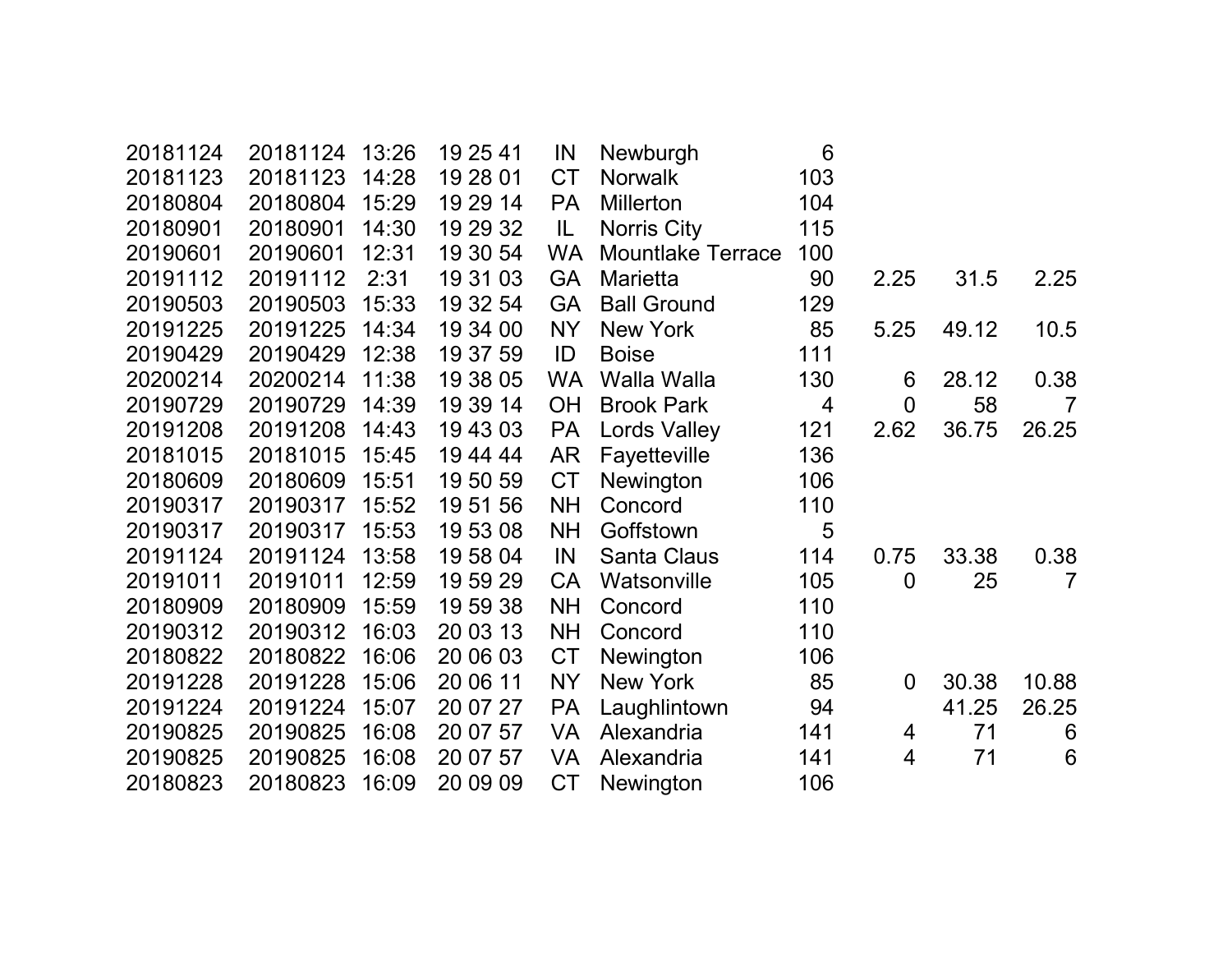| 20190527 | 20190527 | 16:09 | 20 09 18 | <b>NH</b> | Goffstown             | 5              |                |       |                 |
|----------|----------|-------|----------|-----------|-----------------------|----------------|----------------|-------|-----------------|
| 20181016 | 20181016 | 15:14 | 20 14 04 | <b>VA</b> | Fairfax               | 122            |                |       |                 |
| 20190604 | 20190604 | 16:15 | 20 14 37 | <b>NJ</b> | Harrison              | 121            |                |       |                 |
| 20191218 | 20191218 | 14:16 | 20 16 49 | IL        | Payson                | 97             | 4.12           | 36.38 | 1.12            |
| 20190430 | 20190430 | 13:18 | 20 17 38 | ID        | <b>Boise</b>          | 116            |                |       |                 |
| 20190715 | 20190715 | 15:18 | 20 18 03 | OH        | Cambridge             | 137            |                |       |                 |
| 20180720 | 20180720 | 15:18 | 20 18 09 | <b>OH</b> | Laurelville           | 107            |                |       |                 |
| 20180708 | 20180708 | 13:19 | 20 18 42 | UT        | <b>Salt Lake City</b> | 112            |                |       |                 |
| 20200114 | 20200114 | 14:20 | 20 20 04 | IN        | Newburgh              | 142            | 0.75           | 27    | 3.75            |
| 20180420 | 20180420 | 15:20 | 20 20 16 | IN        | <b>Santa Claus</b>    | 114            |                |       |                 |
| 20190612 | 20190612 | 16:20 | 20 20 29 | <b>PA</b> | <b>Millerton</b>      | 104            |                |       |                 |
| 20190605 | 20190605 | 16:21 | 20 20 34 | <b>NJ</b> | Harrison              | 121            |                |       |                 |
| 20190502 | 20190502 | 18:01 | 20 20 55 | FL        | Ocala                 | 135            |                |       |                 |
| 20191120 | 20191120 | 14:22 | 20 22 29 | <b>AR</b> | Jonesboro             | 143            | 5.25           | 57    | 2.25            |
| 20190525 | 20190525 | 15:23 | 20 23 07 | <b>AR</b> | Fayetteville          | 136            |                |       |                 |
| 20181124 | 20181124 | 14:25 | 20 24 54 | IN        | Newburgh              | 6              |                |       |                 |
| 20180506 | 20180506 | 16:26 | 20 25 40 | <b>PA</b> | <b>Millerton</b>      | 104            |                |       |                 |
| 20191016 | 20191016 | 16:31 | 20 30 47 | FL.       | Pensacola             | 157            | $\overline{0}$ | 51    | 12 <sub>2</sub> |
| 20190304 | 20190304 | 15:31 | 20 31 19 | <b>NH</b> | <b>Merrimack</b>      | 3              |                |       |                 |
| 20200107 | 20200107 | 14:33 | 20 32 44 | IN        | <b>Evansville</b>     | 153            | $\overline{0}$ | 25.5  | 3.75            |
| 20200112 | 20200112 | 15:34 | 20 34 18 | <b>OH</b> | Carroll               | 89             |                | 29.62 | 0.38            |
| 20190601 | 20190601 | 16:36 | 20 36 26 | FL.       | Ocala                 | 135            |                |       |                 |
| 20180531 | 20180531 | 16:37 | 20 37 01 | <b>CT</b> | <b>Norwalk</b>        | 103            |                |       |                 |
| 20181028 | 20181028 | 16:38 | 20 37 56 | IN        | Indianapolis          | $\overline{7}$ |                |       |                 |
| 20190415 | 20190415 | 16:39 | 20 38 39 | <b>VA</b> | Alexandria            | 141            |                |       |                 |
| 20200113 | 20200113 | 15:39 | 20 38 41 | <b>OH</b> | Carroll               | 89             | 5.62           | 27.75 | 4.5             |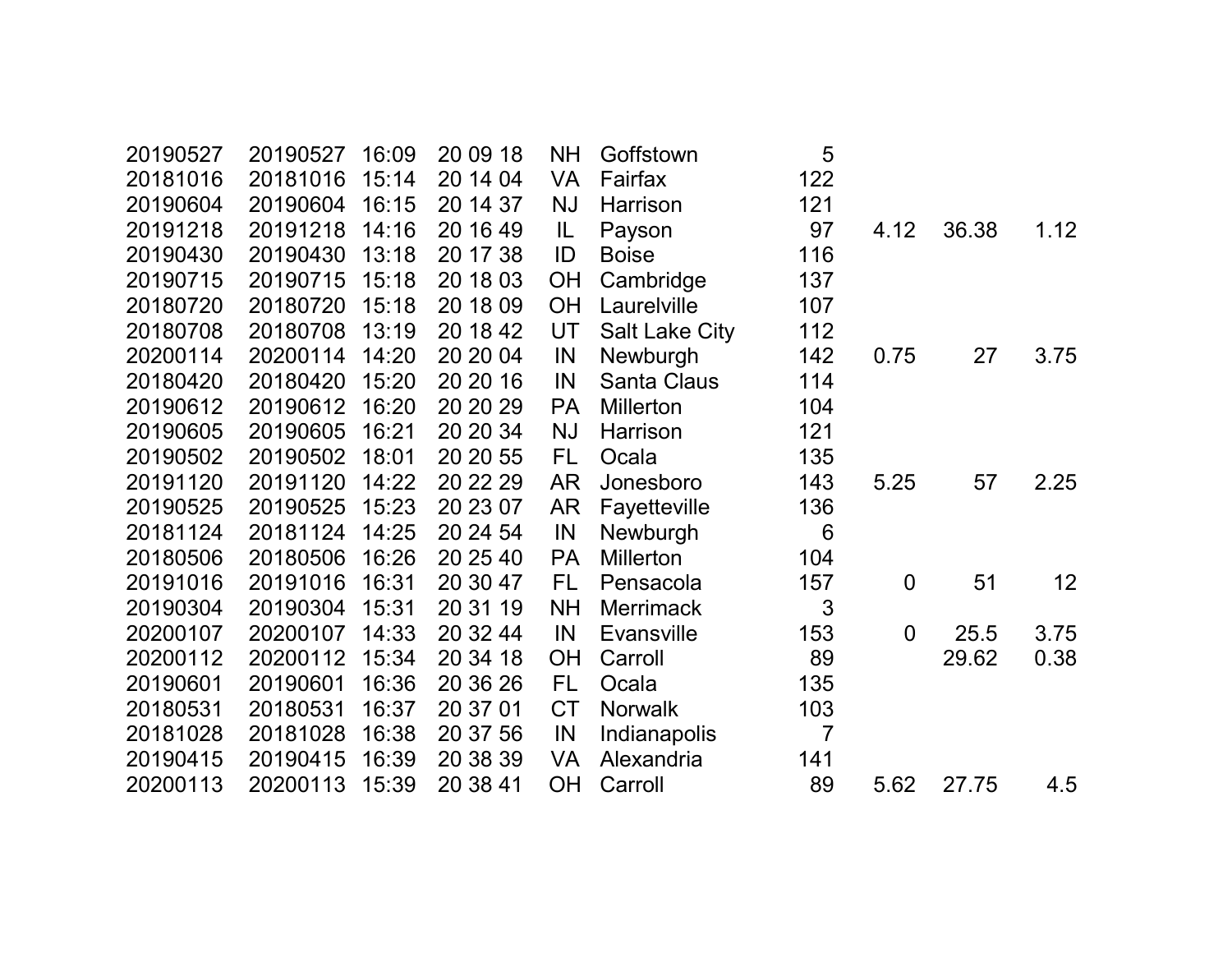| 20190224 | 20190224 | 16:39 | 20 38 54 | <b>VA</b> | Alexandria                     | 141 |                |             |                  |
|----------|----------|-------|----------|-----------|--------------------------------|-----|----------------|-------------|------------------|
| 20190203 | 20190203 | 15:39 | 20 39 03 | <b>NH</b> | Concord                        | 110 |                |             |                  |
| 20180828 | 20180828 | 12:40 | 20 40 19 | <b>NV</b> | Las Vegas                      | 126 |                |             |                  |
| 20181017 | 20181017 | 15:42 | 20 41 51 | IA        | New London                     | 99  |                |             |                  |
| 20190806 | 20190806 | 16:45 | 20 44 58 | FL.       | Ocala                          | 135 | 6              | 30          | $\boldsymbol{0}$ |
| 20190827 | 20190827 | 15:45 | 20 45 14 | IL        | Northbrook                     | 98  | 13             | 46          | 3                |
| 20181106 | 20181106 | 15:45 | 20 45 21 | <b>CT</b> | Newington                      | 106 |                |             |                  |
| 20190701 | 20190701 | 14:48 | 20 48 07 | MT        | Helena                         | 128 |                |             |                  |
| 20190723 | 20190723 | 10:31 | 20 49 02 | MT        | Helena                         | 128 |                |             |                  |
| 20190629 | 20190629 | 15:50 | 20 50 26 | <b>KS</b> | Wichita                        | 123 |                |             |                  |
| 20190726 | 20190726 | 14:51 |          |           | 20 51 11 vitzerla Montsevelier | 149 |                |             |                  |
| 20191229 | 20191229 | 15:51 | 20 51 29 |           | PA Aliquippa                   | 68  | 5.25           | 32.25       | 3.75             |
| 20190422 | 20190422 | 16:52 | 20 52 01 | <b>VA</b> | Alexandria                     | 141 |                |             |                  |
| 20200203 | 20200203 | 12:53 | 20 53 02 | <b>WA</b> | Whidbey                        | 58  | 6.75           | 160.88      | 0.38             |
| 20200101 | 20200101 | 15:55 | 20 55 25 | OH        | Cambridge                      | 137 | 3.38           | 26.25       | $\mathfrak{S}$   |
| 20191013 | 20191013 | 16:56 | 20 55 37 | <b>NJ</b> | Norwood                        | 145 | $\overline{2}$ | 28          | $\frac{3}{7}$    |
| 20190825 | 20190825 | 15:57 | 20 57 29 | IN        | Newburgh                       | 142 | $\mathsf 3$    | 27          |                  |
| 20190825 | 20190825 | 15:57 | 20 57 29 | IN        | Newburgh                       | 142 | 3              | 27          | $\overline{7}$   |
| 20190409 | 20190409 | 13:58 | 20 57 43 | ID        | <b>Boise</b>                   | 111 |                |             |                  |
| 20190413 | 20190413 | 13:59 | 20 58 38 | ID        | <b>Boise</b>                   | 116 |                |             |                  |
| 20190313 | 20190313 | 17:02 | 21 02 07 | <b>NH</b> | Concord                        | 110 |                |             |                  |
| 20181010 | 20181010 | 17:06 | 21 05 32 | OH        | Laurelville                    | 107 |                |             |                  |
| 20191211 | 20191211 | 16:09 | 21 08 47 | <b>VA</b> | Fairfax                        | 122 |                | 7.12 109.88 | 13.5             |
| 20190428 | 20190428 | 17:09 | 21 08 56 | <b>NJ</b> | Harrison                       | 121 |                |             |                  |
| 20190306 | 20190306 | 16:11 | 21 11 16 | MI        | <b>Farmington Hills</b>        | 144 |                |             |                  |
| 20191030 | 20191030 | 16:12 | 21 12 11 | <b>GA</b> | Marietta                       | 90  | 1.88           | 31.12       | 7.12             |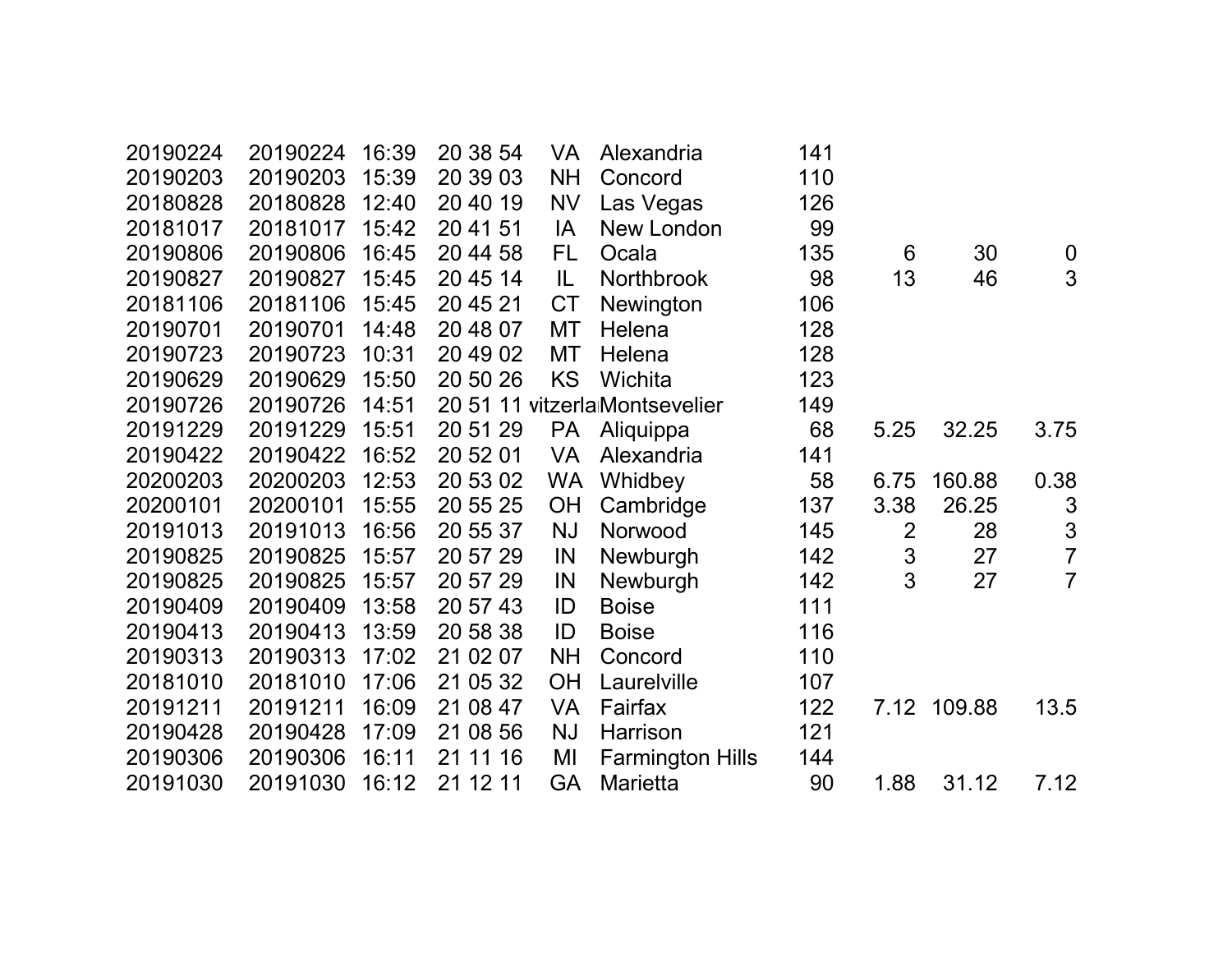| 20190902 | 20190902 | 16:13 | 21 12 35               | IN        | Newburgh                   | 142            | 7              | 29    | 1              |
|----------|----------|-------|------------------------|-----------|----------------------------|----------------|----------------|-------|----------------|
| 20190904 | 20190904 | 17:14 | 21 14 17               | <b>NH</b> | Pembroke                   | 110            | $\overline{0}$ | 42    | $\overline{0}$ |
| 20190127 | 20190127 | 17:16 | 21 16 08               | <b>VA</b> | Alexandria                 | 141            |                |       |                |
| 20181117 | 20181117 | 16:16 | 21 16 25               | IN        | Indianapolis               | 7              |                |       |                |
| 20180611 | 20180611 | 17:16 | 21 16 27               | <b>CT</b> | Newington                  | 106            |                |       |                |
| 20180629 | 20180629 | 17:18 | 21 18 15               | <b>NH</b> | Concord                    | 110            |                |       |                |
| 20191216 | 20191216 | 16:19 | 21 18 35               | OH        | Springfield                | 120            | 2.25           | 81.75 | 3.75           |
| 20180521 | 20180521 | 14:19 | 21 19 04               | <b>WA</b> | <b>Mountlake Terrace</b>   | 100            |                |       |                |
| 20190922 | 20190922 | 17:20 | 21 20 08               | <b>VA</b> | Fairfax                    | 122            | 9              | 117   | 16             |
| 20190804 | 20190804 | 17:21 | 21 20 58               | <b>NH</b> | Pembroke                   | 110            | 9              | 27    | 6              |
| 20190626 | 20190626 | 16:21 | 21 21 04               | <b>OH</b> | Cambridge                  | 137            |                |       |                |
| 20180609 | 20180609 | 16:21 | 21 21 21               | FL.       | The Villages               | 127            |                |       |                |
| 20200211 | 20200211 | 22:28 |                        |           | 21 27 46 jerman Dusseldorf | 69             |                | 32.62 | 4.14           |
| 20191014 | 20191014 | 17:28 | 21 28 31               | VA        | Fairfax                    | 122            | 3              | 32    | $\overline{2}$ |
| 20191014 | 20191014 | 17:29 | 21 29 21               | <b>VA</b> | Fairfax                    | 122            | 1              | 30    | 1              |
| 20180806 | 20180806 | 15:30 | 21 29 38               | IL        | <b>Norris City</b>         | 115            |                |       |                |
| 20190825 | 20190825 | 16:30 | 21 29 40               | IA        | New London                 | 108            | 1              | 12    | $\overline{0}$ |
| 20190904 | 20190904 | 14:32 | 21 32 17               | ID        | <b>Boise</b>               | 111            |                | 42    | $\overline{0}$ |
|          | 20190727 | 17:34 | 21 33 46               | <b>NJ</b> | Norwood                    | 145            |                |       |                |
| 20180727 | 20180727 | 16:34 | 21 34 13               | IN        | Indianapolis               | $\overline{7}$ |                |       |                |
| 20190616 | 20190616 | 17:37 | 21 37 07               | FL        | North Port                 | 147            |                |       |                |
| 20180602 | 20180602 | 17:40 | 21 40 11               | <b>NH</b> | Concord                    | 110            |                |       |                |
| 20180902 | 20180902 | 13:42 | 21 41 58 canadaAlberta |           |                            | 109            |                |       |                |
| 20190417 | 20190417 | 14:44 | 21 43 57               | <b>CA</b> | Watsonville                | 105            |                |       |                |
| 20191001 | 20191001 | 16:44 | 21 44 11               | TX        | <b>Helotes</b>             | 158            | 6              | 27    | 8              |
| 20191021 | 20191021 | 17:45 | 21 44 34               | <b>CT</b> | Newington/Walling          | 139            | $\overline{0}$ | 39.38 | 4.88           |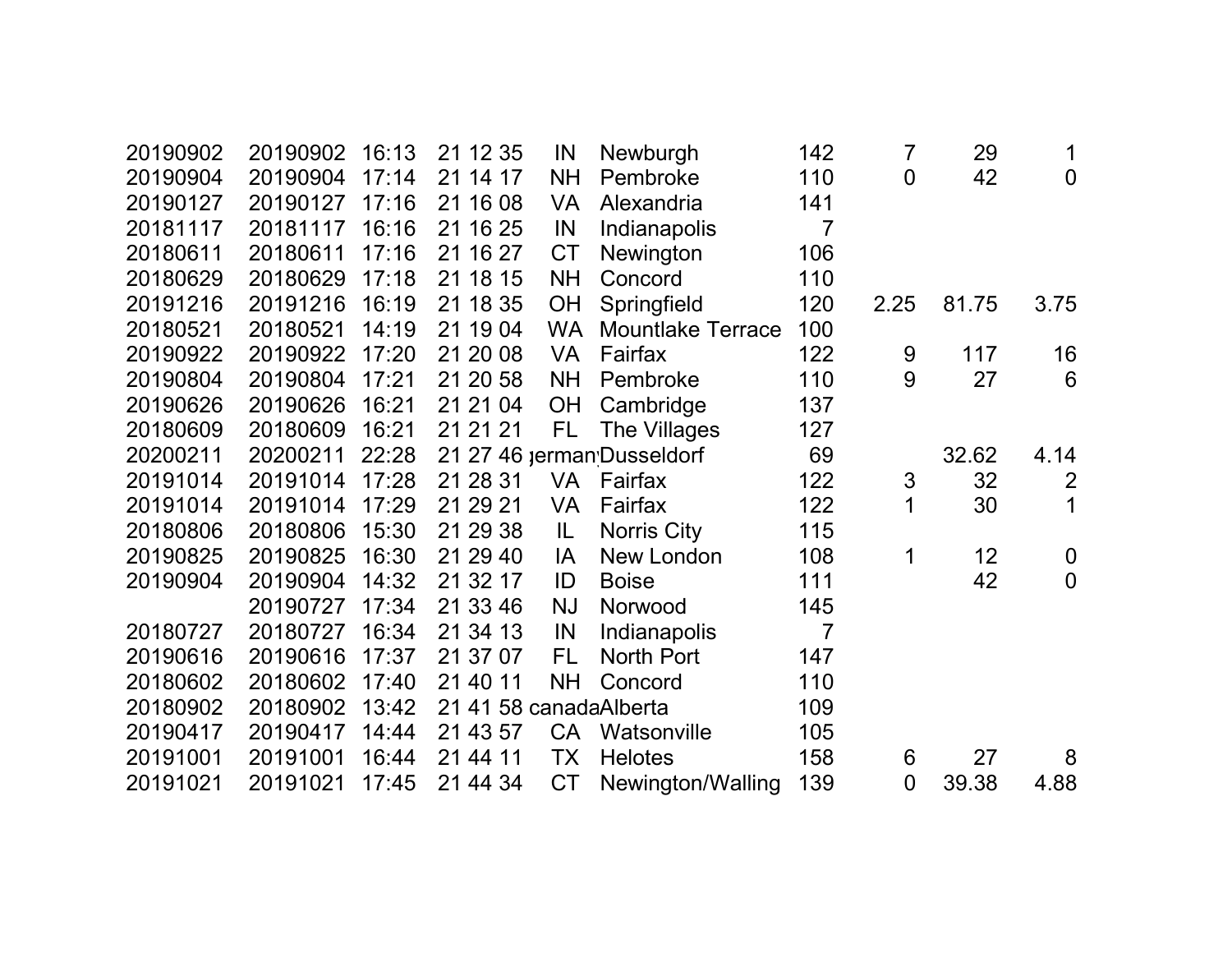| 20191102 | 20191102 | 15:45 | 21 45 09 | IN        | Newburgh           | 142            | 4           | 27.75 | 6.75 |
|----------|----------|-------|----------|-----------|--------------------|----------------|-------------|-------|------|
| 20191007 | 20191007 | 17:51 | 21 51 29 | <b>VA</b> | Fairfax            | 122            | 10          | 30    | 4    |
| 20191007 | 20191007 | 17:52 | 21 52 09 | <b>VA</b> | Fairfax            | 122            | 14          | 30    | 3    |
| 20190603 | 20190603 | 17:54 | 21 53 31 | <b>CT</b> | <b>Norwalk</b>     | 103            |             |       |      |
| 20190627 | 20190627 | 16:54 | 21 54 02 | IN        | <b>Santa Claus</b> | 114            |             |       |      |
| 20180911 | 20180911 | 16:56 | 21 55 45 | OH        | <b>Morrow</b>      | 127            |             |       |      |
| 20190423 | 20190423 | 17:56 | 21 56 23 | <b>CT</b> | <b>Norwalk</b>     | 103            |             |       |      |
| 20191029 | 20191029 | 16:57 | 21 56 55 | IN        | Spencerville       | 81             | $\mathbf 0$ | 32.25 | 5.25 |
| 20181211 | 20181211 | 16:58 | 21 57 48 | <b>NH</b> | Concord            | 10             |             |       |      |
| 20190407 | 20190407 | 17:58 | 21 57 55 | <b>VA</b> | Alexandria         | 141            |             |       |      |
| 20190430 | 20190430 | 18:00 | 21 59 54 | <b>CT</b> | <b>Norwalk</b>     | 103            |             |       |      |
| 20180622 | 20180622 | 17:01 | 22 01 04 | <b>OH</b> | Laurelville        | 107            |             |       |      |
| 20200114 | 20200114 | 16:07 | 22 06 46 | <b>AR</b> | Jonesboro          | 143            | 6           | 30.38 | 4.12 |
| 20180618 | 20180618 | 16:09 | 22 08 43 | IL        | Norris City        | 115            |             |       |      |
| 20190706 | 20190706 | 18:09 | 22 08 55 | <b>FL</b> | Pensacola          | 157            |             |       |      |
| 20190407 | 20190407 | 18:11 | 22 10 48 | <b>NH</b> | Goffstown          | 5              |             |       |      |
|          | 20190723 | 18:14 | 22 13 45 | <b>CT</b> | Manchester         | 151            |             |       |      |
| 20180627 | 20180627 | 16:15 | 22 14 55 | IL        | Norris City        | 115            |             |       |      |
| 20190606 | 20190606 | 18:16 | 22 16 06 | <b>NJ</b> | Harrison           | 121            |             |       |      |
| 20190412 | 20190412 | 18:19 | 22 18 37 | <b>CT</b> | Newington          | 106            |             |       |      |
| 20181111 | 20181111 | 17:20 | 22 20 10 | IN        | Indianapolis       | $\overline{7}$ |             |       |      |
| 20180714 | 20180714 | 15:23 | 22 22 48 | CA        | Watsonville        | 105            |             |       |      |
| 20191130 | 20191130 | 17:24 | 22 23 45 | <b>NJ</b> | <b>River Vale</b>  | 146            |             | 27.75 | 5.25 |
| 20180715 | 20180715 | 16:25 | 22 24 54 | IL        | Norris City        | 115            |             |       |      |
| 20180915 | 20180915 | 18:26 | 22 25 31 | IN        | Indianapolis       | $\overline{7}$ |             |       |      |
| 20190319 | 20190319 | 18:27 | 22 26 59 | <b>CT</b> | Newington          | 106            |             |       |      |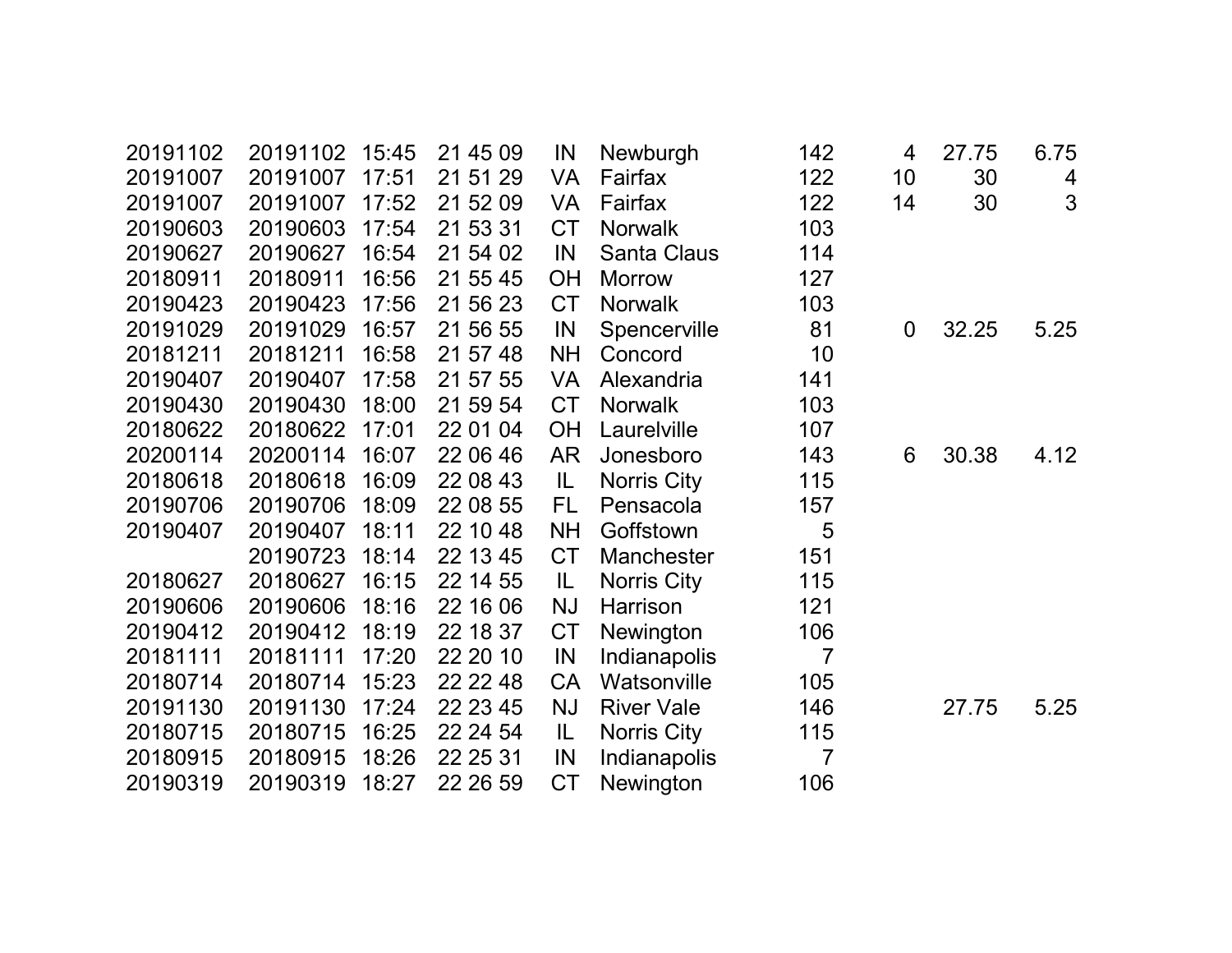| 20180405 | 20180405       | 18:27 | 22 27 07 | IN        | Greenwood                      | 121            |                |       |                |  |
|----------|----------------|-------|----------|-----------|--------------------------------|----------------|----------------|-------|----------------|--|
| 20191028 | 20191028       | 17:30 | 22 29 29 | VA        | Alexandria                     | 141            |                | 64.12 | 2.62           |  |
| 20180811 | 20180811       | 14:32 | 22 31 46 | <b>NV</b> | Las Vegas                      | 126            |                |       |                |  |
| 20191029 | 20191029       | 14:38 | 22 37 46 | <b>WA</b> | <b>Mountlake Terrace</b>       | 100            | 27.38          | 27.38 | 4.12           |  |
| 20190515 | 20190515       | 18:38 | 22 37 54 | VA        | Alexandria                     | 141            |                |       |                |  |
| 20190920 | 20190920       | 18:38 | 22 38 06 | <b>CT</b> | <b>Manchester</b>              | 151            | 9              | 25    | $\mathfrak{S}$ |  |
| 20190730 | 20190730       | 18:39 | 22 38 40 | <b>NH</b> | <b>Nashua</b>                  | 10             | $6\phantom{1}$ | 27    | $\overline{2}$ |  |
| 20200204 | 20200204       | 17:38 | 22 38 53 | IN        | Oaklandon                      | 87             | 0.75           | 30.75 | $\overline{3}$ |  |
| 20190805 | 20190805       | 15:39 | 22 39 08 | <b>WA</b> | <b>Mountlake Terrace</b>       | 100            | $\overline{7}$ | 2     | 184            |  |
| 20191011 | 20191011       | 18:41 | 22 40 55 | FL.       | Largo                          | 140            | $6\phantom{1}$ | 25    | 8              |  |
| 20200121 | 20200121       | 16:43 | 22 43 20 | AR        | Jonesboro                      | 143            | 3              | 31.5  | 2.25           |  |
| 20190610 | 20190610       | 18:43 | 22 43 24 | <b>PA</b> | <b>Millerton</b>               | 104            |                |       |                |  |
| 20180407 | 20180407       | 16:44 | 22 44 39 | UT        | <b>Salt Lake City</b>          | 112            |                |       |                |  |
| 20191230 | 20191230       | 15:46 | 22 45 52 | CO        | Pueblo                         | 83             |                | 61.5  |                |  |
| 20191122 | 20191122 17:47 |       | 22 46 47 | IN        | Spencerville                   | 81             | 15.75          | 31.5  | $\mathfrak{S}$ |  |
| 20190307 | 20190307       | 17:47 | 22 47 13 | <b>NH</b> | Concord                        | 110            |                |       |                |  |
| 20181009 | 20181009       | 17:48 | 22 47 55 | IN        | Newburgh                       | 6              |                |       |                |  |
| 20190603 | 20190603       | 17:54 | 22 53 52 | IN        | Newburgh                       | 142            |                |       |                |  |
| 20191030 | 20191030       | 17:56 | 22 55 37 | <b>OH</b> | Youngstown                     | 73             | 1.88           | 192   | 6.38           |  |
| 20191030 | 20191030       | 15:56 | 22 56 03 | ID        | <b>Boise</b>                   | 116            | 4              | 28.12 | 2.62           |  |
| 20200106 | 20200106       | 12:00 |          |           | 23 00 15 vitzerlarMontsevelier | 149            | 1              | 27    | 2.25           |  |
| 20180806 | 20180806       | 18:05 | 23 05 03 | OH        | <b>Morrow</b>                  | 127            |                |       |                |  |
| 20181016 | 20181016       | 19:06 | 23 05 46 | MA        | Holden                         | $\overline{2}$ |                |       |                |  |
| 20191227 | 20191228       | 17:06 | 23 05 49 | IL        | Norris City                    | 115            | 1.12           | 32.25 | 0.38           |  |
| 20191222 | 20191222       | 18:06 | 23 06 28 | VA        | Alexandria                     | 141            | $\mathbf 0$    | 63.75 | 1.5            |  |
| 20190719 | 20190719       | 19:09 | 23 08 46 | FL.       | North Port                     | 147            |                |       |                |  |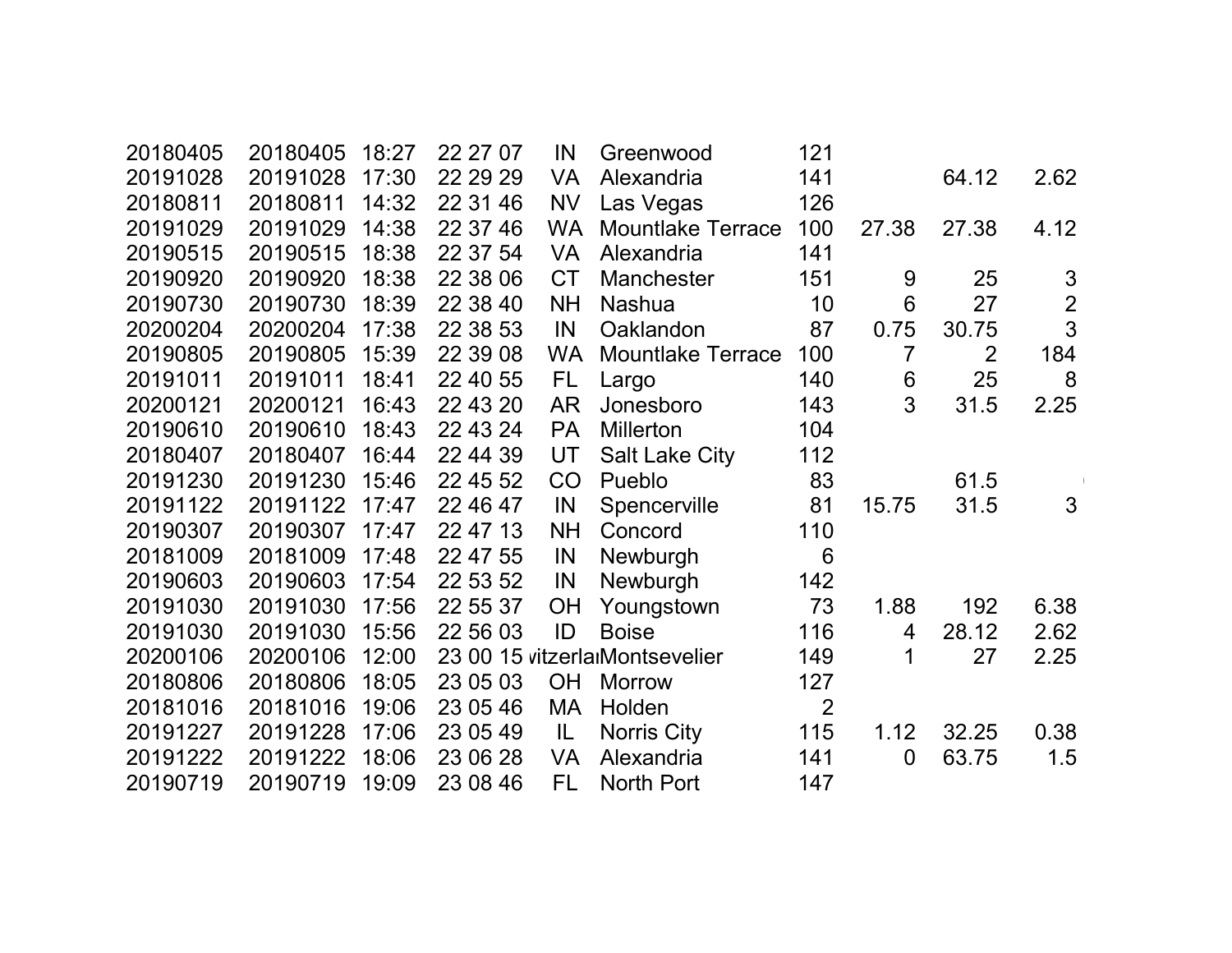| 20190701 | 20190701 | 19:10 | 23 10 22 | <b>VA</b> | Alexandria               | 141            |                          |             |                |
|----------|----------|-------|----------|-----------|--------------------------|----------------|--------------------------|-------------|----------------|
| 20191123 | 20191123 | 17:12 | 23 11 41 | <b>AR</b> | Jonesboro                | 143            | 6                        | 76.12       | 9.75           |
| 20190601 | 20190601 | 18:12 | 23 11 43 | AR        | Fayetteville             | 136            |                          |             |                |
| 20180628 | 20180628 | 18:53 | 23 11 53 | <b>OH</b> | Laurelville              | 107            |                          |             |                |
| 20191230 | 20191230 | 18:14 | 23 13 32 | FL.       | Sanford                  | 91             |                          | 3.75 191.25 | 7.5            |
| 20190524 | 20190524 | 19:14 | 23 13 43 | <b>NJ</b> | Norwood                  | 145            |                          |             |                |
| 20190808 | 20190808 | 18:14 | 23 14 24 | IN        | <b>Santa Claus</b>       | 114            | 6                        | 9           | 26             |
| 20180816 | 20180816 | 18:14 | 23 14 28 | IN        | Indianapolis             | $\overline{7}$ |                          |             |                |
| 20190817 | 20190817 | 19:19 | 23 19 23 | FL        | Ocala                    | 135            | 1                        | 34          | 1              |
| 20190607 | 20190607 | 18:21 | 23 21 27 | IN        | <b>Evansville</b>        | 153            |                          |             |                |
| 20191124 | 20191124 | 17:23 | 23 22 48 | <b>KS</b> | Wichita                  | 123            | 3.38                     | 27.75       | 1.5            |
| 20190713 | 20190713 | 18:23 | 23 23 08 | IN        | <b>Santa Claus</b>       | 114            |                          |             |                |
| 20191007 | 20191007 | 18:27 | 23 26 32 | <b>OH</b> | Carroll                  | 89             |                          | 31          | $\overline{7}$ |
| 20191006 | 20191006 | 19:30 | 23 29 57 | MI        | <b>Farmington Hills</b>  | 144            | $\mathbf 0$              | 191         | $\overline{2}$ |
| 20180523 | 20180523 | 18:33 | 23 33 11 | IN        | Mt. Vernon               | 119            |                          |             |                |
| 20180821 | 20180821 | 19:34 | 23 34 17 | IN        | Indianapolis             | $\overline{7}$ |                          |             |                |
| 20190821 | 20190821 | 19:24 | 23 34 19 | <b>CT</b> | Wallingford              | 139            | 3                        | 28          | $\frac{2}{3}$  |
| 20191003 | 20191003 | 16:34 | 23 34 22 | ID        | <b>Boise</b>             | 116            | $\overline{\mathcal{A}}$ | 26          |                |
| 20190731 | 20190731 | 16:35 | 23 34 41 | <b>WA</b> | Walla Walla              | 130            | $\mathbf 0$              | 25          | $\overline{0}$ |
| 20190505 | 20190505 | 19:35 | 23 35 10 | <b>NJ</b> | Harrison                 | 121            |                          |             |                |
| 20190106 | 20190106 | 19:35 | 23 35 18 | <b>VA</b> | Alexandria               | 141            |                          |             |                |
| 20191202 | 20191202 | 8:26  | 23 38 12 | <b>SC</b> | Irmo                     | 95             |                          | 42.38       | 0.38           |
| 20191207 | 20191207 | 15:38 | 23 38 12 | <b>WA</b> | <b>Mountlake Terrace</b> | 100            | 1.5                      | 187.12      | 0.38           |
| 20190612 | 20190612 | 18:43 | 23 43 04 | <b>OH</b> | Cambridge                | 137            |                          |             |                |
| 20180414 | 20180414 | 18:44 | 23 43 52 | IL        | <b>Norris City</b>       | 115            |                          |             |                |
| 20191129 | 20191129 | 17:46 | 23 45 30 | AR.       | Jonesboro                | 143            | 9                        | 62.62       | 6              |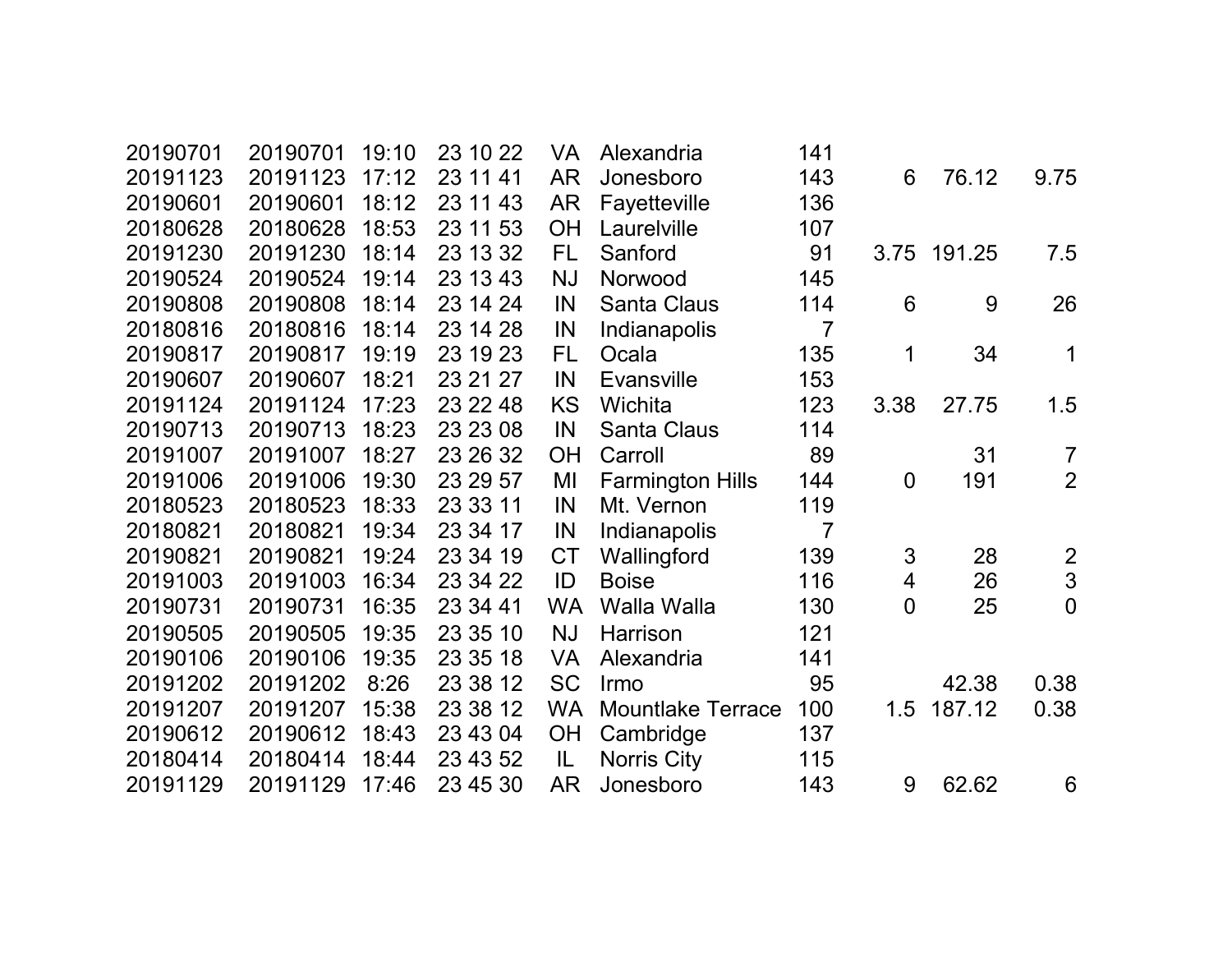| 20200113       | 20200113 | 17:46 | 23 46 29 | IA        | <b>Council Bluffs</b> | 133            | 4.5  | 36.75 | 2.25 |
|----------------|----------|-------|----------|-----------|-----------------------|----------------|------|-------|------|
| 20190202       | 20190202 | 18:47 | 23 47 27 | MA        | Holden                | $\overline{2}$ |      |       |      |
| 20181227       | 20181227 | 18:49 | 23 48 36 | IN        | Indianapolis          | $\overline{7}$ |      |       |      |
| 20180612       | 20180612 | 19:49 | 23 48 54 | <b>CT</b> | <b>Norwalk</b>        | 103            |      |       |      |
| 20190813       | 20190813 | 2:26  | 23 50 28 | <b>CT</b> | Wallingford           | 139            | 105  | 23    | 3    |
|                | 20190724 | 17:52 | 23 52 26 | IL        | Payson                | 97             |      |       |      |
| 20191228       | 20191228 | 18:54 | 23 54 09 | <b>PA</b> | Lords Valley          | 121            | 0.75 | 40.88 | 6.75 |
| 20190808       | 20190808 | 19:57 | 23 56 31 | <b>NH</b> | Goffstown             | 5              | 7    | 12    | 27   |
| 27             | 20140606 | 19:25 | cma      | IN        | Mt. Vernon            |                |      |       |      |
| 30             | 20150715 | 15:46 | pwrpole  | IN        | Mt. Vernon            |                |      |       |      |
| 20200106       | 20200106 |       |          | CO        | Pueblo                | 83             |      |       |      |
| 20200108       | 20200108 |       |          | CO        | <b>Grand Junction</b> | 75             |      |       |      |
| 20200109       | 20200109 |       |          | CO        | <b>Grand Junction</b> | 75             |      |       |      |
| 20200110       | 20200110 |       |          | <b>CO</b> | <b>Grand Junction</b> | 75             |      |       |      |
| 20200111       | 20200111 |       |          | CO        | <b>Grand Junction</b> | 75             |      |       |      |
| 20200112       | 20200112 |       |          | CO        | <b>Grand Junction</b> | 75             |      |       |      |
| 20200112       | 20200112 |       |          | CO        | <b>Grand Junction</b> | 75             |      |       |      |
| 20200113       | 20200113 |       |          | CO        | <b>Grand Junction</b> | 75             |      |       |      |
| 20200114       | 20200114 |       |          | CO        | <b>Grand Junction</b> | 75             |      |       |      |
| 20200115       | 20200115 |       |          | CO        | <b>Grand Junction</b> | 75             |      |       |      |
| 20200116       | 20200116 |       |          | CO        | <b>Grand Junction</b> | 75             |      |       |      |
| 20200119       | 20200119 |       |          | CO        | <b>Grand Junction</b> | 75             |      |       |      |
| 20200112       | 20200112 |       |          | IL.       | Norris City           | 119            |      |       |      |
| 1              | 19700908 | 16:45 |          | IN        | <b>Vincennes</b>      |                |      |       |      |
| $\overline{2}$ | 19700922 | 12:30 |          | IN        | Vincennes             |                |      |       |      |
| 3              | 19701002 | 21:55 |          | IN        | <b>Vincennes</b>      |                |      |       |      |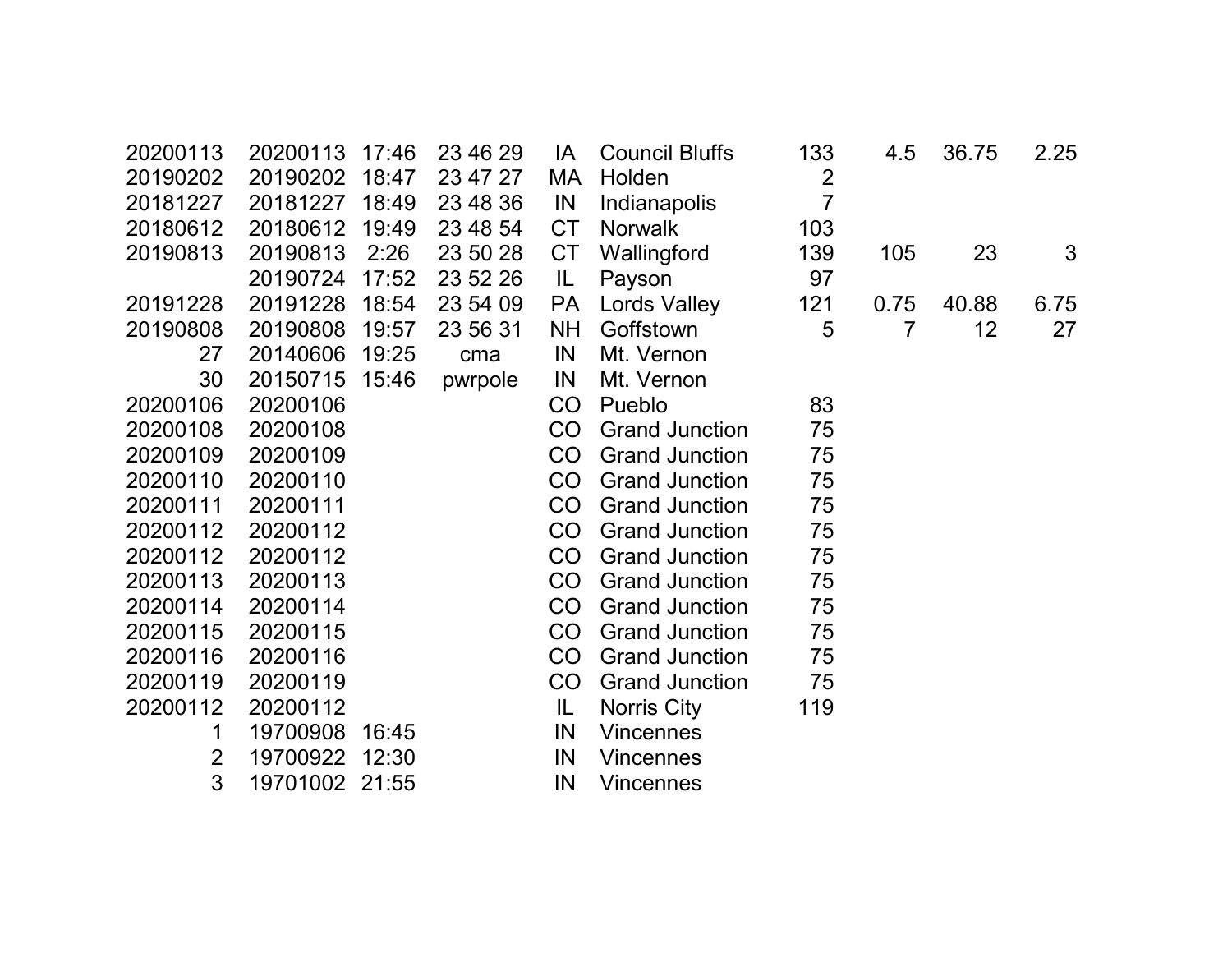| 4                | 19731101       | 9:47  | IN | Mt. Vernon |  |
|------------------|----------------|-------|----|------------|--|
| 5                | 19740524       | 2:42  | IN | Mt. Vernon |  |
| 6                | 19740815       | 0:19  | IN | Mt. Vernon |  |
| $\overline{7}$   | 19740903       | 21:35 | IN | Mt. Vernon |  |
| 8                | 19760326       | 8:45  | IN | Mt. Vernon |  |
| 9                | 19770710       | 1:04  | IN | Mt. Vernon |  |
| 10               | 19770712       | 1:48  | IN | Mt. Vernon |  |
| 11               | 19770712       | 4:35  | IN | Mt. Vernon |  |
| 12 <sub>2</sub>  | 19770715       | 22:06 | IN | Mt. Vernon |  |
| 13 <sup>°</sup>  | 19770726       | 2:20  | IN | Mt. Vernon |  |
| 14               | 19770801       | 22:11 | IN | Mt. Vernon |  |
| 15 <sub>15</sub> | 19770815       | 22:14 | IN | Mt. Vernon |  |
| 16               | 19830627       | 2:22  | IN | Mt. Vernon |  |
| 17               | 19830705       | 0:15  | IN | Mt. Vernon |  |
| 18               | 19840212 22:51 |       | IN | Mt. Vernon |  |
| 19               | 19840723       | 4:19  | IN | Mt. Vernon |  |
| 20               | 19890530 22:39 |       | IN | Mt. Vernon |  |
| 21               | 19890530 23:14 |       | IN | Mt. Vernon |  |
| 22               | 19891215       | 18:03 | IN | Mt. Vernon |  |
| 23               | 19891217       | 9:14  | IN | Mt. Vernon |  |
| 24               | 19891222 22:49 |       | IN | Mt. Vernon |  |
| 25               | 19900410       | 18:11 | IN | Mt. Vernon |  |
| 26               | 19900913       | 3:34  | IN | Mt. Vernon |  |
| 29               | 20150410       | 19:59 | IN | Mt. Vernon |  |
| 28               | 20150413       | 15:23 | IN | Mt. Vernon |  |
| 31               | 20160320       | 21:30 | IN | Mt. Vernon |  |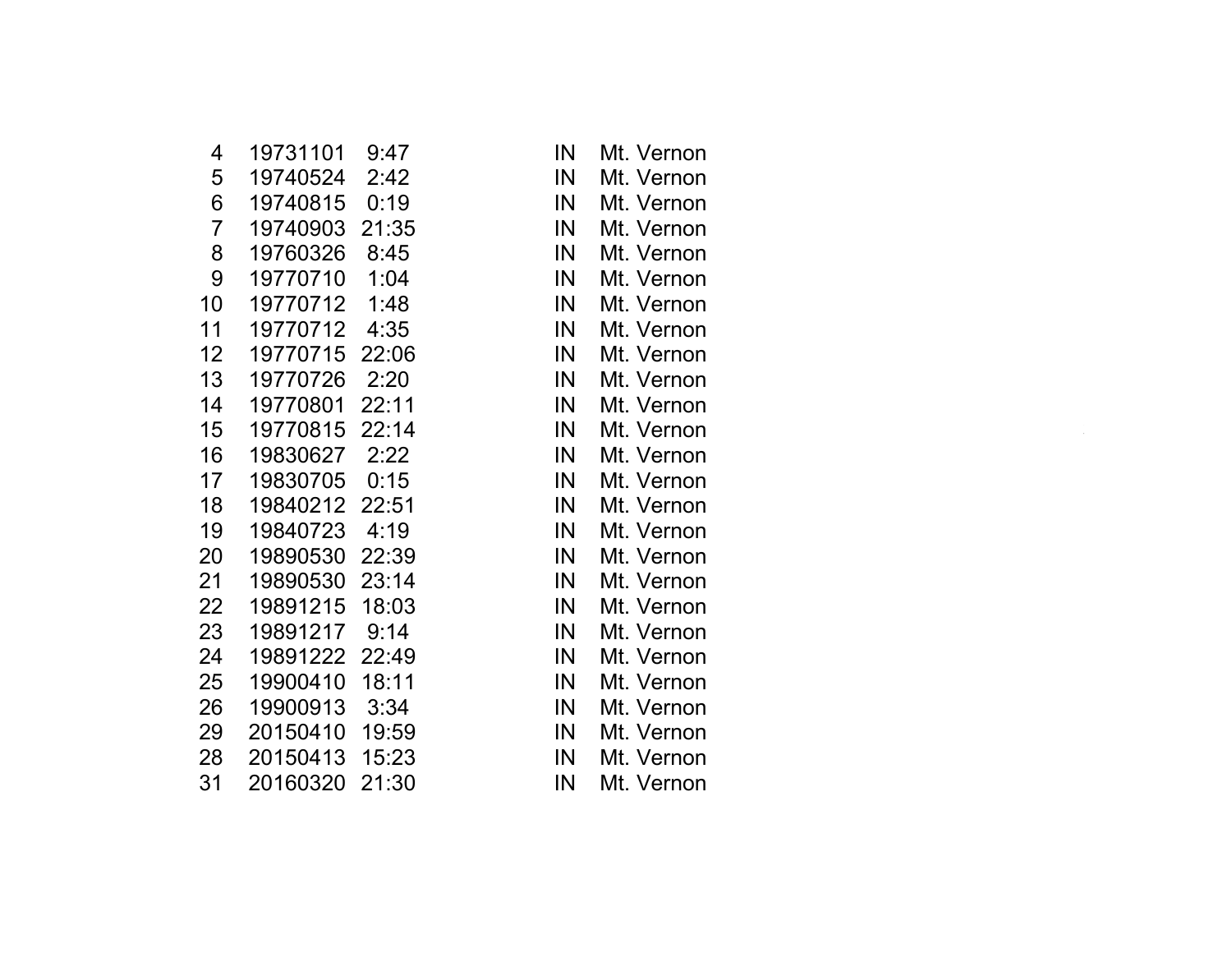| 20200108 | 20200108 |
|----------|----------|
| 20200113 | 20200113 |
| 20200115 | 20200115 |
| 20200117 | 20200117 |
| 20200118 | 20200118 |
| 20200115 | 20200115 |
| 20200110 | 20100110 |
| 20200107 | 20200107 |
| 20200108 | 20200108 |

| 20200108<br>20200108<br>Spencerville<br>81<br>IN             |  |
|--------------------------------------------------------------|--|
|                                                              |  |
| 20200113<br><b>Farmington Hills</b><br>20200113<br>144<br>MI |  |
| 20200115<br>MI Farmington Hills<br>144<br>20200115           |  |
| 144<br>MI Farmington Hills<br>20200117<br>20200117           |  |
| 144<br>MI Farmington Hills<br>20200118<br>20200118           |  |
| 20200115<br>phillipineManila<br>20200115<br>124              |  |
| 20100110<br>20200110<br>VA Alexandria<br>141                 |  |
| 20200107<br>20200107<br>141<br>VA Alexandria                 |  |
| 20200108<br>20200108<br>141<br>VA Alexandria                 |  |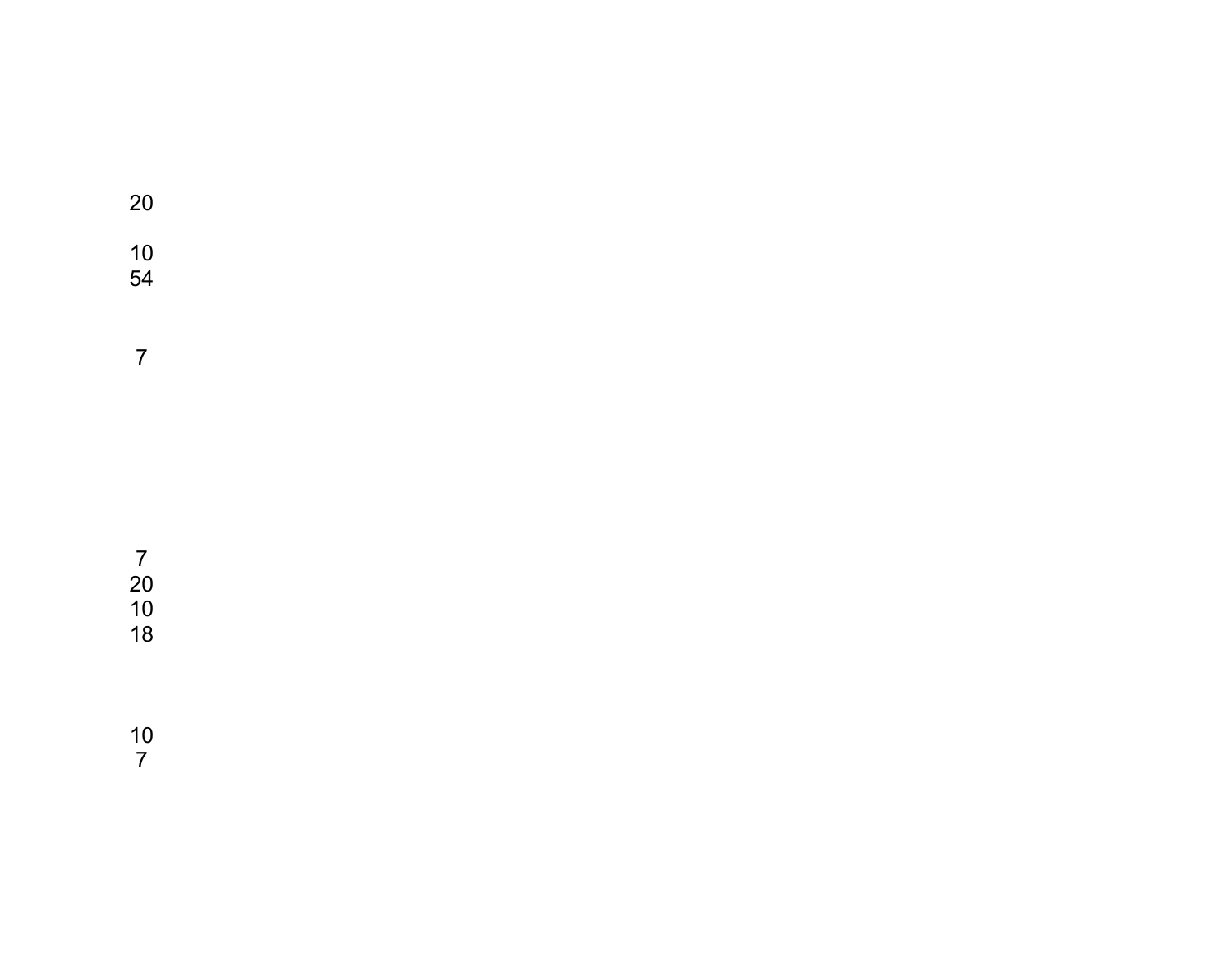| 11                                          |  |  |  |
|---------------------------------------------|--|--|--|
| $\begin{array}{c} 8 \\ 10 \\ 7 \end{array}$ |  |  |  |
| $\frac{24}{7}$                              |  |  |  |
| 10                                          |  |  |  |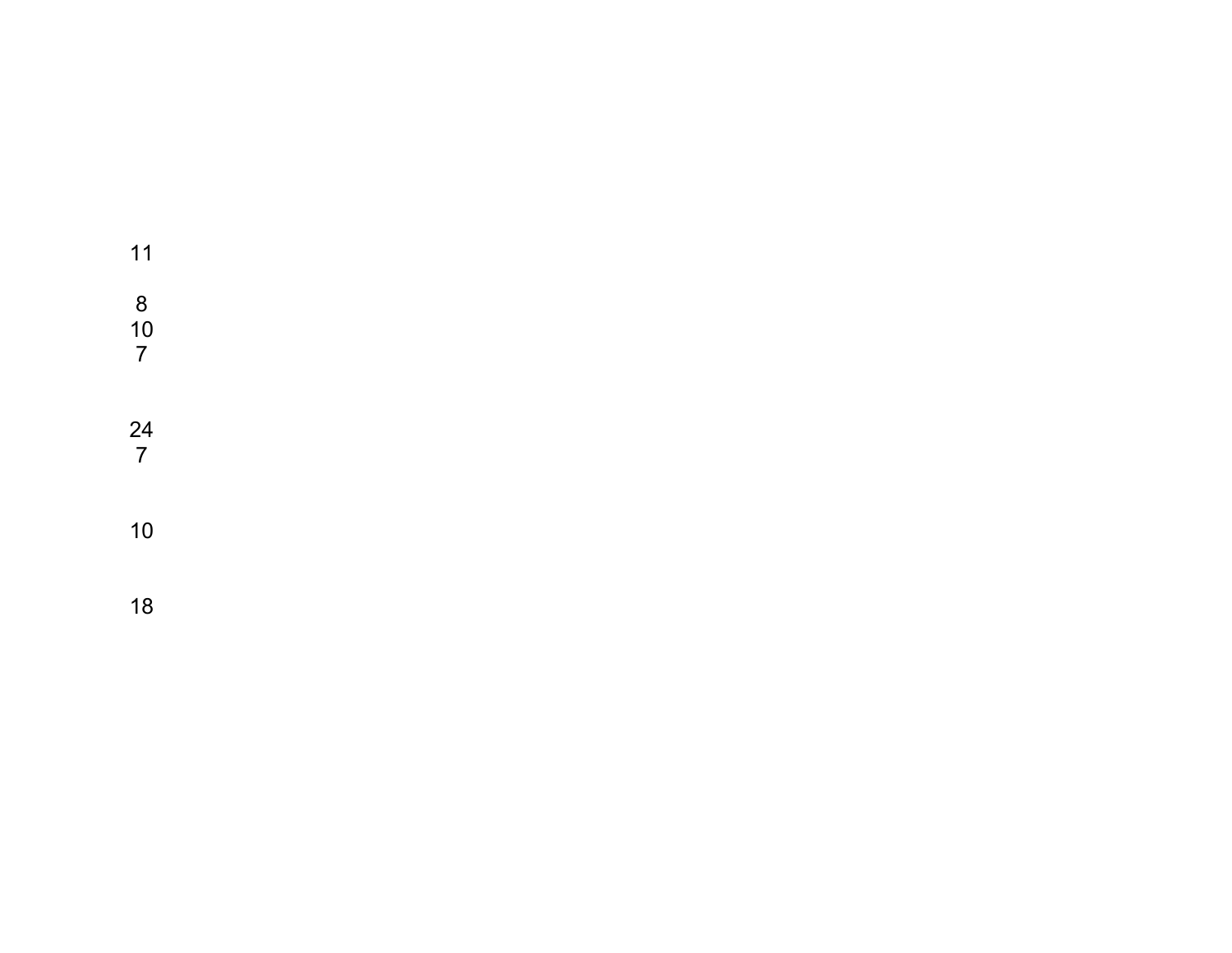| $\frac{9}{7}$                               |  |  |  |
|---------------------------------------------|--|--|--|
| $\boldsymbol{6}$                            |  |  |  |
| $\frac{10}{7}$                              |  |  |  |
| 70<br>7                                     |  |  |  |
| 9                                           |  |  |  |
| $\frac{7}{81+}$                             |  |  |  |
| $11$                                        |  |  |  |
| $11$                                        |  |  |  |
| $\begin{array}{c} 9 \\ 8 \\ 63 \end{array}$ |  |  |  |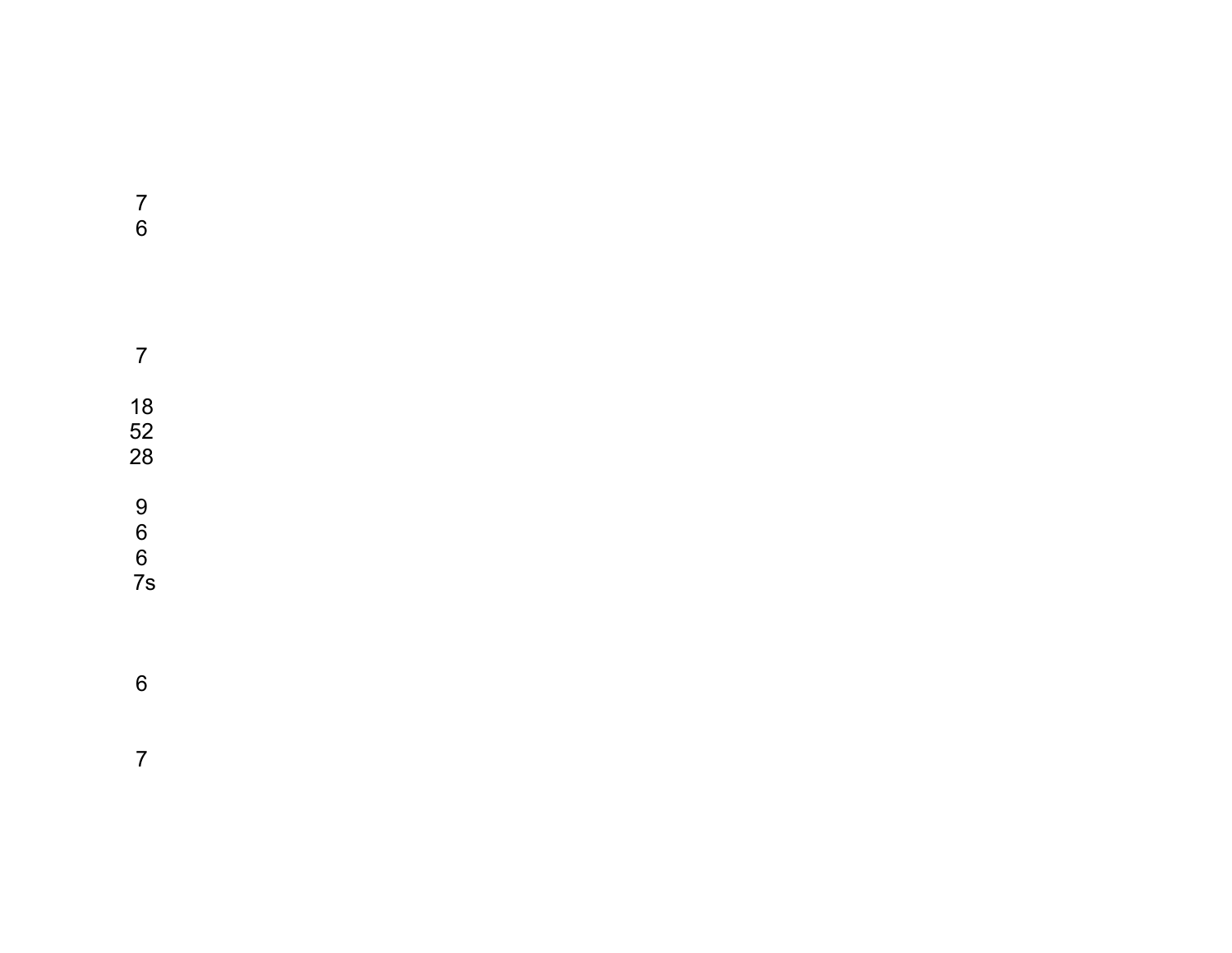| 12                                                                        |  |  |  |
|---------------------------------------------------------------------------|--|--|--|
| $\begin{array}{c} 6 \\ 9 \end{array}$<br>$\overline{7}$<br>8<br>$11$<br>8 |  |  |  |
| 10<br>38                                                                  |  |  |  |
| $\overline{7}$                                                            |  |  |  |
| 10                                                                        |  |  |  |
| $\overline{9}$<br>11                                                      |  |  |  |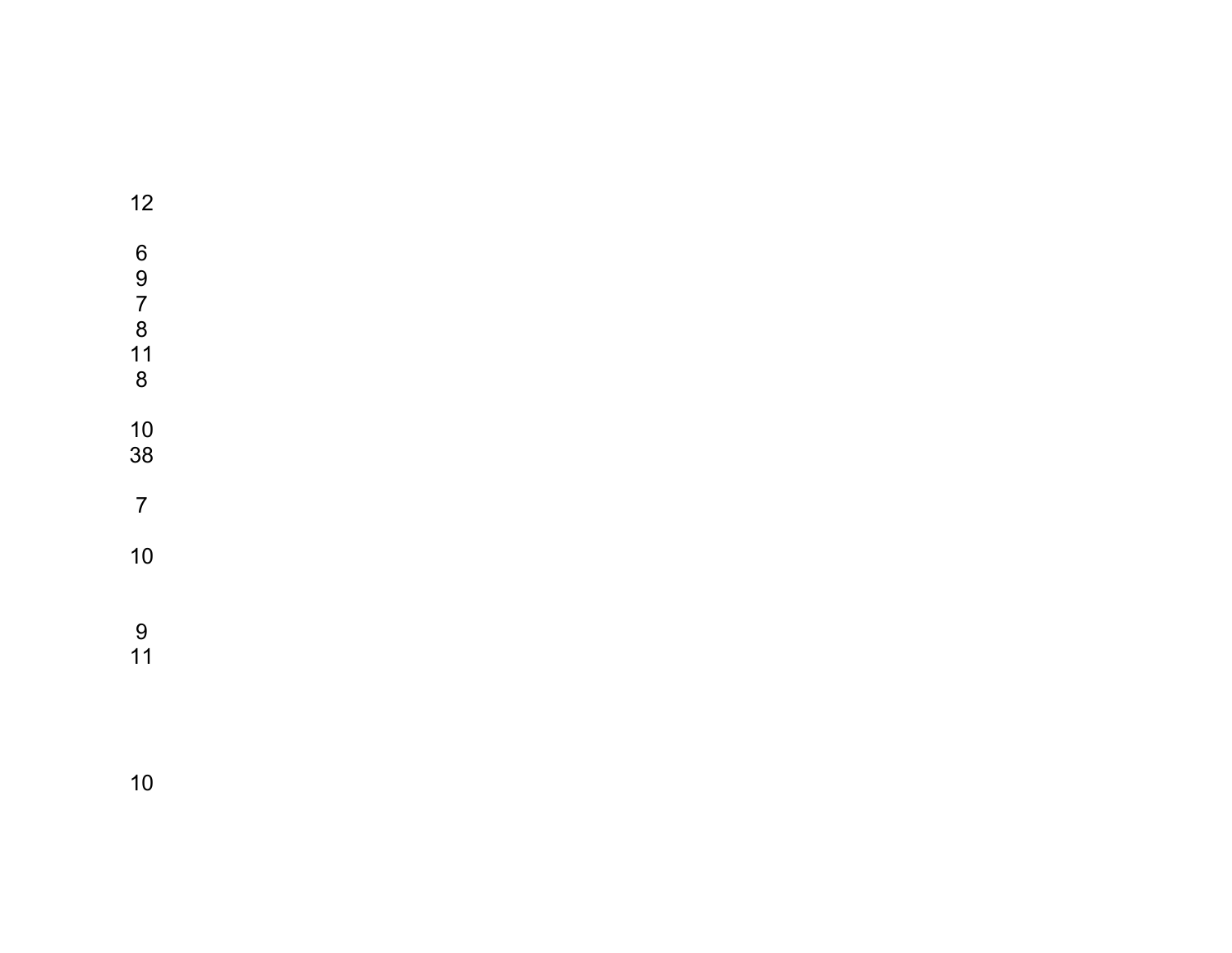| $\bf 8$                                     |  |  |  |
|---------------------------------------------|--|--|--|
| $\begin{array}{c} 7 \\ 7 \\ 12 \end{array}$ |  |  |  |
| $\begin{array}{c} 10 \\ 6 \end{array}$      |  |  |  |
| 7s<br>8<br>8<br>9<br>12<br>173s<br>11       |  |  |  |
| $\overline{7}$                              |  |  |  |
| 10                                          |  |  |  |
| $\boldsymbol{6}$<br>$\frac{10}{9}$          |  |  |  |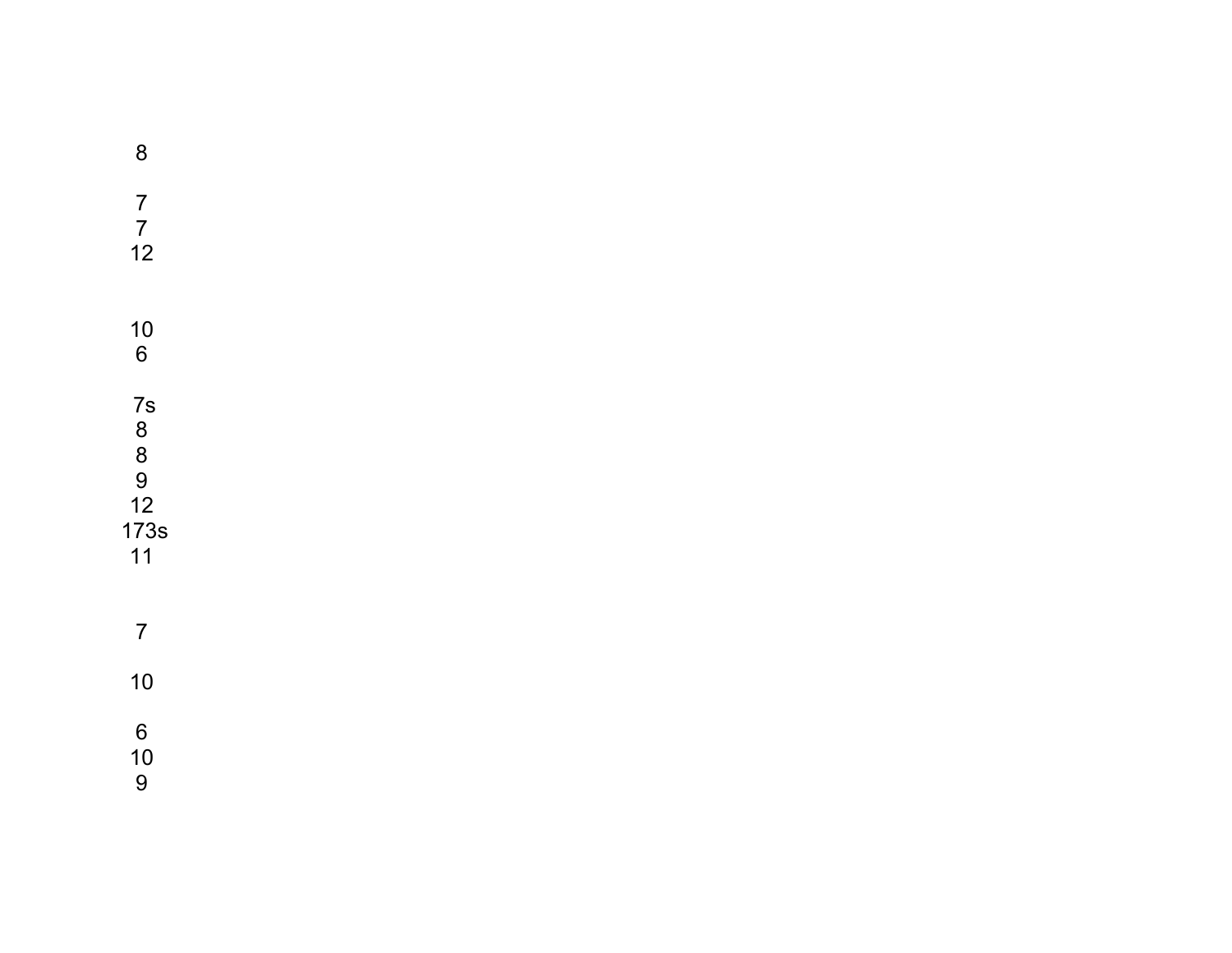## 9s

 

## nas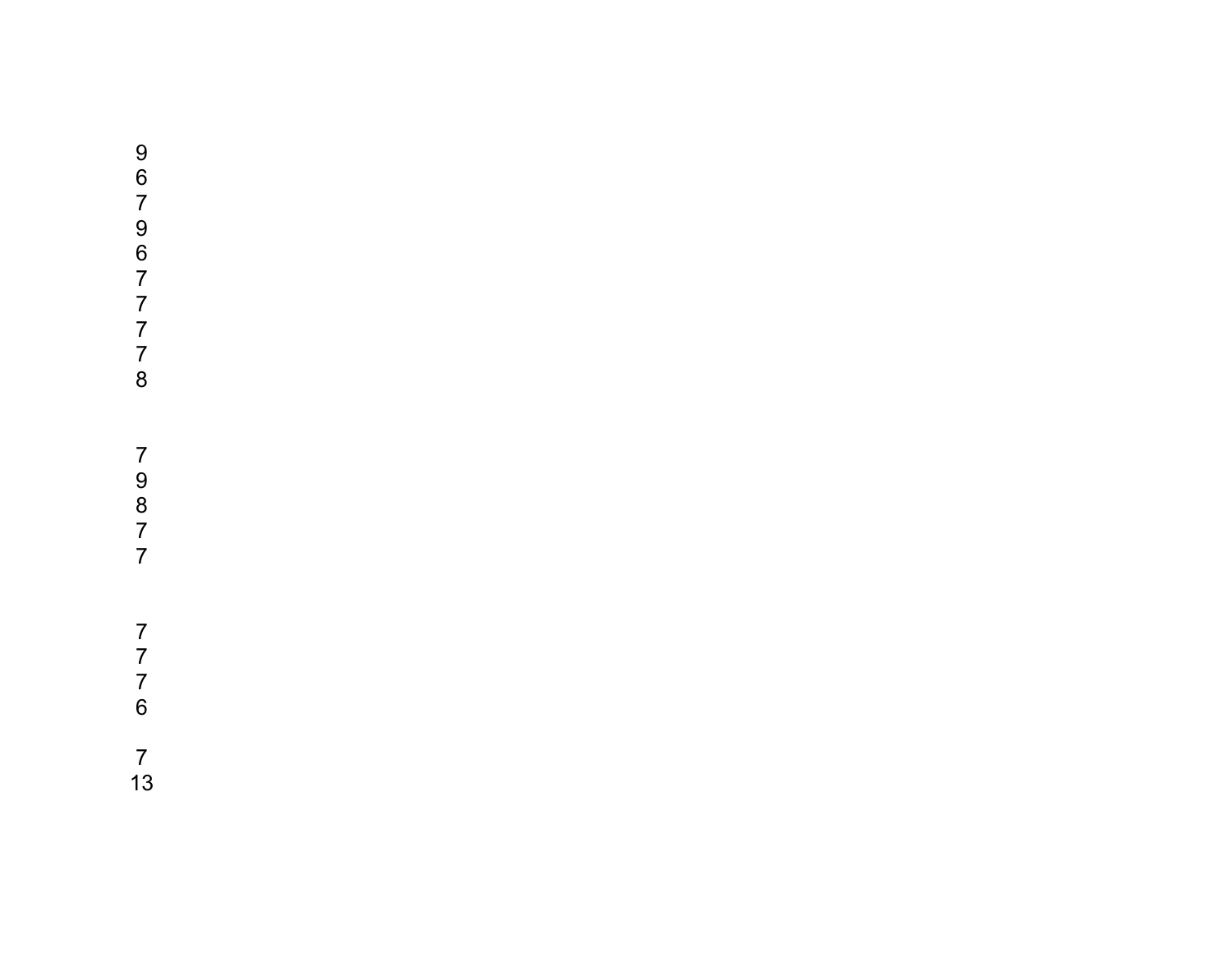## nas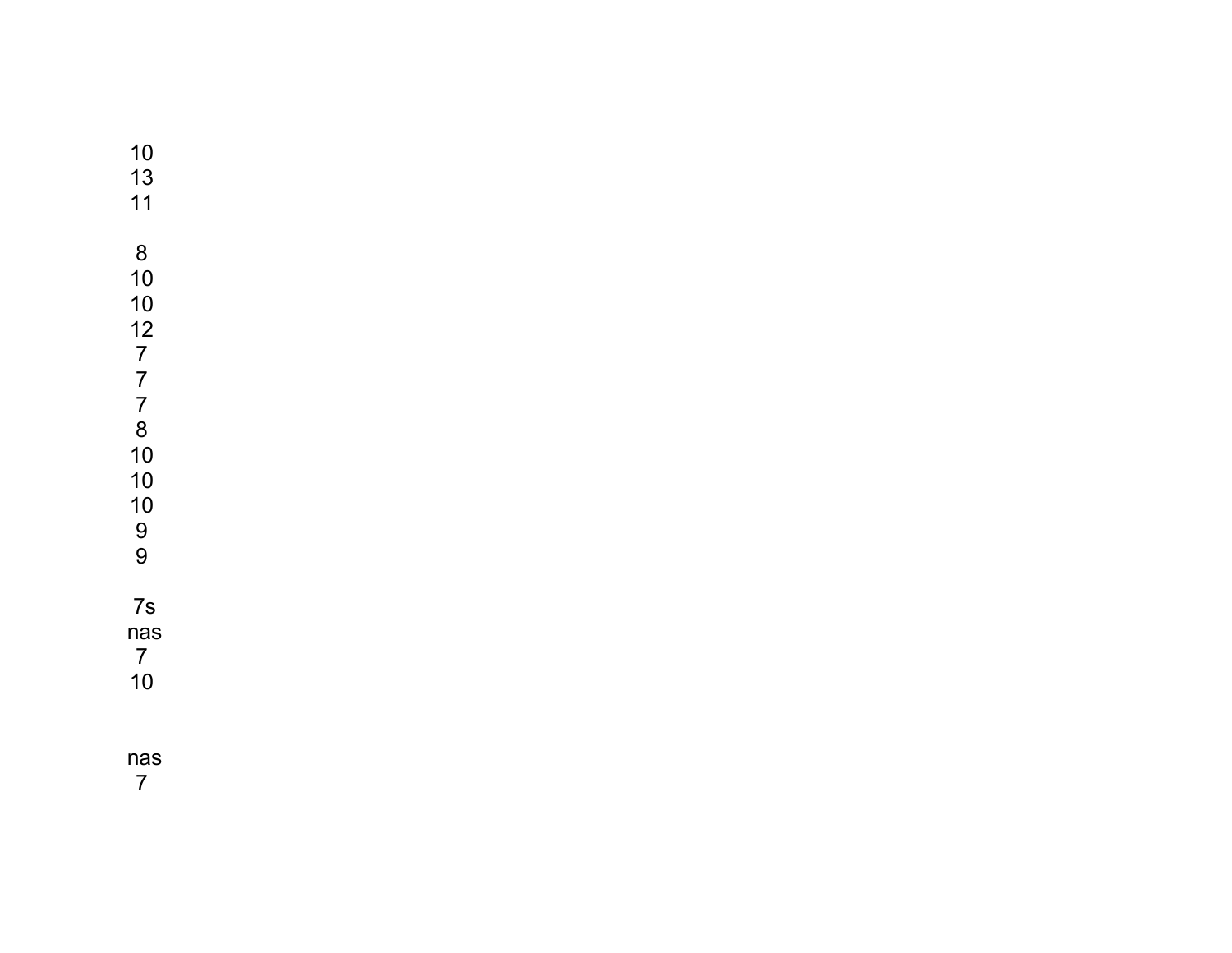| $\begin{array}{c} 9 \\ 9 \end{array}$                                                                        |  |  |  |
|--------------------------------------------------------------------------------------------------------------|--|--|--|
| 15<br>$\overline{7}$                                                                                         |  |  |  |
| 10<br>nas<br>nas<br>10                                                                                       |  |  |  |
| $\begin{array}{c} 10 \\ 7 \\ 7 \end{array}$                                                                  |  |  |  |
| 8                                                                                                            |  |  |  |
| 10<br>$77$<br>$7$<br>$19$<br>$\begin{array}{c} 2 \\ 10 \end{array}$<br>$\begin{array}{c} 6 \\ 6 \end{array}$ |  |  |  |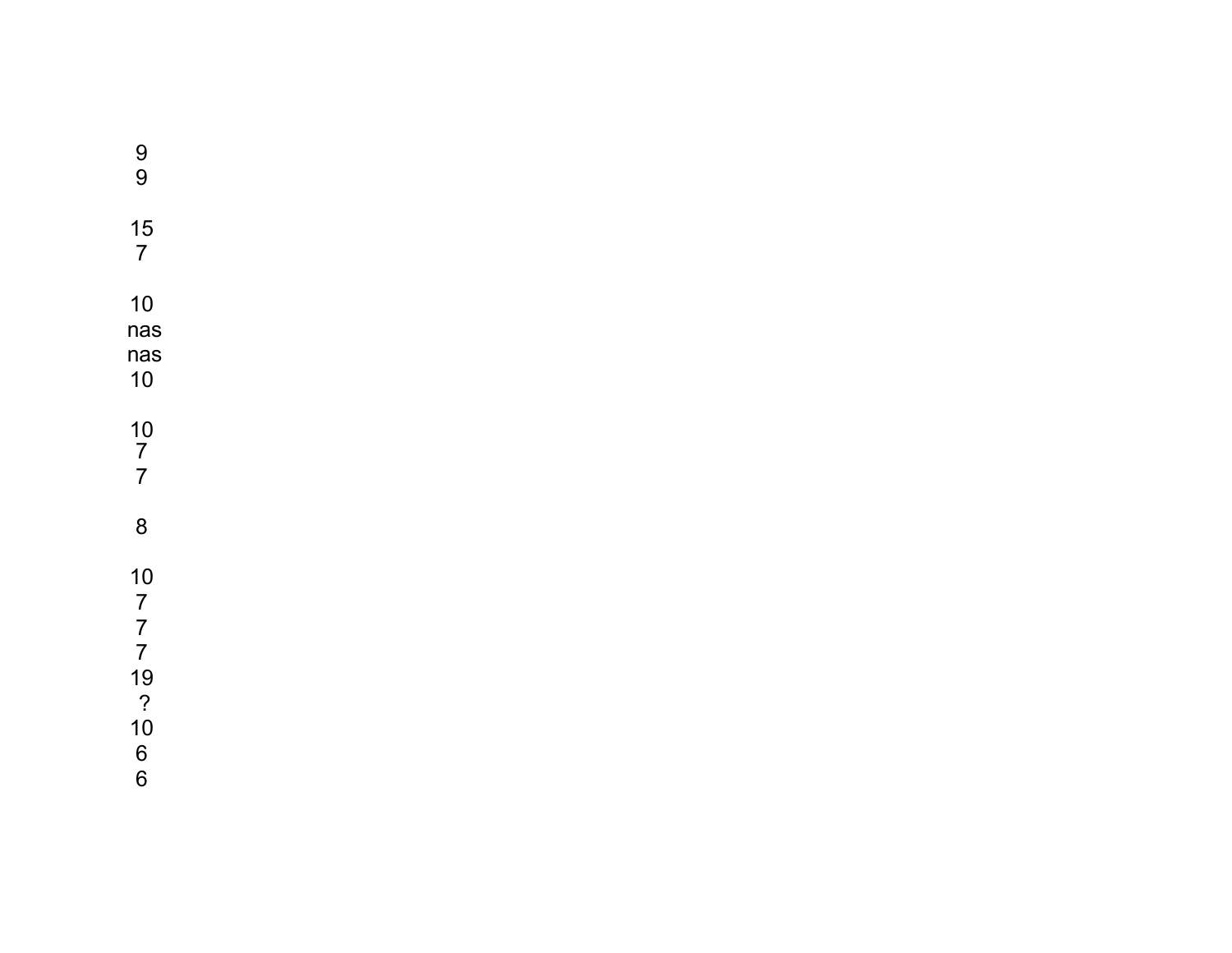13s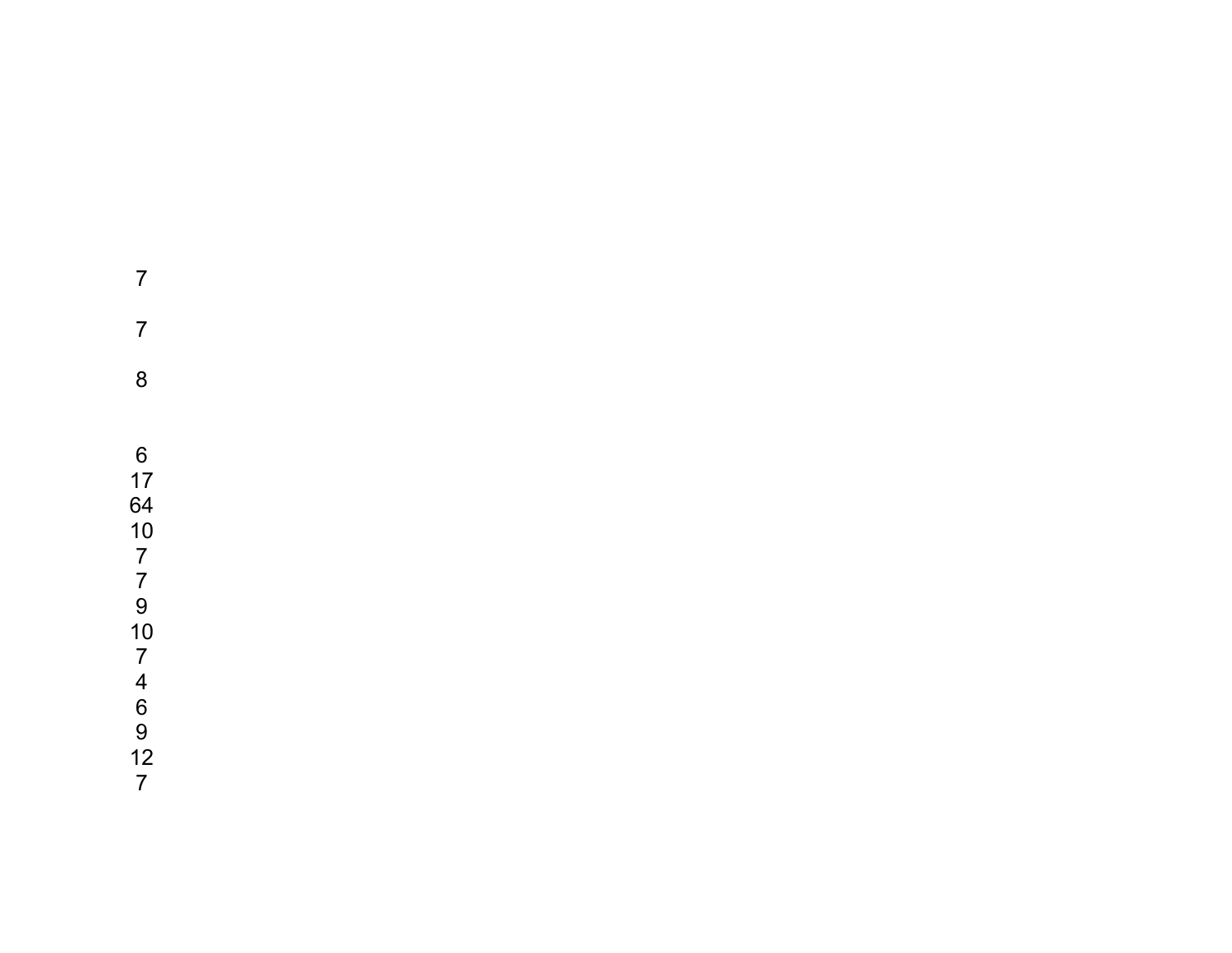| 9<br>6<br>$\overline{7}$<br>10<br>11<br>$\overline{7}$ |  |
|--------------------------------------------------------|--|
| 9<br>9<br>9                                            |  |
| 16<br>53                                               |  |
| 9<br>7                                                 |  |
| 10<br>10                                               |  |
| 7                                                      |  |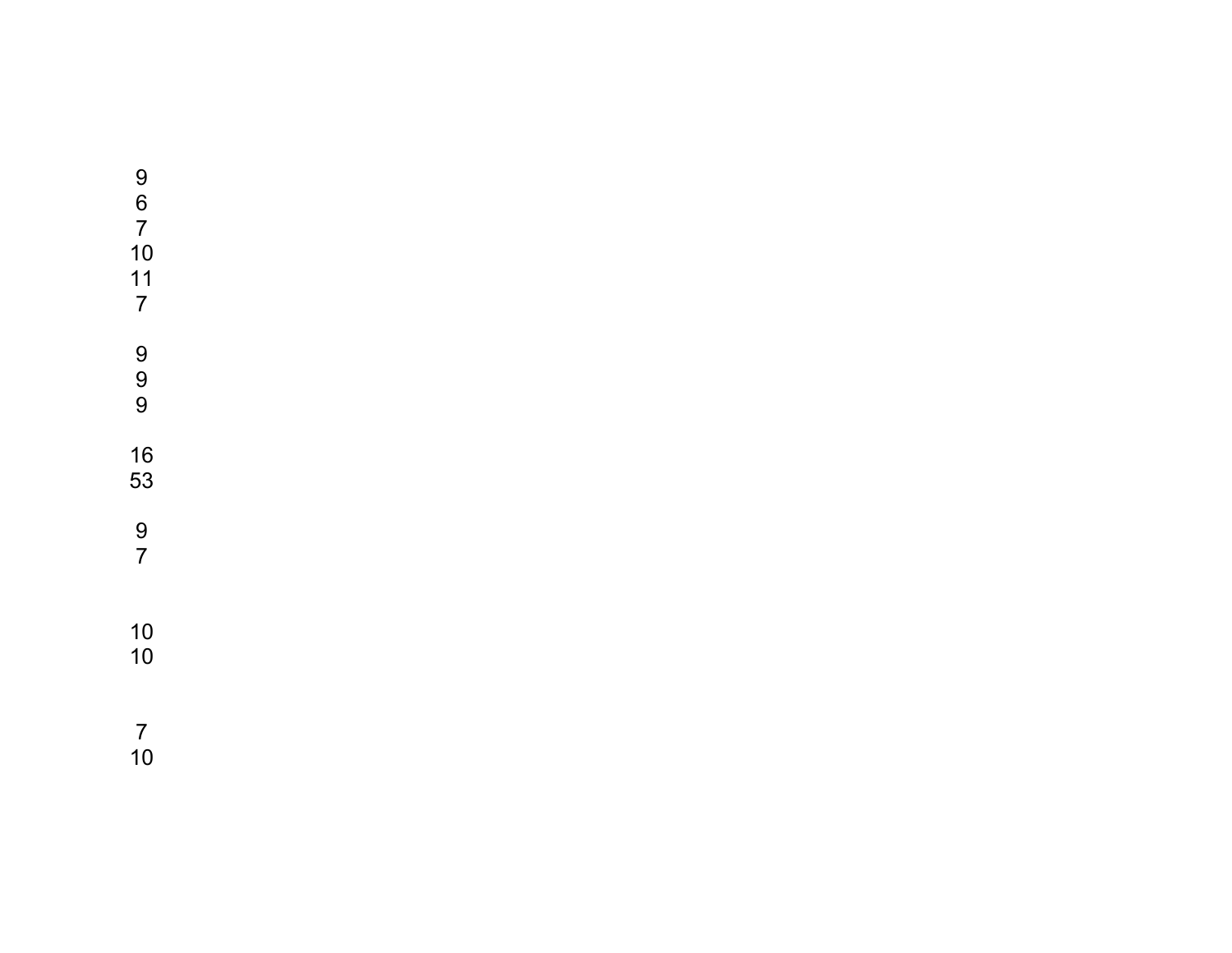| 52<br>9<br>7<br>7<br>8    |     |
|---------------------------|-----|
| 9                         |     |
| 14<br>9<br>9777<br>9<br>8 |     |
| 9<br>7s<br>9<br>8<br>10   | nas |
| nas                       |     |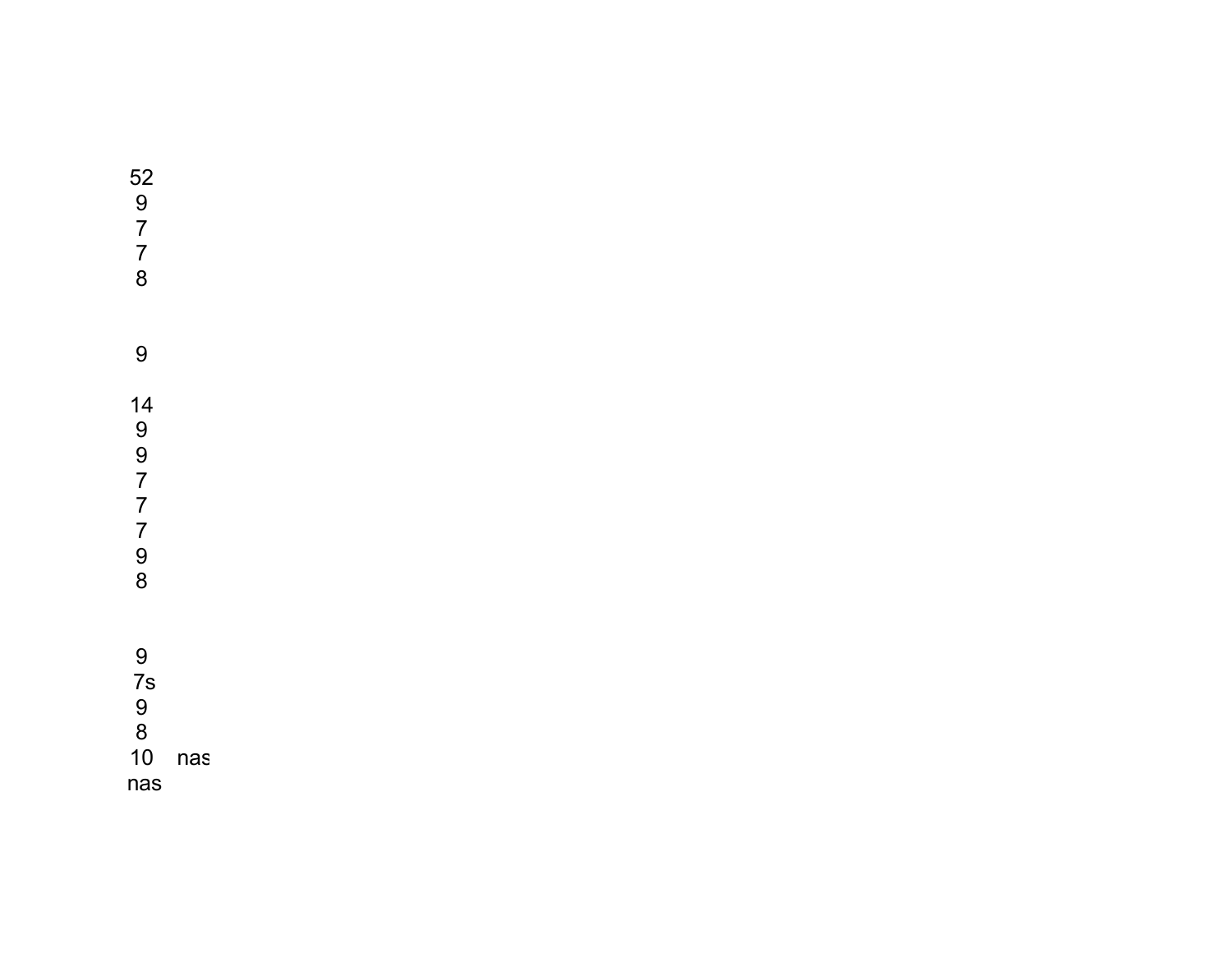| $8$<br>22*<br>12<br>8                   |  |  |  |
|-----------------------------------------|--|--|--|
| $11$<br>nas                             |  |  |  |
| 8<br>7<br>8<br>10<br>52                 |  |  |  |
| 7s                                      |  |  |  |
| nas                                     |  |  |  |
| $\begin{array}{c} 12 \\ 10 \end{array}$ |  |  |  |
| $\begin{array}{c} 10 \\ 10 \end{array}$ |  |  |  |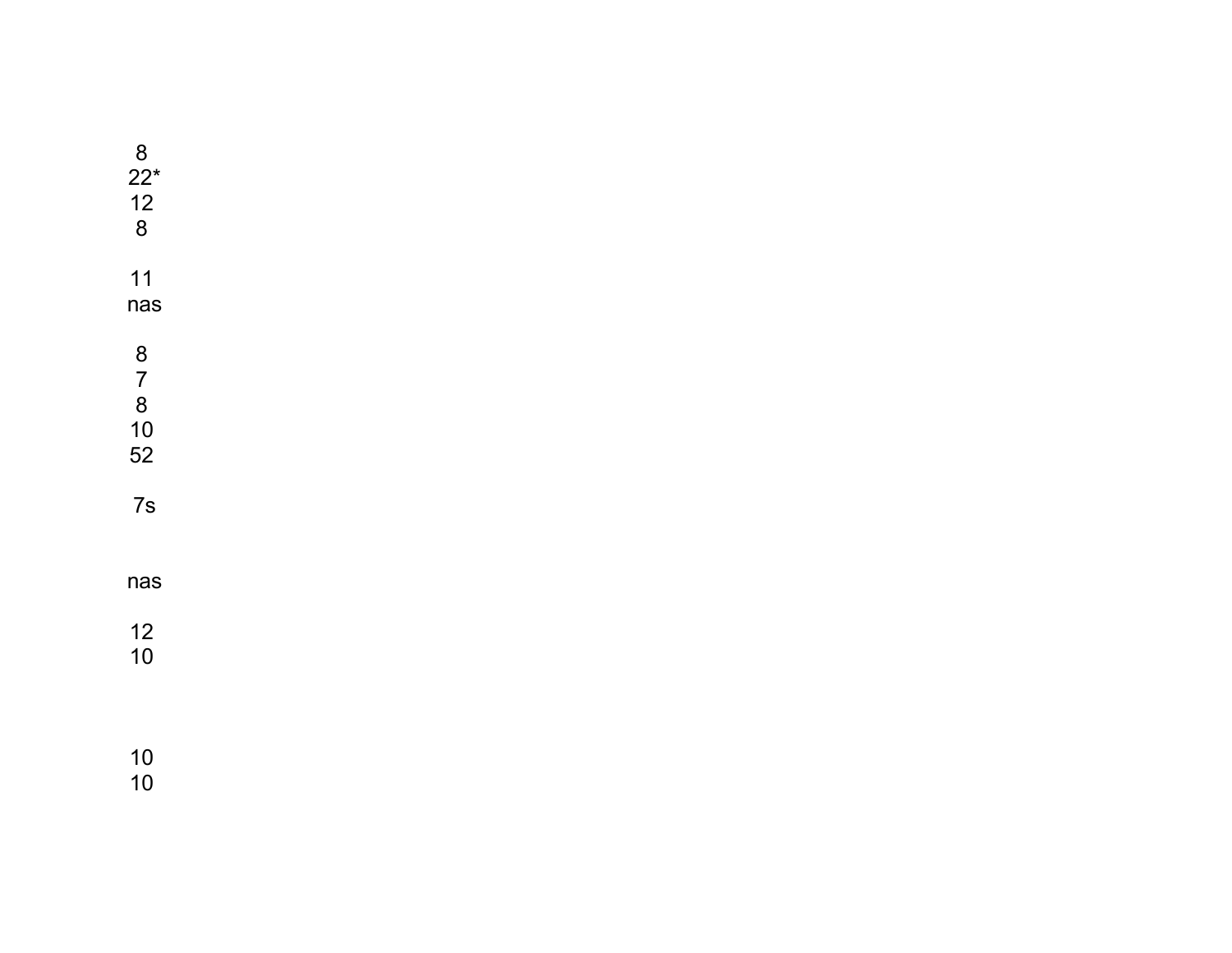| $\overline{7}$<br>$\frac{19}{8}$                  |  |  |  |  |
|---------------------------------------------------|--|--|--|--|
| 11                                                |  |  |  |  |
| $\begin{array}{c} 7 \\ 6 \end{array}$<br>nas<br>9 |  |  |  |  |
| $\overline{7}$                                    |  |  |  |  |
| $\overline{7}$                                    |  |  |  |  |
| 36s<br>$10$<br>6<br>7<br>9<br>10<br>10            |  |  |  |  |
| $\frac{9}{7}$<br>10                               |  |  |  |  |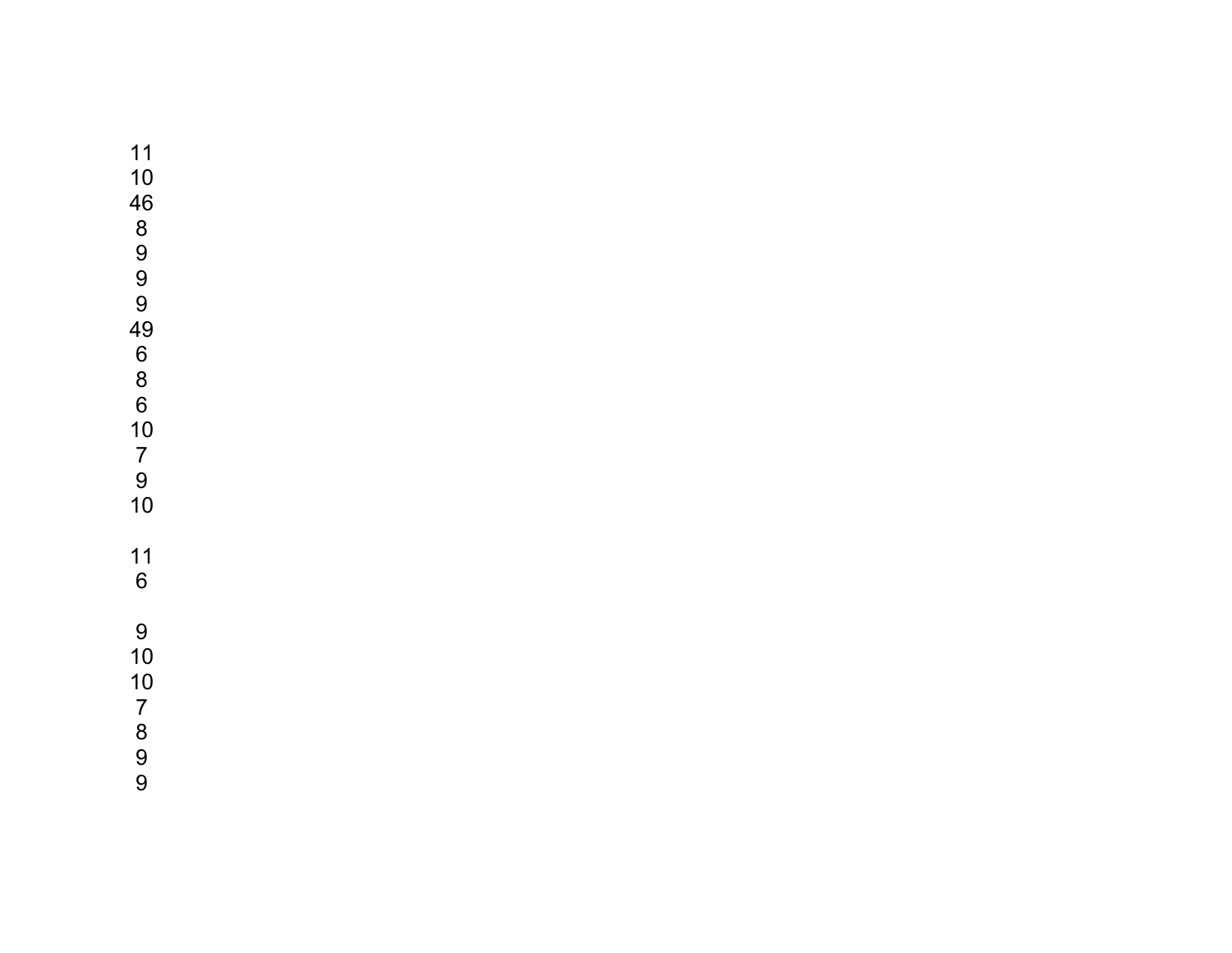| 7s<br>11                                         |  |  |  |
|--------------------------------------------------|--|--|--|
| $9$                                              |  |  |  |
| 13                                               |  |  |  |
| $\begin{array}{c} 11 \\ 9 \\ 7 \\ 9 \end{array}$ |  |  |  |
| $\begin{array}{c} 7 \\ 6 \\ 63 \end{array}$      |  |  |  |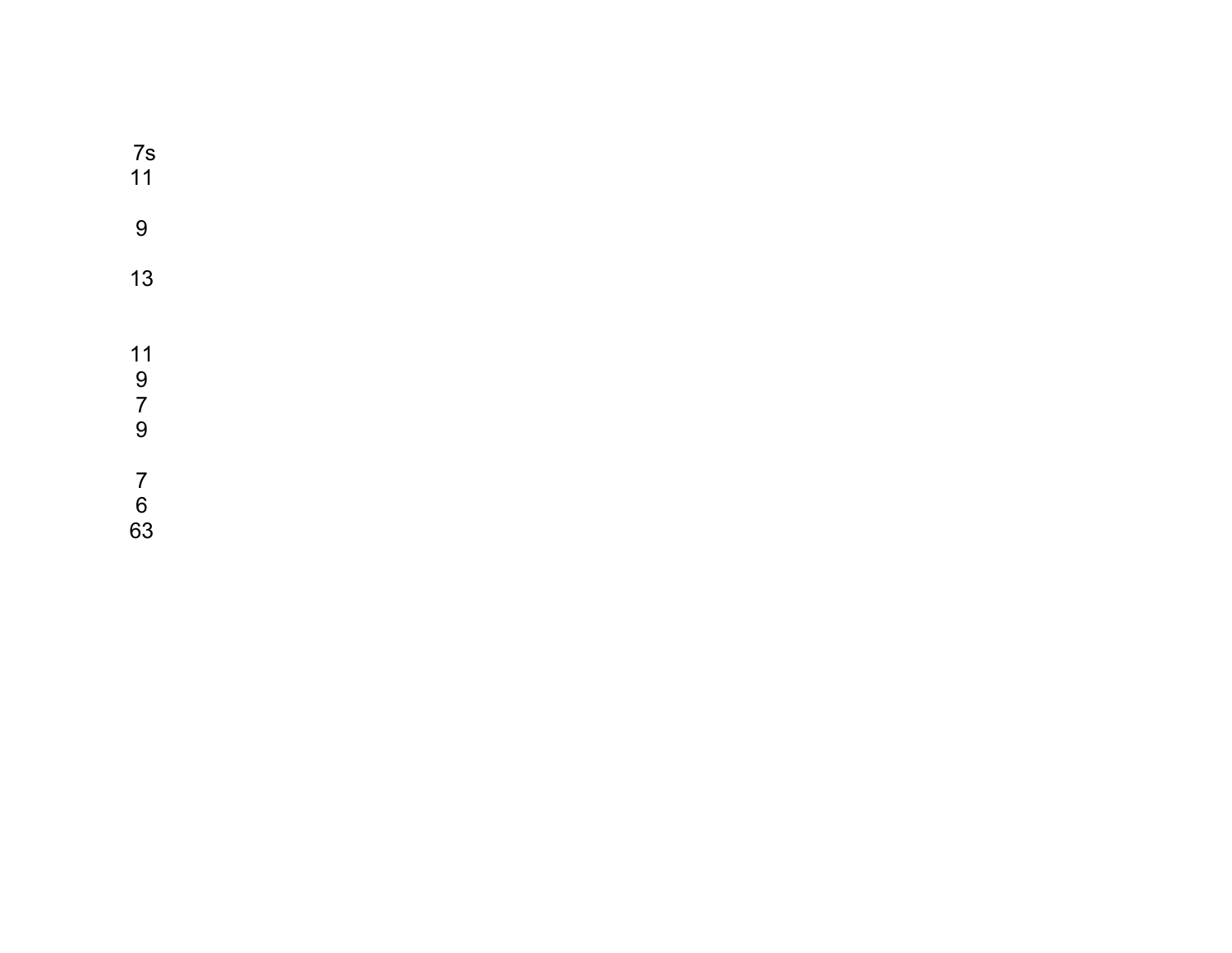| 9<br>10<br>10                                                  |  |  |
|----------------------------------------------------------------|--|--|
| $\overline{7}$                                                 |  |  |
| $\overline{7}$<br>nae<br>$\begin{array}{c} 8 \\ 8 \end{array}$ |  |  |
| $\begin{array}{c} 9 \\ 9 \end{array}$<br>28                    |  |  |
| $\overline{7}$                                                 |  |  |
| 27<br>41                                                       |  |  |
| 8                                                              |  |  |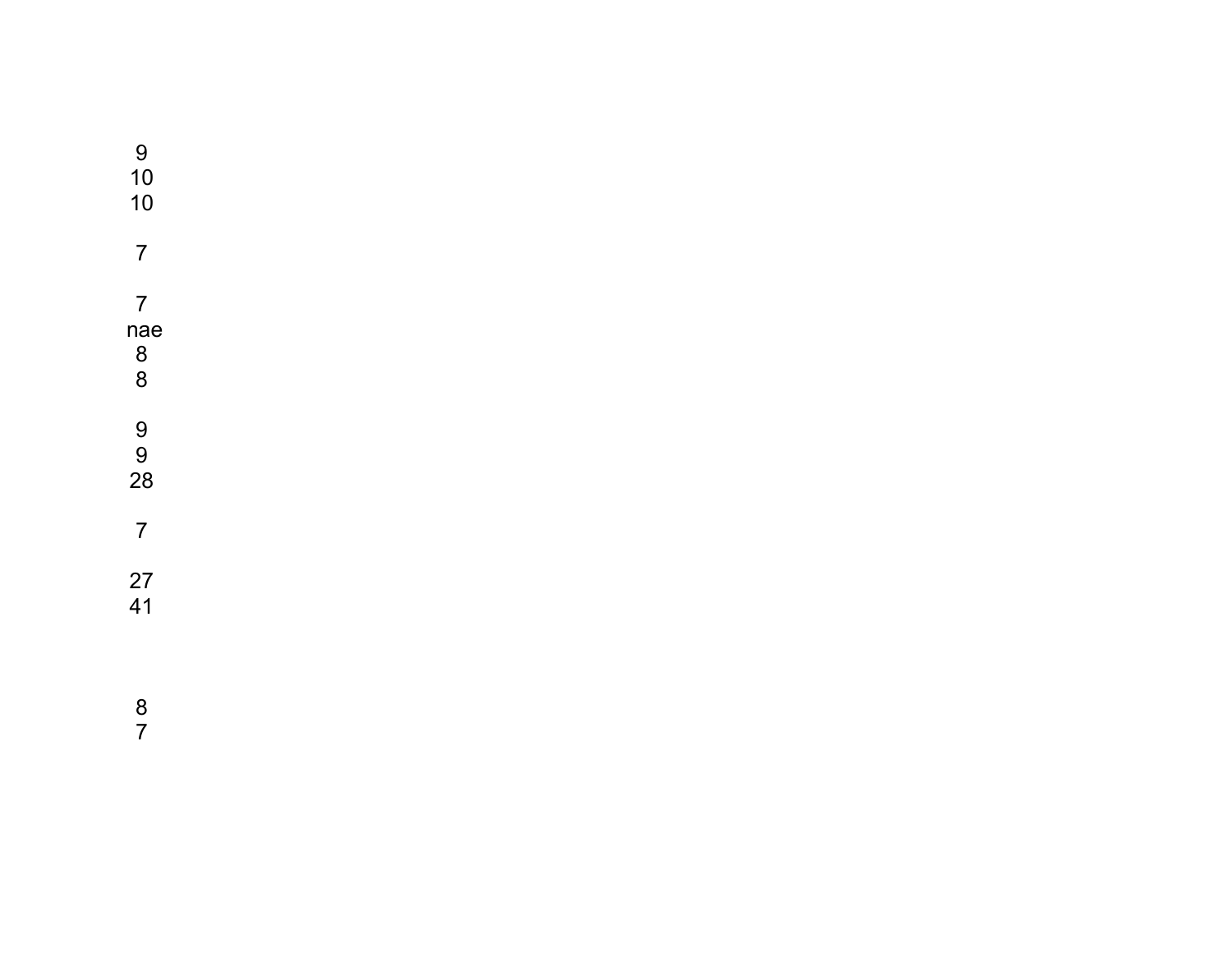| $10$<br>31<br>$\begin{array}{c} 10 \\ 6 \\ 10 \end{array}$ |  |  |  |
|------------------------------------------------------------|--|--|--|
|                                                            |  |  |  |
| $\frac{7}{10}$                                             |  |  |  |
| 26                                                         |  |  |  |
| $\bf 8$                                                    |  |  |  |
|                                                            |  |  |  |
| $\frac{11}{9}$                                             |  |  |  |
|                                                            |  |  |  |
|                                                            |  |  |  |
| $\frac{21}{8}$                                             |  |  |  |
|                                                            |  |  |  |
|                                                            |  |  |  |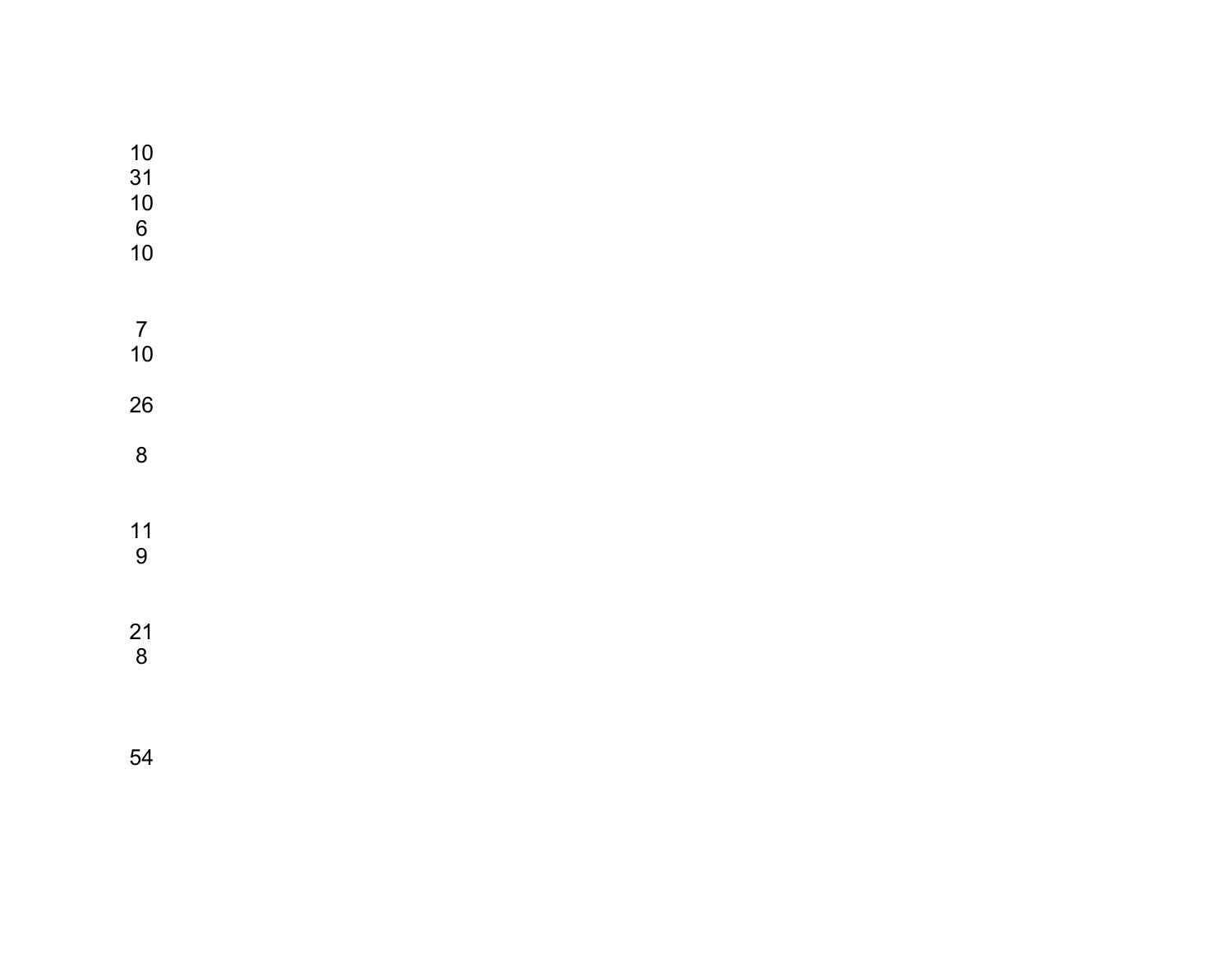| $\frac{5}{7}$                 |  |  |  |
|-------------------------------|--|--|--|
| $\overline{9}$                |  |  |  |
| $11$<br>9                     |  |  |  |
| 10<br>11<br>11<br>5h17m<br>13 |  |  |  |
| 10                            |  |  |  |
| $\overline{7}$                |  |  |  |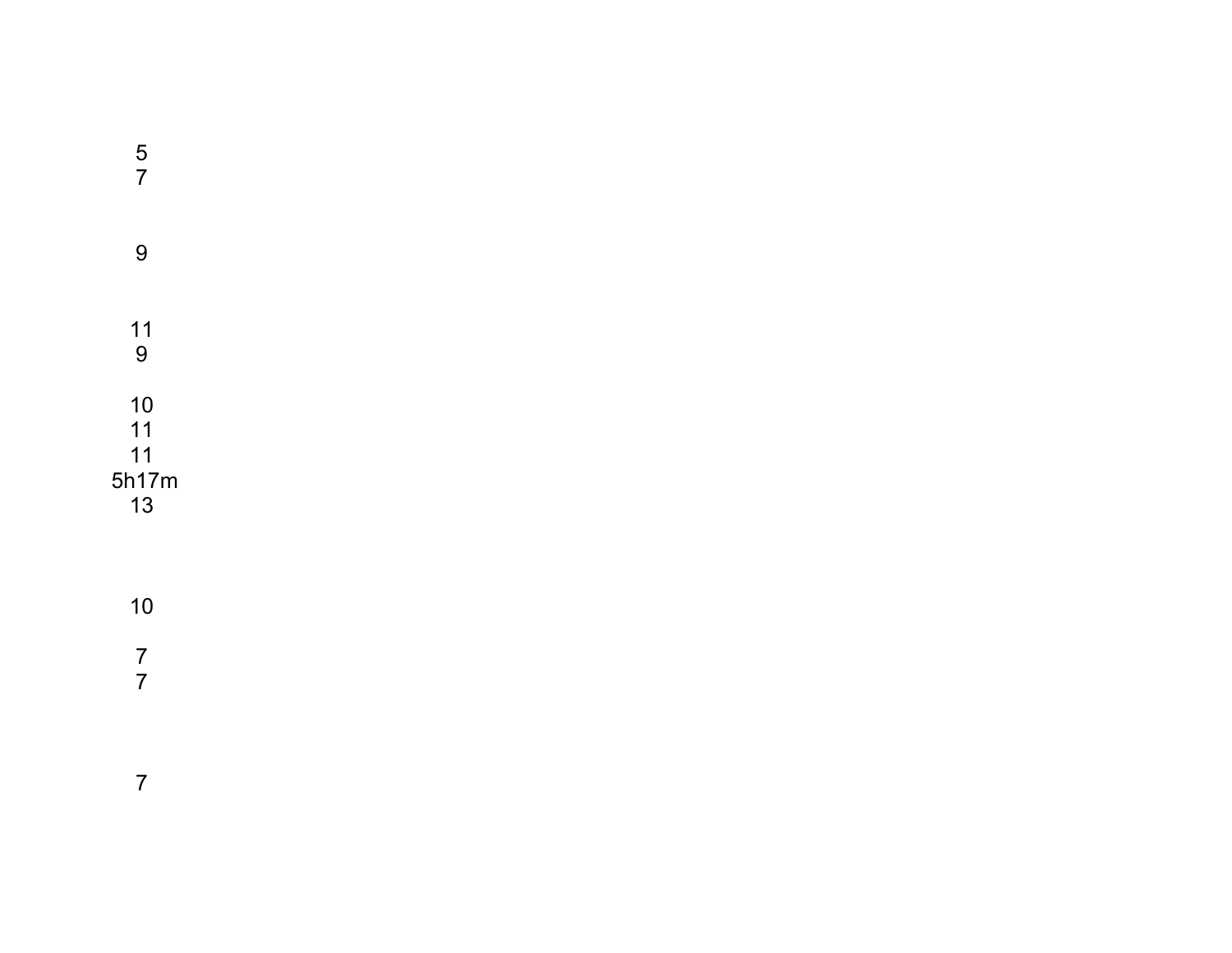$\boldsymbol{8}$  $\frac{10}{8s}$  $nas$  $10$  $\begin{array}{c} 7 \\ 10 \end{array}$  $\begin{array}{c} 7 \\ 9 \\ 8 \end{array}$  $\begin{array}{c} 10 \\ 8 \\ 1 \text{m} 51 \text{s} \\ 6 \end{array}$  $10$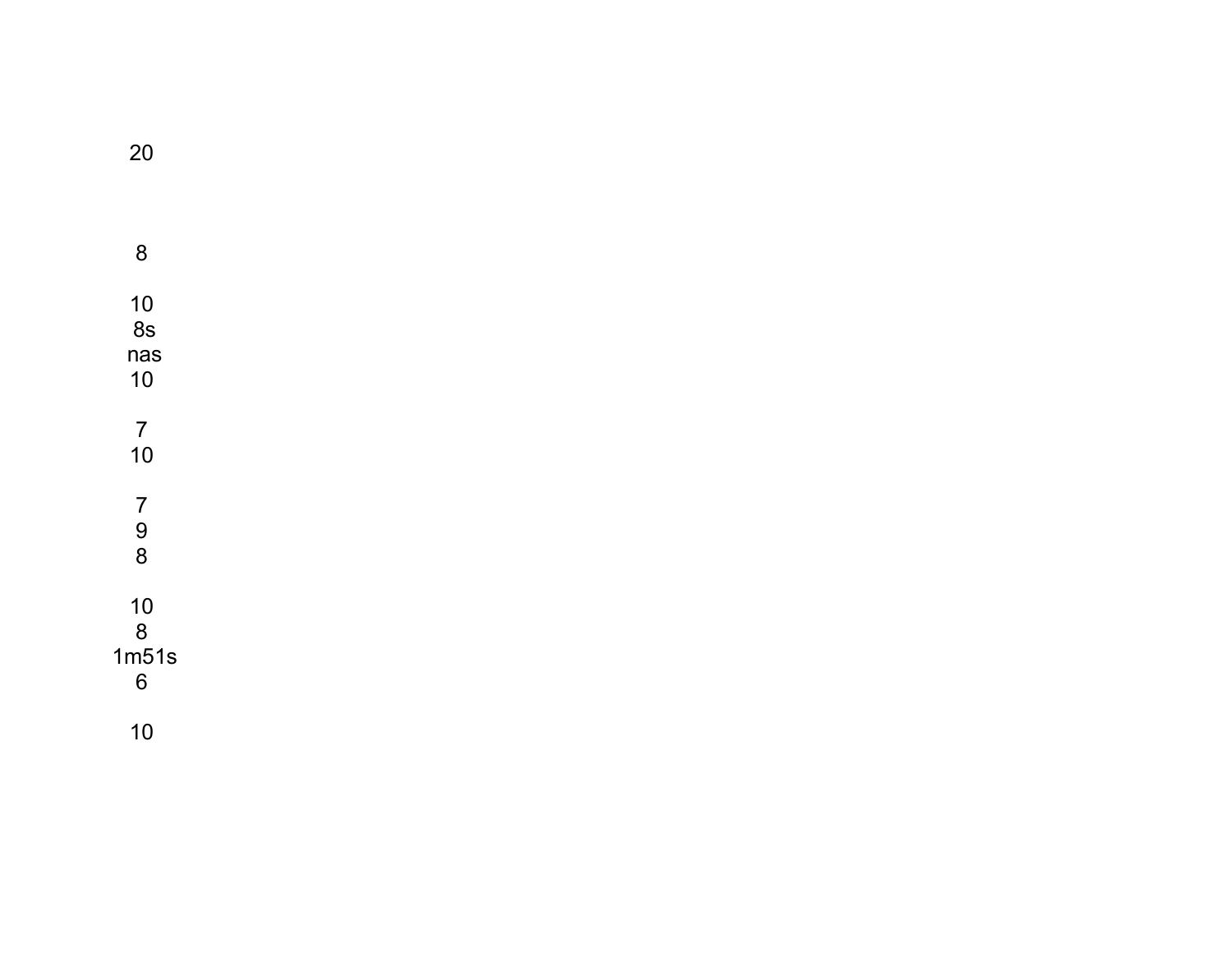10 ?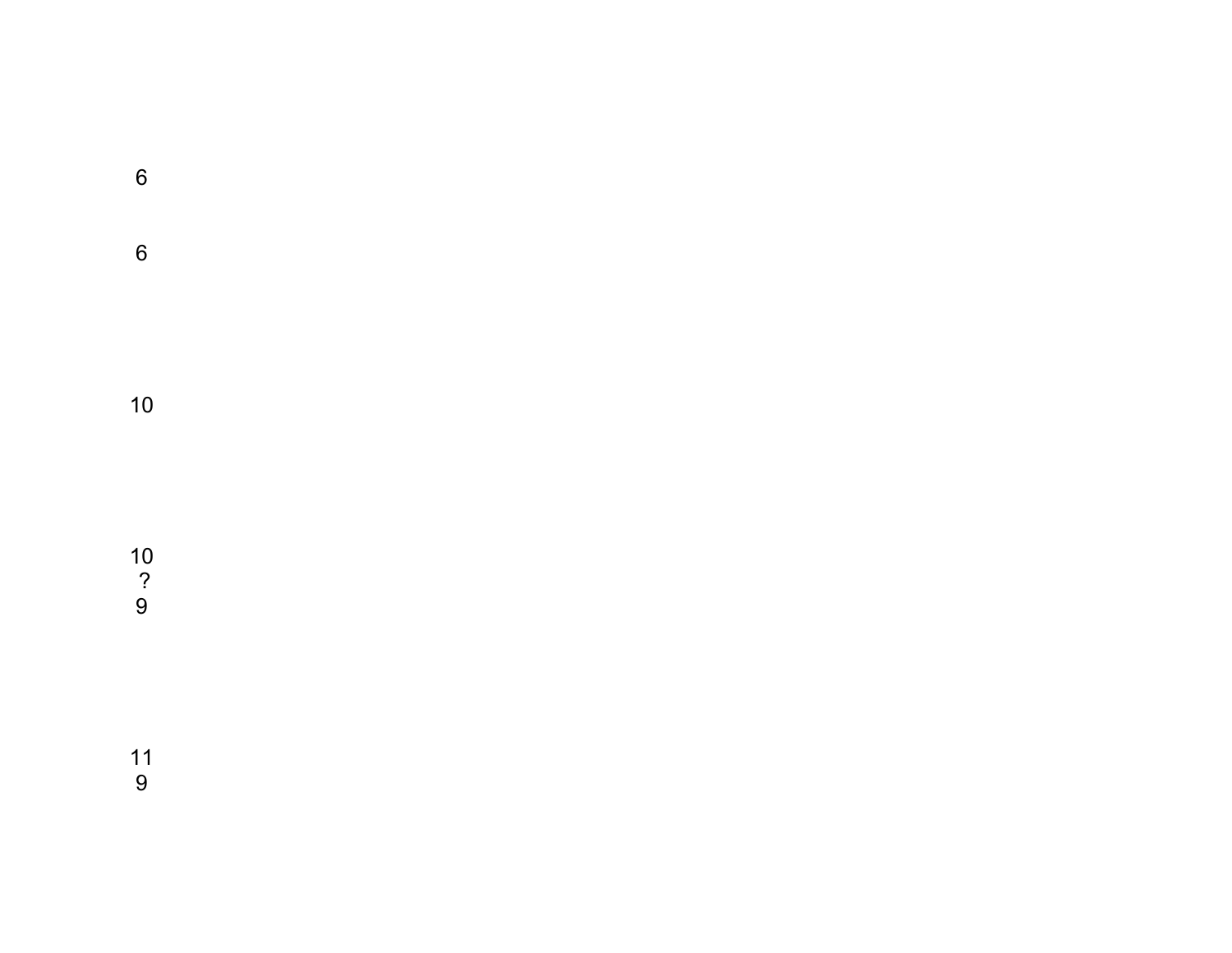| nas            |  |  |  |
|----------------|--|--|--|
| 20             |  |  |  |
|                |  |  |  |
|                |  |  |  |
| 9              |  |  |  |
| $17$           |  |  |  |
|                |  |  |  |
|                |  |  |  |
| $\frac{42}{7}$ |  |  |  |
| $\overline{9}$ |  |  |  |
|                |  |  |  |
|                |  |  |  |
| $\overline{7}$ |  |  |  |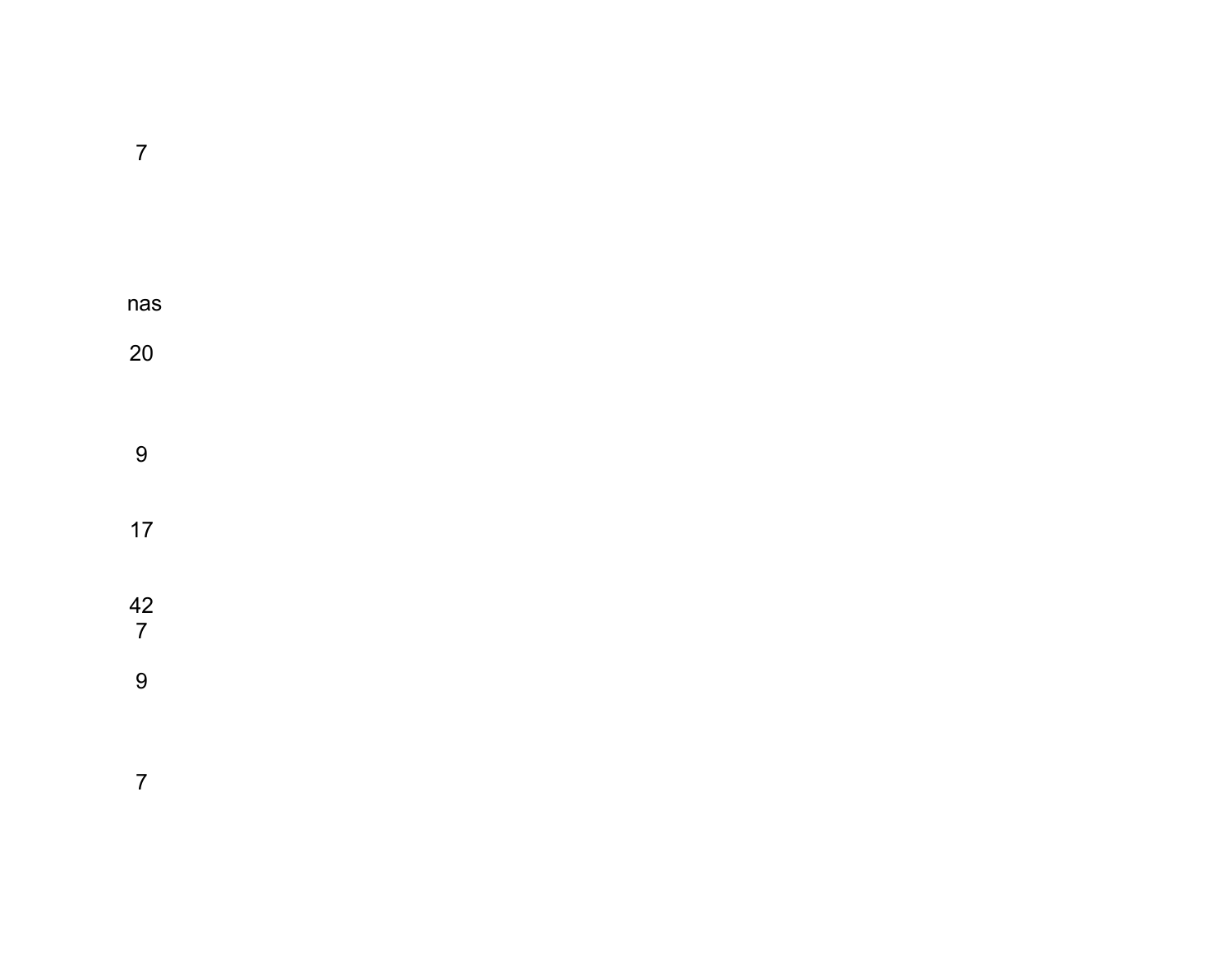nas 7s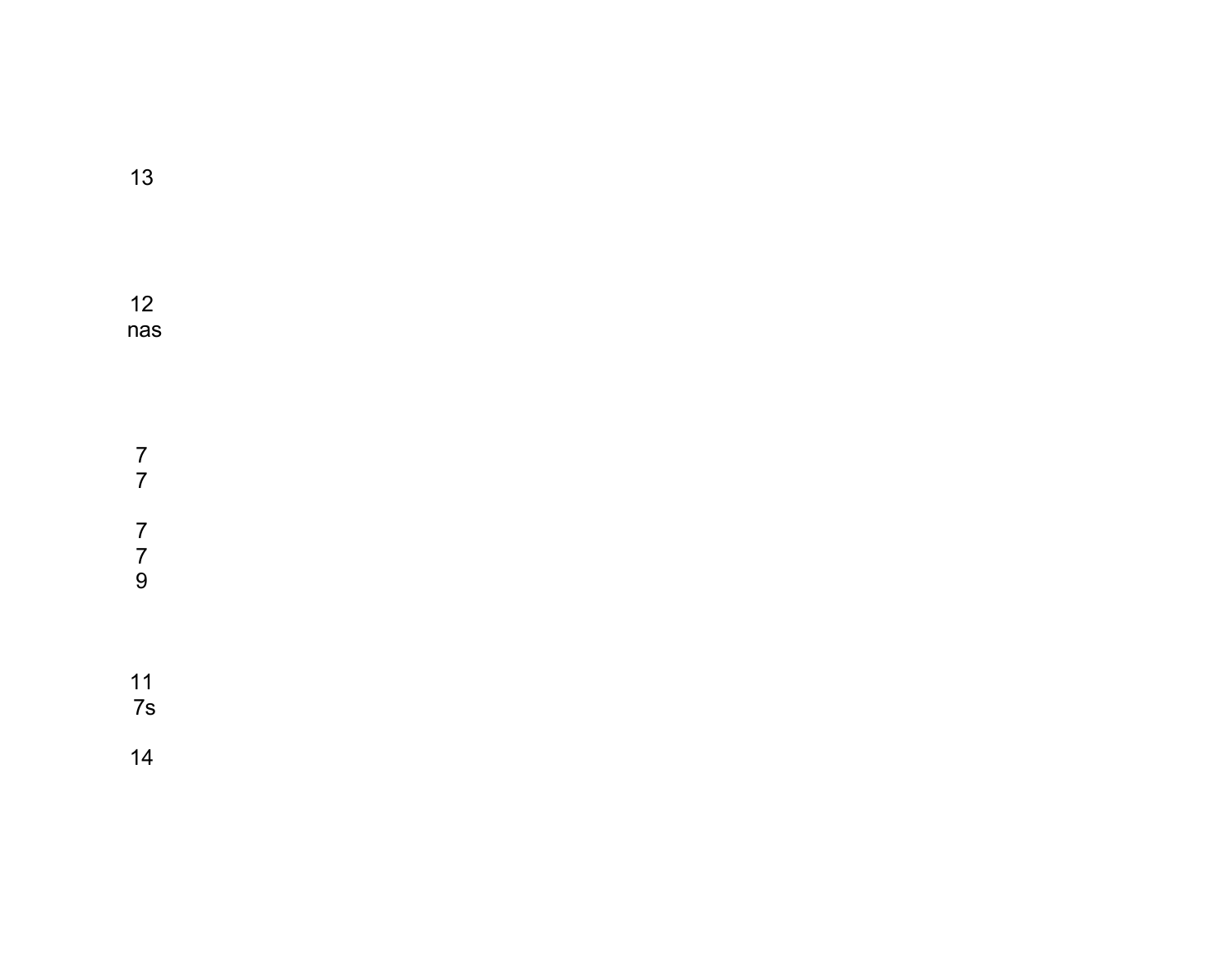| 10<br>$\overline{7}$ |  |  |  |
|----------------------|--|--|--|
| 11                   |  |  |  |
| 22<br>19             |  |  |  |
| 12                   |  |  |  |
| 10                   |  |  |  |
| 9m13s                |  |  |  |

 $\overline{7}$  $10$  $\overline{7}$  $\boldsymbol{8}$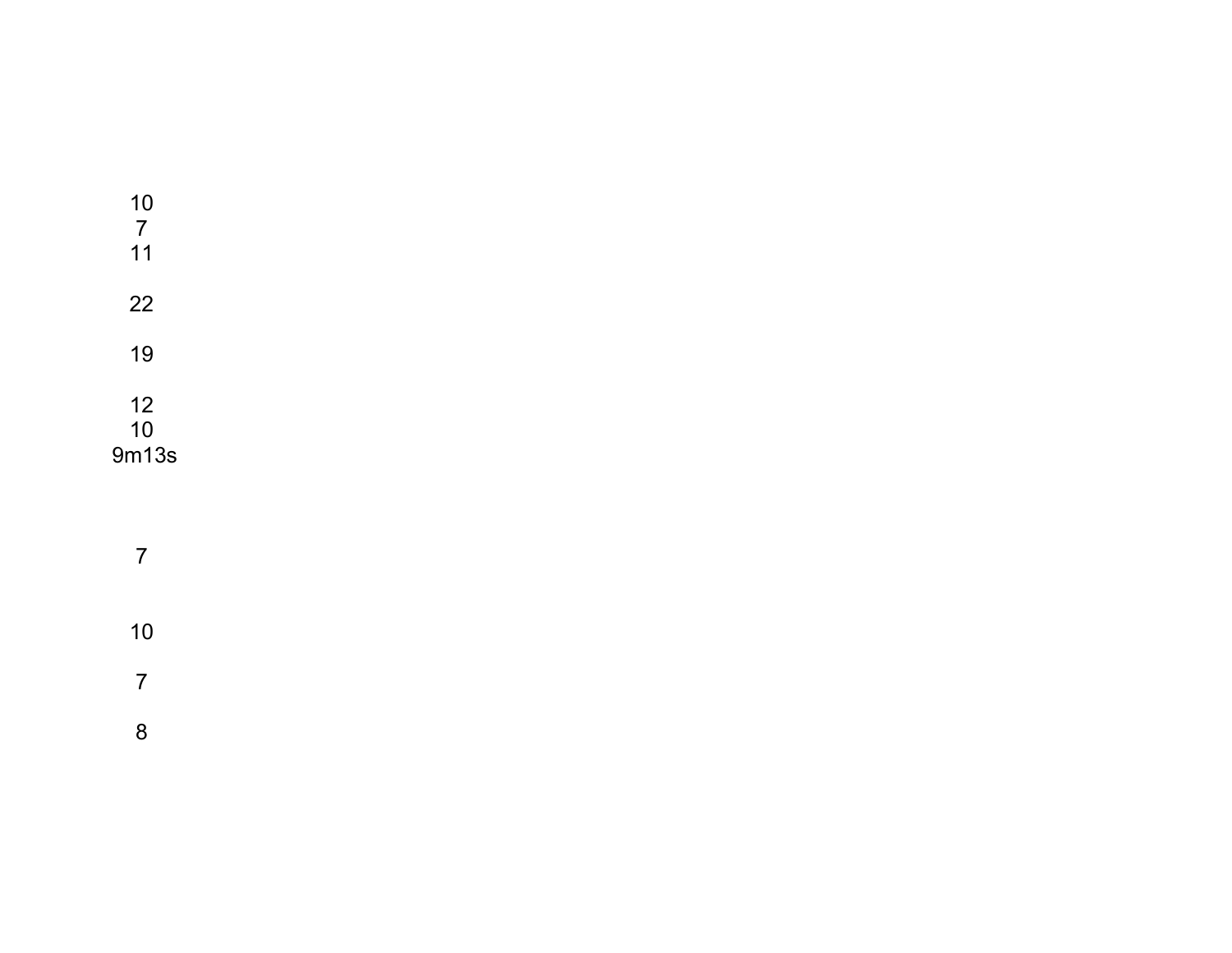| 9                    |  |  |
|----------------------|--|--|
| 27                   |  |  |
| 8<br>12m51s<br>15    |  |  |
|                      |  |  |
| 10<br>11             |  |  |
| 10<br>15<br>11<br>11 |  |  |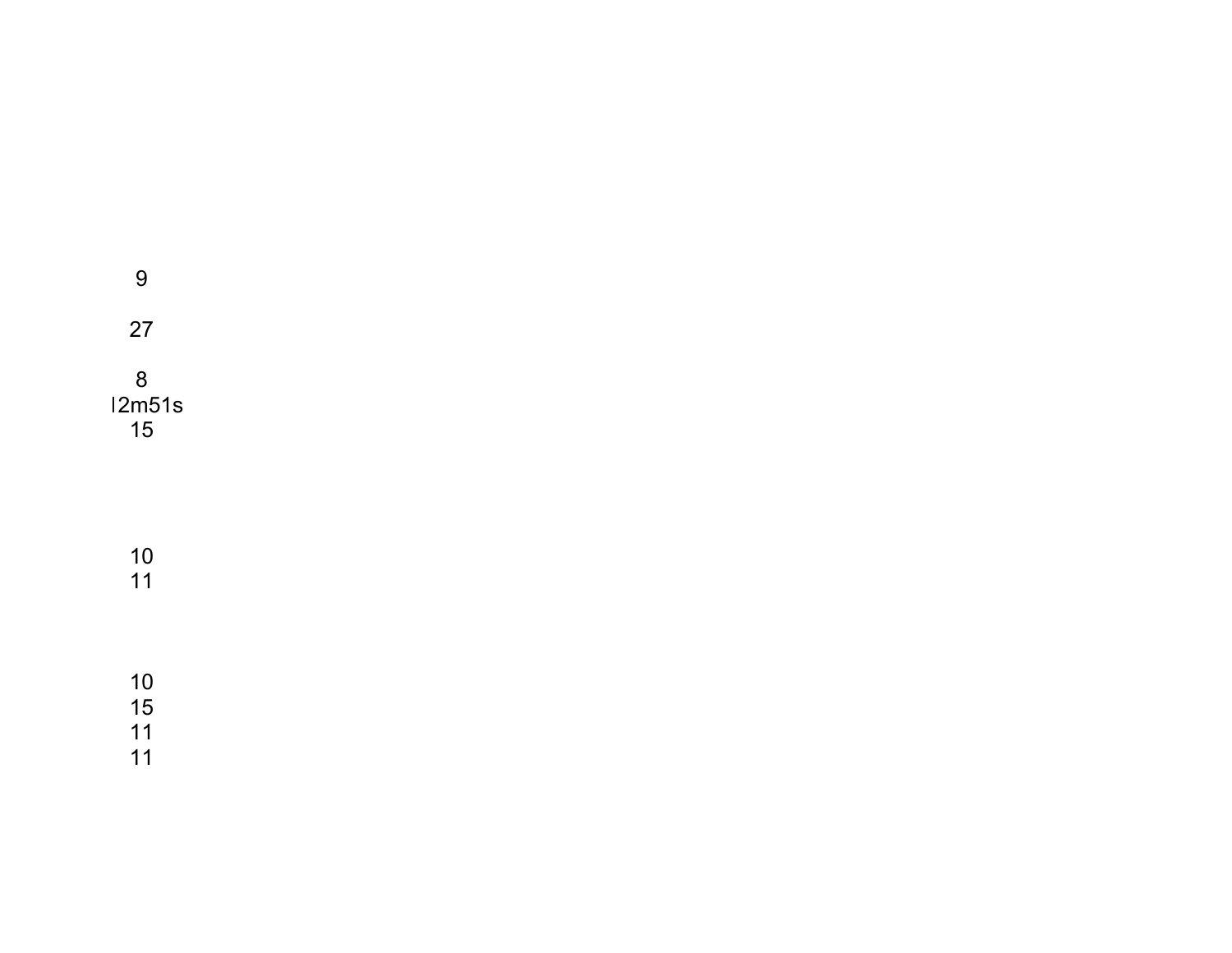| 33                                    |  |  |  |  |
|---------------------------------------|--|--|--|--|
| 7s                                    |  |  |  |  |
| $6\phantom{a}$                        |  |  |  |  |
| $10$                                  |  |  |  |  |
| 74                                    |  |  |  |  |
| $\begin{array}{c} 6 \\ 7 \end{array}$ |  |  |  |  |
|                                       |  |  |  |  |
| $\boldsymbol{9}$                      |  |  |  |  |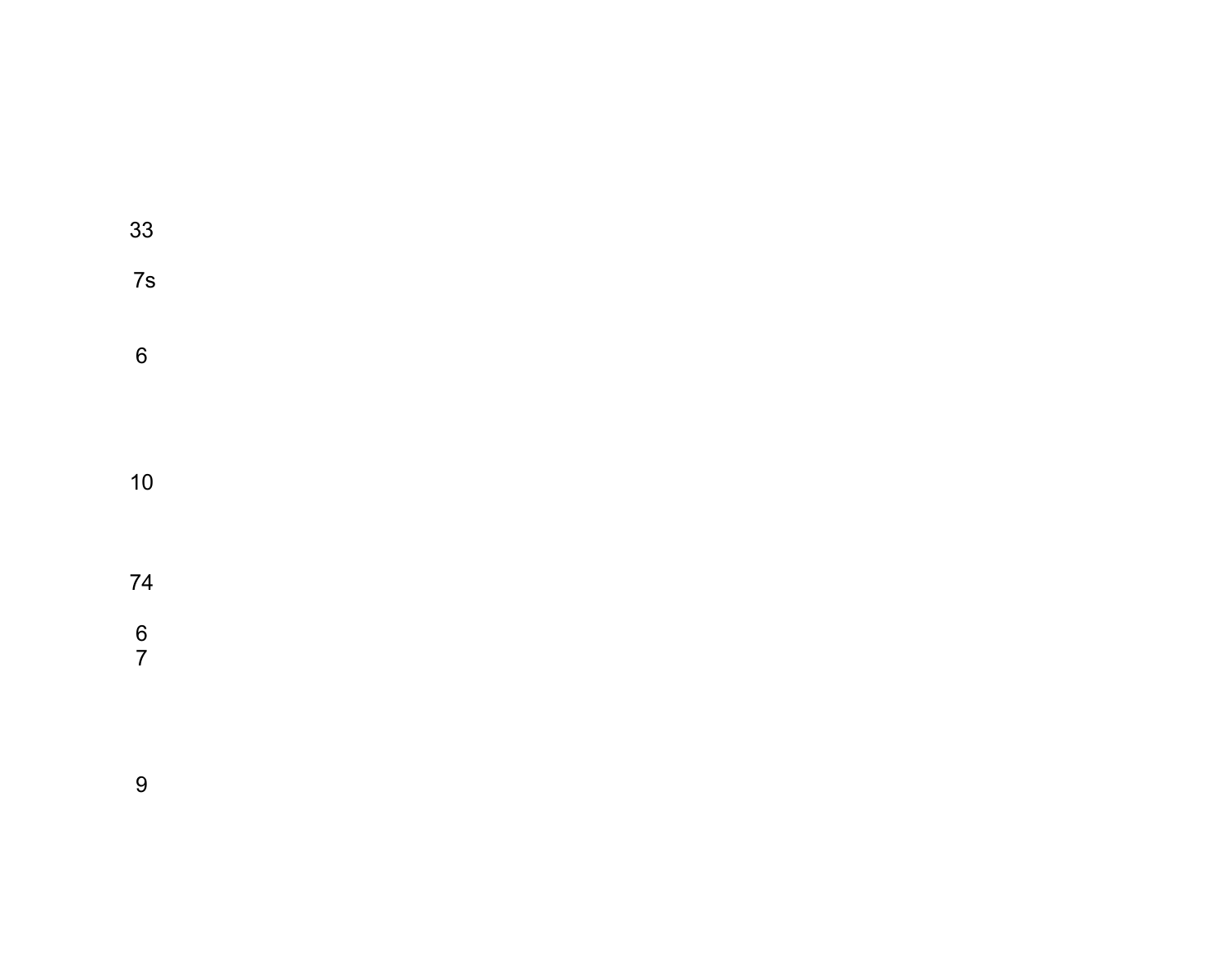| $\overline{7}$<br>26m8s            |  |  |  |
|------------------------------------|--|--|--|
| $\overline{7}$                     |  |  |  |
|                                    |  |  |  |
| 10                                 |  |  |  |
| $\overline{7}$<br>8<br>9<br>7<br>7 |  |  |  |
| 19                                 |  |  |  |
| $10$                               |  |  |  |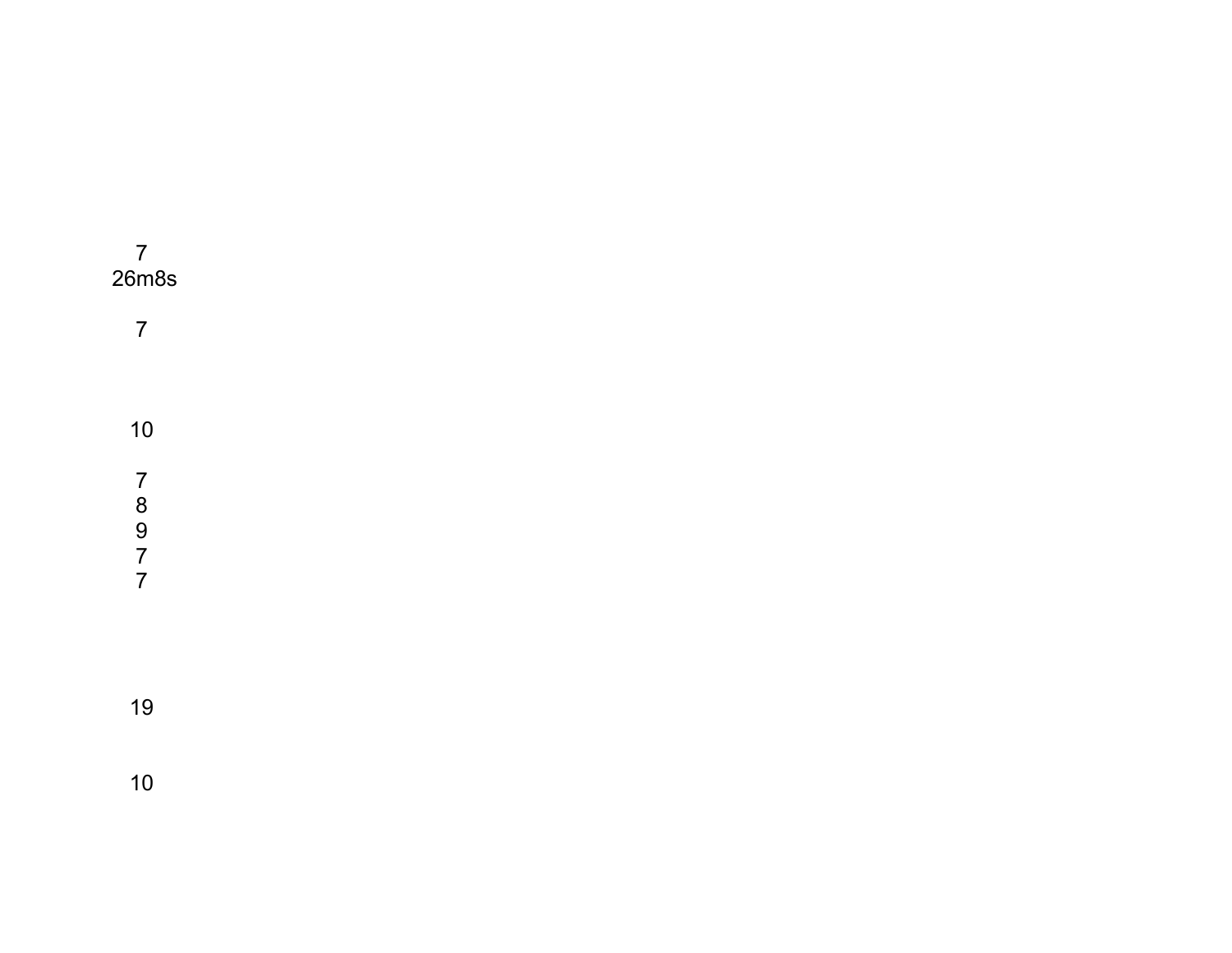| 10 |  |
|----|--|
| 10 |  |

| 7m8s                 |  |  |
|----------------------|--|--|
| 39<br>$\overline{7}$ |  |  |
| 8<br>10<br>5         |  |  |
| 17<br>nas            |  |  |

 $\begin{array}{c} 7 \\ 10 \end{array}$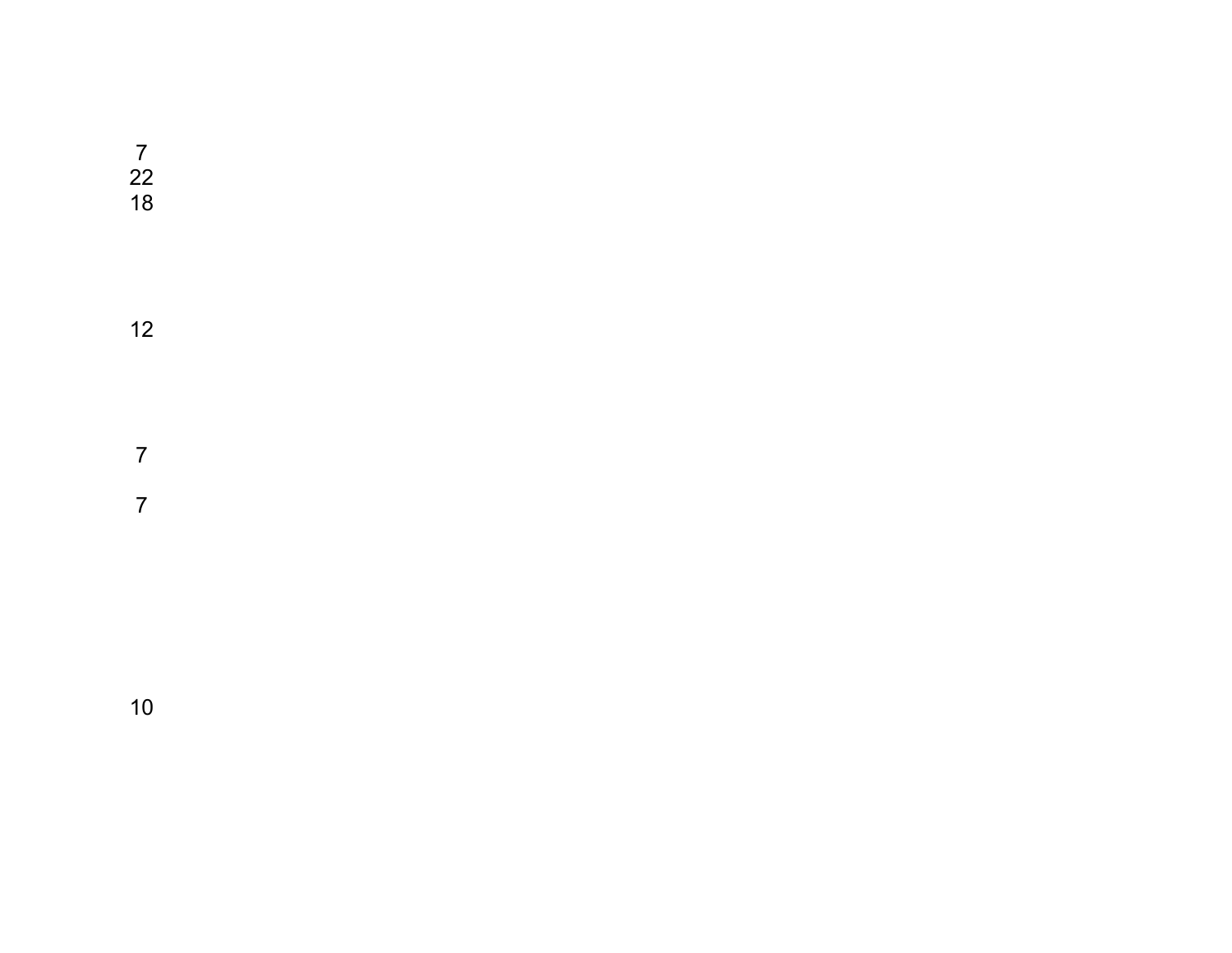| $\overline{7}$                                                                            |  |  |  |
|-------------------------------------------------------------------------------------------|--|--|--|
| 10                                                                                        |  |  |  |
| $\begin{array}{c} 7 \\ 7 \\ 10 \end{array}$<br>$\begin{array}{c} 1 \\ 7 \\ 7 \end{array}$ |  |  |  |
| 6m11s<br>9                                                                                |  |  |  |
| $\overline{9}$<br>$\frac{10}{9}$                                                          |  |  |  |
| $\begin{array}{c} 12 \\ 10 \end{array}$<br>7s                                             |  |  |  |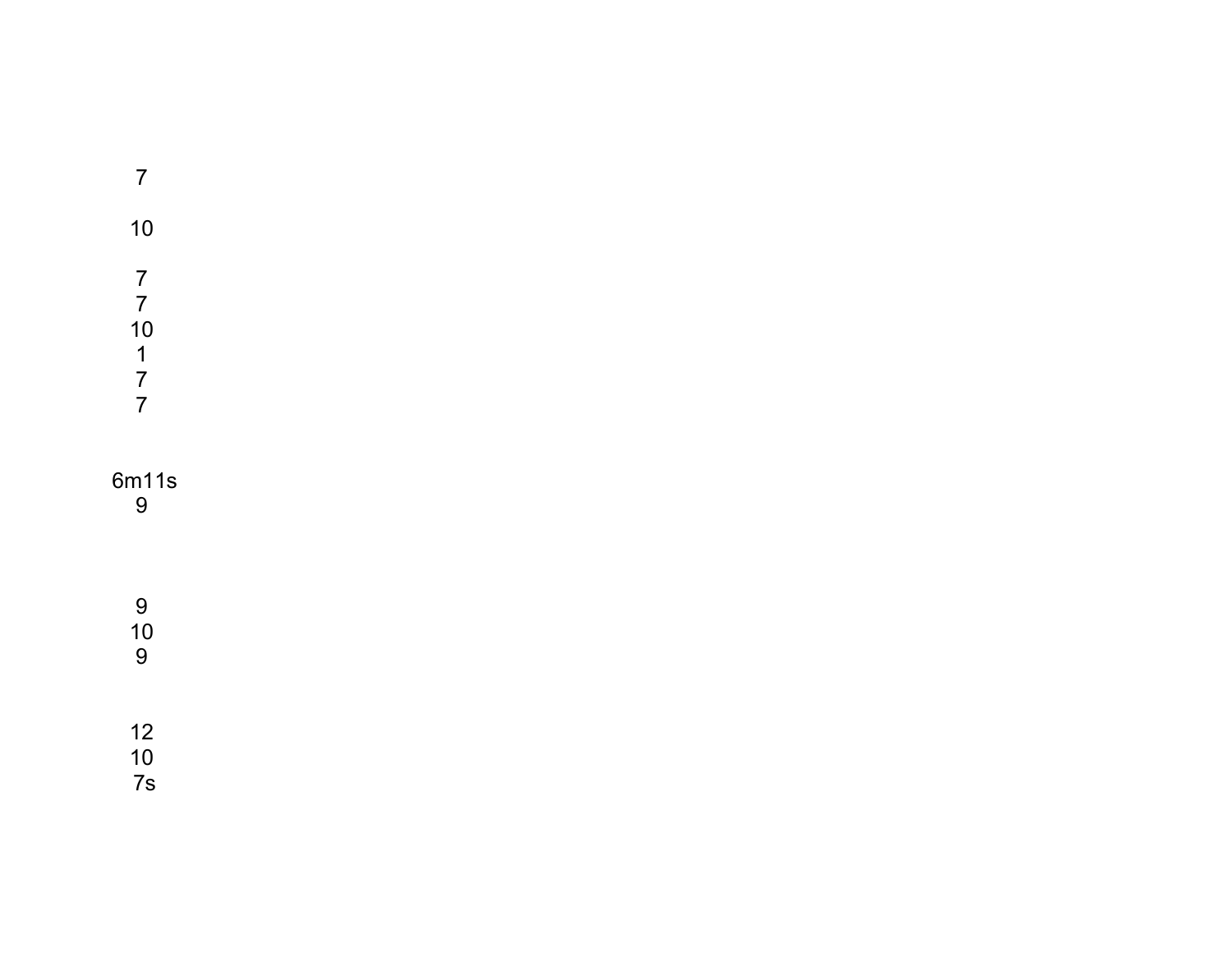| $\overline{7}$<br>89                         |  |  |  |
|----------------------------------------------|--|--|--|
| 10                                           |  |  |  |
| $\mathbf{3}$                                 |  |  |  |
| nas                                          |  |  |  |
| $\frac{10}{36}$ s<br>$\frac{14}{10}$         |  |  |  |
| $\begin{array}{c} 7 \\ 10 \\ 12 \end{array}$ |  |  |  |
| $\begin{array}{c} 6 \\ 8 \end{array}$        |  |  |  |
| $\boldsymbol{9}$                             |  |  |  |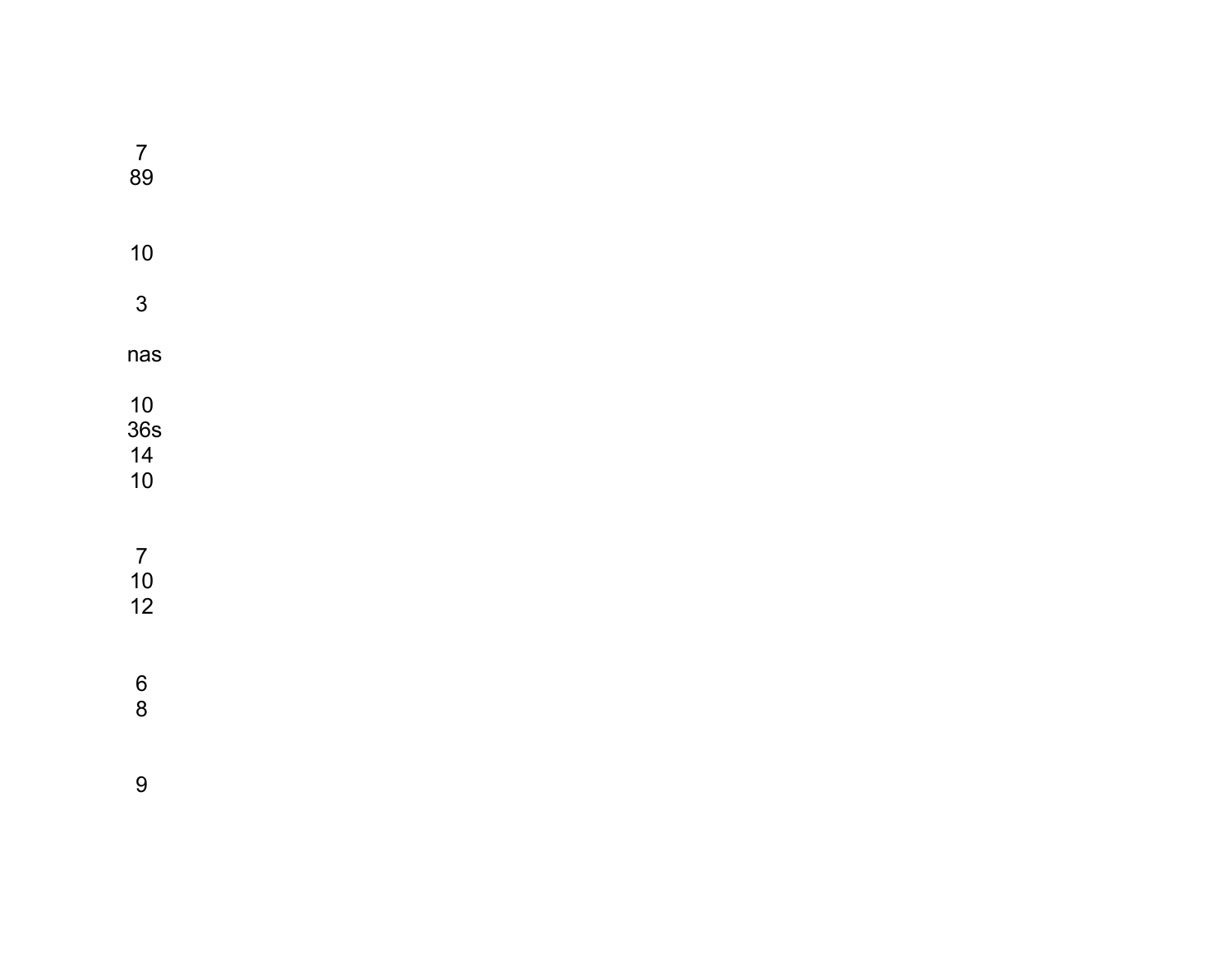nas  $14$  $12$  $2m1s$  $1s$ 

 $\ddot{?}$ 

 $na$  $na$ 

 $na$